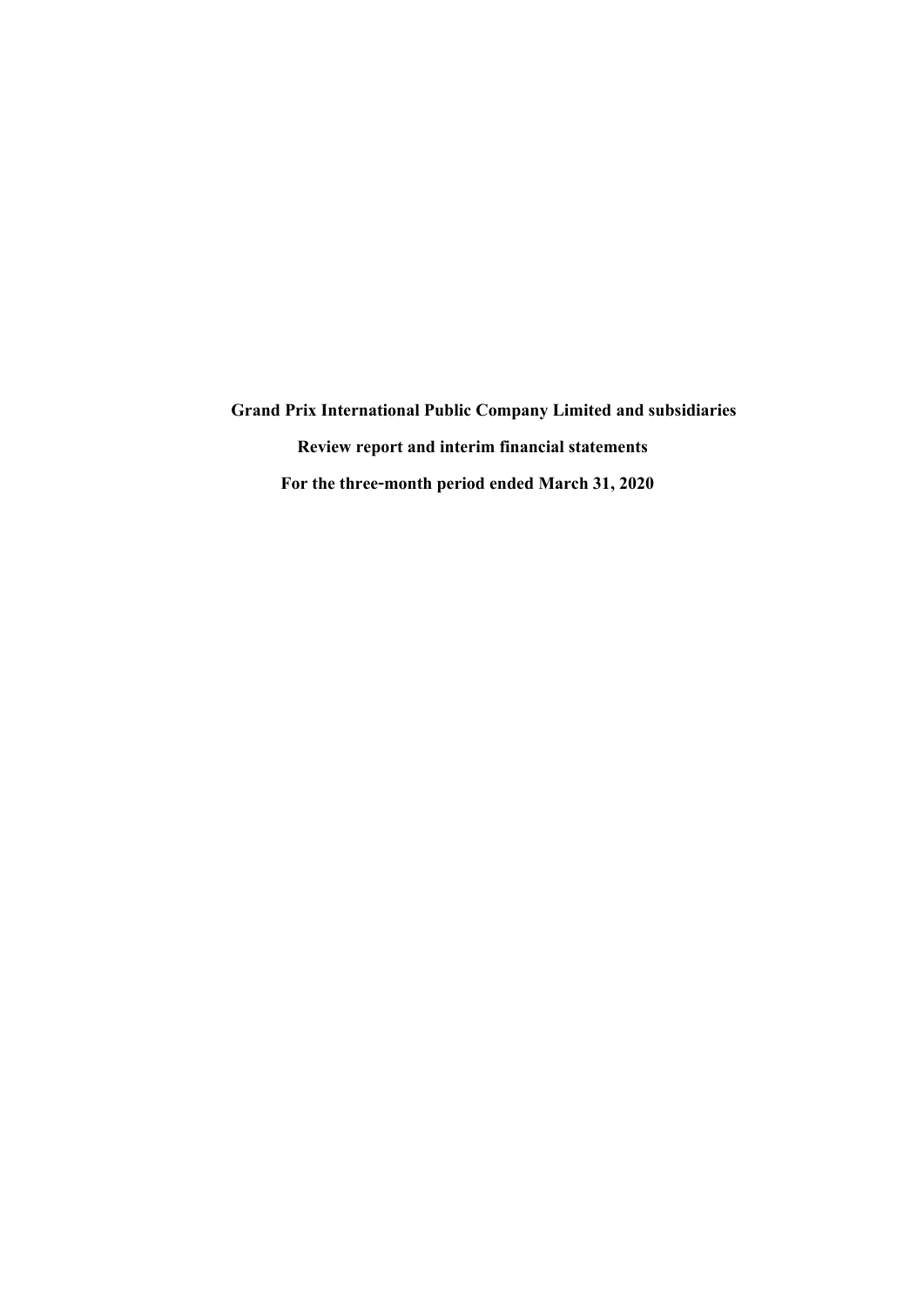# **Independent Auditor's Report on Review of Interim Financial Information**

# **To the Board of Directors of Grand Prix International Public Company Limited**

I have reviewed the accompanying consolidated and separate statements of financial position as at March 31, 2020, the related statements of comprehensive income for the three-month periods end March 31,2020, statements of changes in shareholders' equity and statements of cash flows for the three-month periods then ended and including the condensed notes to the interim financial statement of Grand Prix International Public Company Limited and subsidiaries and of Grand Prix International Public Company Limited. The Company's management is responsible for the preparation and presentation of this interim financial information, in all material respects, in accordance with accounting standard No.34 "Interim Financial Reporting". My responsibility is to express a conclusion on this interim financial information based on my review.

### **Scope of Review**

I conducted my review in accordance with the Thai Standard on Review Engagements 2 4 1 0, "Review of Interim Financial Information Performed by the Independent Auditor of the Entity". A review of interim financial information consists of making inquiries, primarily of persons responsible for financial and accounting matters, and applying analytical and other review procedures. A review is substantially less in scope than an audit conducted in accordance with Thai Standards on Auditing and consequently does not enable me to obtain assurance that I would become aware of all significant matters that might be identified in an audit. Accordingly, I do not express an audit opinion.

# **Conclusion**

Based on my review, nothing has come to my attention that causes me to believe that the accompanying interim financial information is not prepared, in all material respects, in accordance with accounting standard No.34, "Interim Financial Reporting".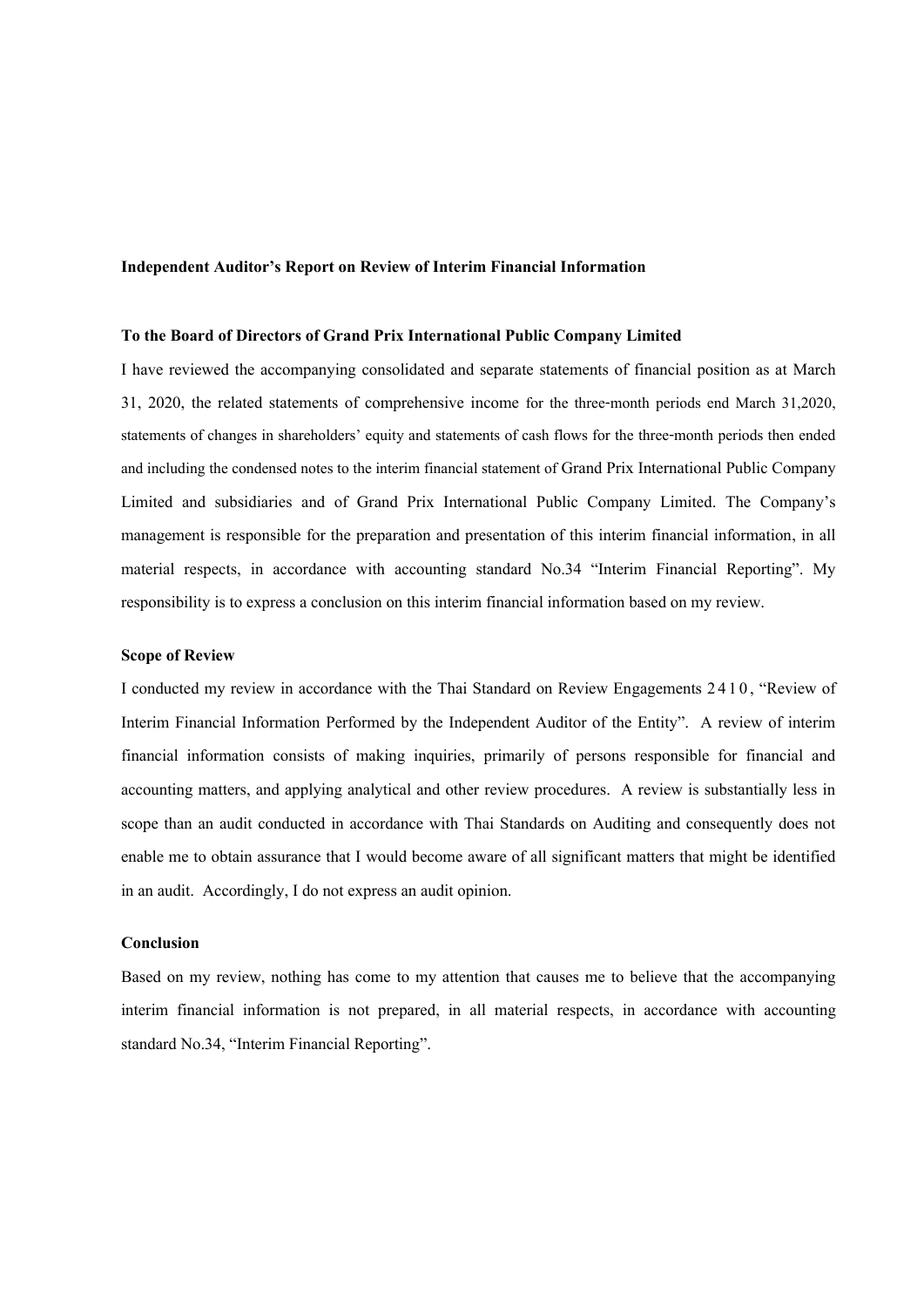# **Other Matter**

As at the date of my report, the Company was unable to hold annual general meeting of the Company's shareholder in order to appoint me as the auditor of the Company for accounting period of 2020 due to the pandemic of Coronavirus Disease 2019 (COVID-19) having impact to hold meeting with massive number of people. The Board of Director of the Company, therefore, has exercised the notification of the Capital Market Supervisory Board (CMSB) No. TorChor. 28/2563 dated 27 March 2020 by having the resolution in Board of Director meeting No2/2563 to propose to the annual general meeting of the Company's shareholders to appoint me as the auditor off the Company for the accounting period of 2020. I, therefore, have conducted my review on the interim financial information for first quarter of 2020.

# D I A INTERNATIONAL AUDIT CO., LTD.

(Ms.Suphaphorn Mangjit) C.P.A. (Thailand) Registration No. 8125

May13, 2020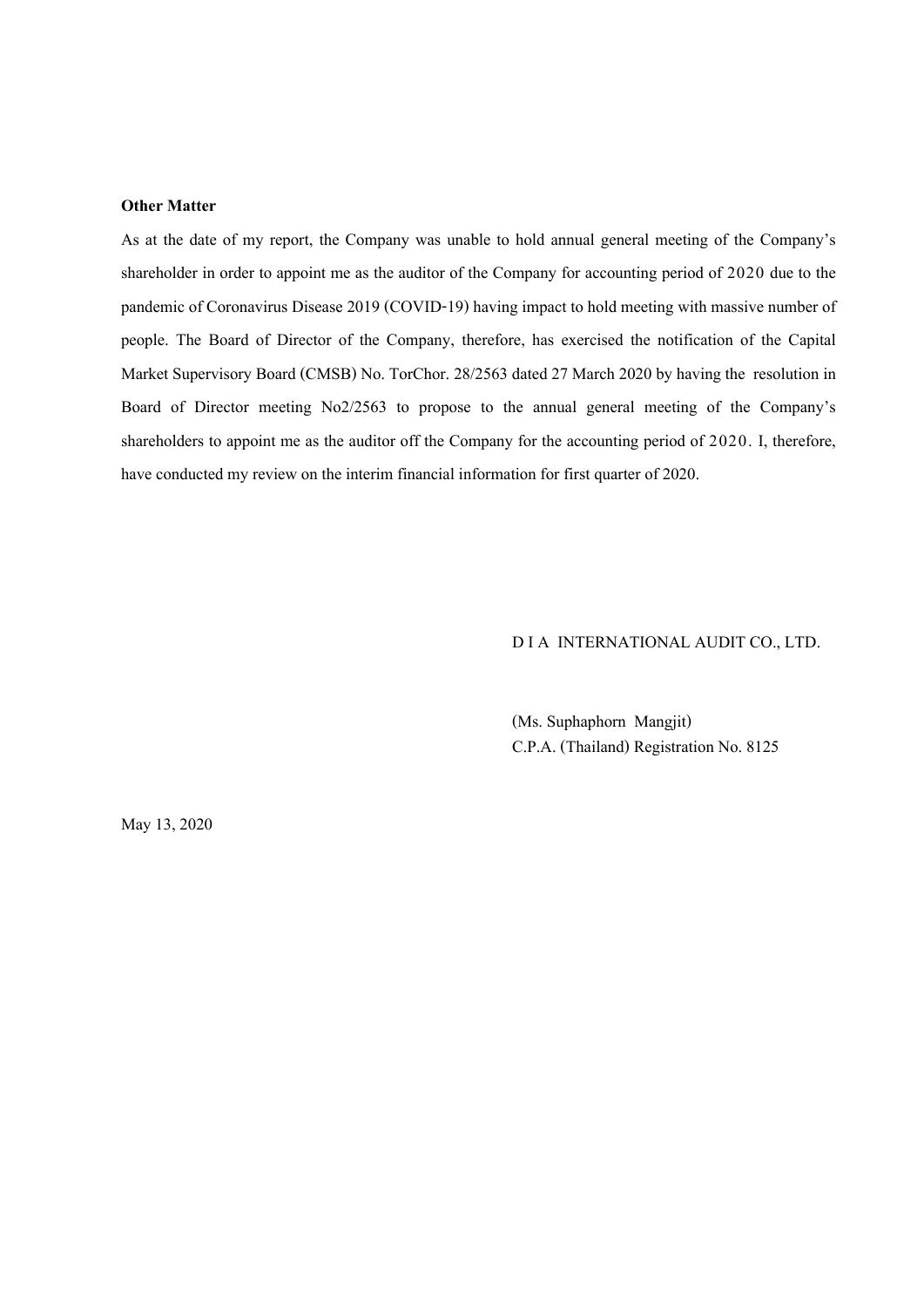# Statements of financial position

As at March 31, 2020

|                                     |              |                                   |                   |                  | (Unit: Baht)                  |
|-------------------------------------|--------------|-----------------------------------|-------------------|------------------|-------------------------------|
|                                     |              | Consolidated financial statements |                   |                  | Separate financial statements |
| Assets                              | <b>Notes</b> | March 31, 2020                    | December 31, 2019 | March 31, 2020   | December 31, 2019             |
|                                     |              | (Unaudited/                       | (Audited)         | (Unaudited/      | (Audited)                     |
|                                     |              | Reviewed only)                    |                   | Reviewed only)   |                               |
| Current assets                      |              |                                   |                   |                  |                               |
| Cash and cash equivalents           | 5            | 451,542,993.94                    | 147,582,925.18    | 448,805,450.45   | 146,737,504.96                |
| Trade and other current receivables | 6            | 74,565,976.52                     | 43,162,643.45     | 78,711,499.69    | 45,528,891.20                 |
| Inventories                         | 7            | 7,401,995.74                      | 7,809,497.02      | 7,401,995.74     | 7,809,497.02                  |
| Investment in fixed deposit         | 8            | 191,047,647.66                    | 357,201,913.58    | 191,047,647.66   | 357, 201, 913.58              |
| Total current assets                |              | 724,558,613.86                    | 555,756,979.23    | 725,966,593.54   | 557,277,806.76                |
| Non-Current Assets                  |              |                                   |                   |                  |                               |
| Restricted bank deposit             |              | 323,300.00                        | 323,300.00        | 323,300.00       | 323,300.00                    |
| Other non-current financial assets  | 9            | 187,292,014.11                    | 187,292,014.11    | 187,292,014.11   | 187,292,014.11                |
| Investments in associates           | 10           | 1,740,577.88                      |                   | 1,959,900.00     |                               |
| Investment in a subsidiary          | 11           |                                   |                   | 1,602,500.00     | 1,602,500.00                  |
| Long-term loan to related persons   |              | 413,908.00                        | 508,308.00        | 413,908.00       | 508,308.00                    |
| Investment property                 | 12           | 32,239,860.10                     | 32,239,860.10     | 32,239,860.10    | 32,239,860.10                 |
| Property, plant and equipment       | 13           | 180,314,296.64                    | 184, 484, 774. 16 | 180,310,408.80   | 184,480,956.63                |
| Right-of-use assets                 | 14           | 17,263,581.17                     |                   | 17,263,581.17    |                               |
| Intangible assets                   | 15           | 11,200,564.45                     | 8,877,779.41      | 11,200,564.45    | 8,877,779.41                  |
| Deferred tax assets                 | 16.1         | 3,927,668.23                      | 4,366,431.00      | 3,927,668.23     | 4,366,431.00                  |
| Other non-current assets            |              | 8,736,744.90                      | 2,962,590.19      | 8,736,744.90     | 2,962,590.19                  |
| Total non-current assets            |              | 443, 452, 515. 48                 | 421,055,056.97    | 445,270,449.76   | 422, 653, 739. 44             |
| Total assets                        |              | 1,168,011,129.34                  | 976,812,036.20    | 1,171,237,043.30 | 979,931,546.20                |

The notes to the interim financial statement are an integral part of this interim financial statement.

(Sign) ………………………...…………………………………………………………... Directors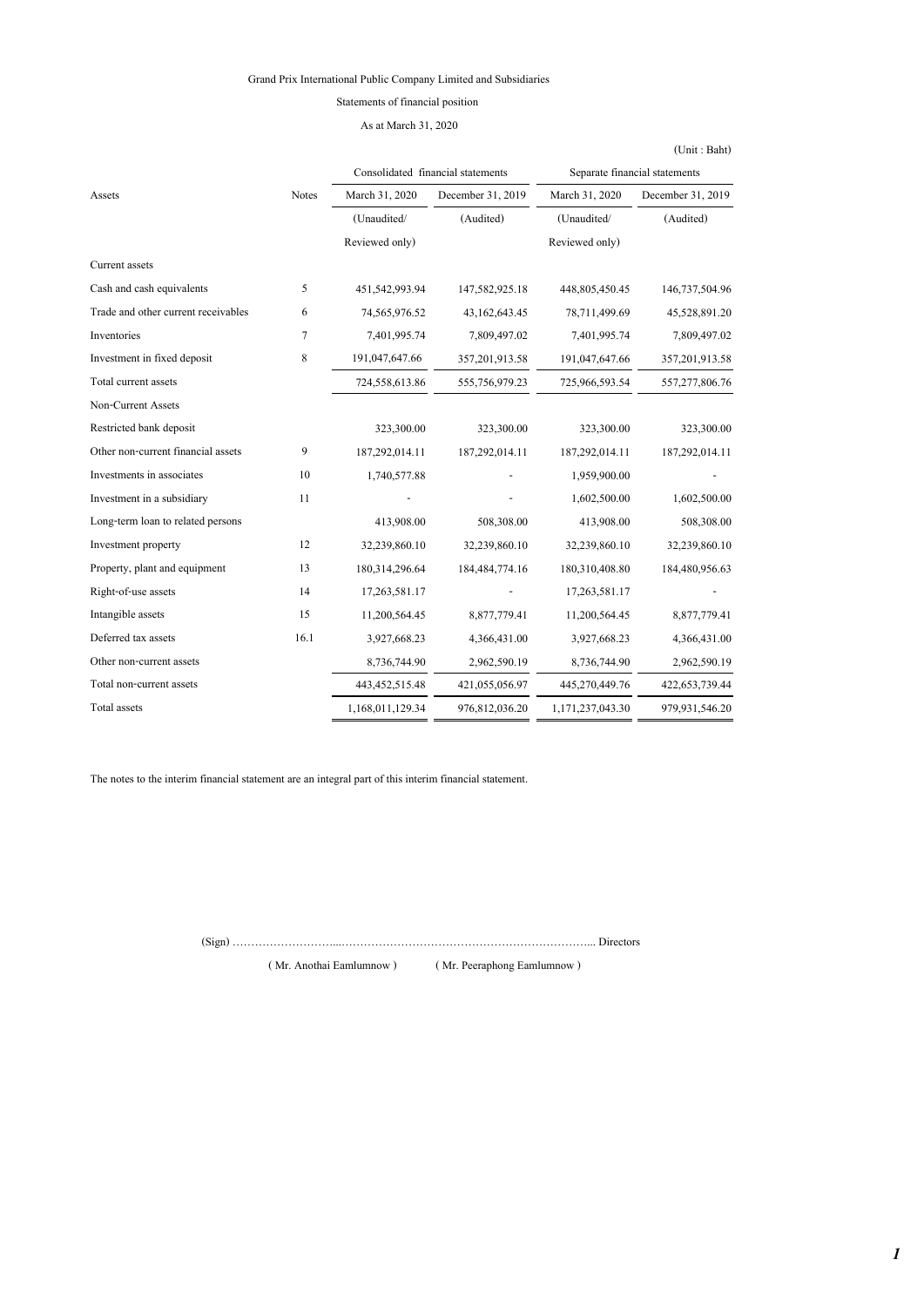Statements of financial position (Cont.)

# As at March 31, 2020

|                                              |              |                  |                                   |                    | (Unit : Baht)                 |
|----------------------------------------------|--------------|------------------|-----------------------------------|--------------------|-------------------------------|
|                                              |              |                  | Consolidated financial statements |                    | Separate financial statements |
| Liabilities and shareholders' equity         | <b>Notes</b> | March 31, 2020   | December 31, 2019                 | March 31, 2020     | December 31, 2019             |
|                                              |              | (Unaudited/      | (Audited)                         | (Unaudited/        | (Audited)                     |
|                                              |              | Reviewed only)   |                                   | Reviewed only)     |                               |
| Current liabilities                          |              |                  |                                   |                    |                               |
| Trade and other current payables             | 17           | 48,067,026.09    | 31,014,565.41                     | 42,962,574.66      | 29,854,021.21                 |
| Unearned revenues                            | 18           | 363,932,049.05   | 141,223,453.41                    | 363,932,049.05     | 138,470,911.59                |
| Accrued dividend                             |              | 48,000,000.00    |                                   | 48,000,000.00      |                               |
| Current portion of lease liabilities         | 19           | 2,032,754.19     |                                   | 2,032,754.19       |                               |
| Accrued income tax                           |              | 2,282,300.36     | 2,282,300.36                      | 2,282,300.36       | 2,282,300.36                  |
| Total current liabilities                    |              | 464,314,129.69   | 174,520,319.18                    | 459,209,678.26     | 170,607,233.16                |
| Non current liabilities                      |              |                  |                                   |                    |                               |
| Lease liabilities                            | 19           | 11,104,044.27    |                                   | 11,104,044.27      |                               |
| Non-current provisions for                   |              |                  |                                   |                    |                               |
| employee benefits                            | 20.1         | 22, 335, 110.74  | 24,977,321.46                     | 22,335,110.74      | 24,977,321.46                 |
| Total non-current liabilities                |              | 33,439,155.01    | 24,977,321.46                     | 33,439,155.01      | 24,977,321.46                 |
| <b>Total liabilities</b>                     |              | 497,753,284.70   | 199,497,640.64                    | 492,648,833.27     | 195,584,554.62                |
| Shareholders' equity                         |              |                  |                                   |                    |                               |
| Share capital                                |              |                  |                                   |                    |                               |
| Authorized share capital                     |              |                  |                                   |                    |                               |
| 600,000,000 common shares of Baht 0.50 each, |              | 300,000,000.00   | 300,000,000.00                    | 300,000,000.00     | 300,000,000.00                |
| Issued and paid-up share capital             |              |                  |                                   |                    |                               |
| 600,000,000 common shares of Baht 0.50 each, |              | 300,000,000.00   | 300,000,000.00                    | 300,000,000.00     | 300,000,000.00                |
| Premium on share-based payment               |              | 110,561,100.00   | 110,561,100.00                    | 110,561,100.00     | 110,561,100.00                |
| Share premium                                |              | 285,434,649.17   | 285,434,649.17                    | 285,434,649.17     | 285, 434, 649. 17             |
| Retained earnings (Deficits)                 |              |                  |                                   |                    |                               |
| Appropriated                                 |              |                  |                                   |                    |                               |
| Legal reserve                                |              | 30,000,000.00    | 30,000,000.00                     | 30,000,000.00      | 30,000,000.00                 |
| Unappropriated                               |              | (55,802,478.25)  | 51,297,178.66                     | (47, 407, 539, 14) | 58, 351, 242. 41              |
| Other components of equity                   |              | 64,573.72        | 21,467.73                         |                    |                               |
| Total shareholders' equity                   |              | 670,257,844.64   | 777,314,395.56                    | 678,588,210.03     | 784,346,991.58                |
| Total liabilities and shareholders' equity   |              | 1,168,011,129.34 | 976,812,036.20                    | 1,171,237,043.30   | 979,931,546.20                |

(Sign) ………………………...…………………………………………………………... Directors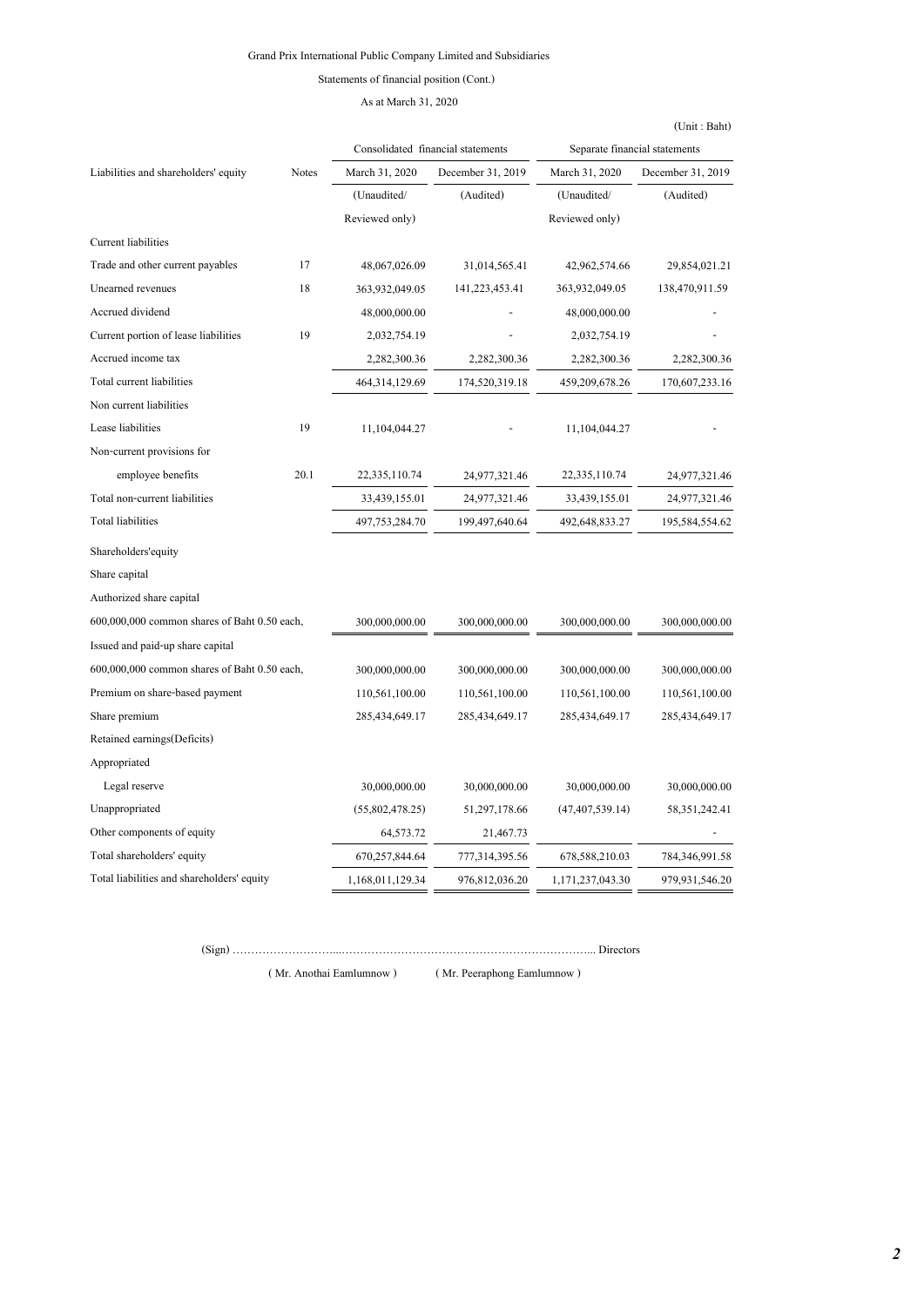### Statements of comprehensive income

# For the three-month periods ended March 31, 2020

### (Unaudited/Reviewed only)

|                                                         |              | Consolidated financial statements |                    | Separate financial statements |                    |
|---------------------------------------------------------|--------------|-----------------------------------|--------------------|-------------------------------|--------------------|
|                                                         | <b>Notes</b> | March 31, 2020                    | March 31, 2019     | March 31, 2020                | March 31, 2019     |
| Revenues from sales and services                        |              | 27,032,926.70                     | 378,346,947.10     | 21,424,602.55                 | 370,273,655.80     |
| Cost of sales and services                              |              | (50, 837, 915.23)                 | (192, 972, 160.50) | (45,262,106.20)               | (181, 729, 126.49) |
| Gross (loss) Profit                                     |              | (23,804,988.53)                   | 185, 374, 786.60   | (23,837,503.65)               | 188,544,529.31     |
| Other income                                            |              | 4,313,422.34                      | 2,840,898.04       | 4,745,552.87                  | 3,210,429.23       |
| Distribution cost                                       |              | (11,241,560.97)                   | (20,315,569.78)    | (10, 782, 771.32)             | (19,375,188.43)    |
| Administrative expenses                                 |              | (30,916,653,14)                   | (32,619,363.23)    | (30,653,504.96)               | (32, 465, 495, 40) |
| Share of loss of associates accounted for               |              |                                   |                    |                               |                    |
| using equity method                                     | 10.2         | (219, 322.12)                     |                    |                               |                    |
| Profit (loss) before income tax expense                 |              | (61,869,102.42)                   | 135,280,751.63     | (60, 528, 227.06)             | 139,914,274.71     |
| Tax expense (income)                                    | 16.3         | 202,878.89                        | (29, 274, 768.17)  | 202,878.89                    | (29, 274, 768.17)  |
| Profit (loss) for the period                            |              | (61, 666, 223.53)                 | 106,005,983.46     | (60, 325, 348.17)             | 110,639,506.54     |
| Other comprehensive income                              |              |                                   |                    |                               |                    |
| Components of other comprehensive income                |              |                                   |                    |                               |                    |
| that will be reclassified to profit or loss : -         |              |                                   |                    |                               |                    |
| Exchange difference on translation financial statement  |              | 43,105.99                         | 58,779.72          |                               |                    |
| Other comprehensive income(loss)-net of income tax      |              | 43,105.99                         | 58,779.72          |                               |                    |
| Components of other comprehensive income                |              |                                   |                    |                               |                    |
| that will not be reclassified to profit or loss : -     |              |                                   |                    |                               |                    |
| Gains on re-measurements of defined benefit plans       | 20.4         | 3,208,208.28                      | 8,878,186.12       | 3,208,208.28                  | 8,878,186.12       |
| Income tax on components of other comprehensive income  | 16.4         | (641, 641.66)                     | (1,775,637.22)     | (641, 641.66)                 | (1,775,637.22)     |
| Other comprehensive income(loss)-net of income tax      |              | 2,566,566.62                      | 7,102,548.90       | 2,566,566.62                  | 7,102,548.90       |
| Total comprehensive income(loss) for the period         |              | (59,056,550.92)                   | 113, 167, 312.08   | (57, 758, 781.55)             | 117,742,055.44     |
| Profit (loss) attributable to:                          |              |                                   |                    |                               |                    |
| Owners of the company                                   |              | (61, 666, 223.53)                 | 106,005,983.46     | (60, 325, 348.17)             | 110,639,506.54     |
| Non-controlling interests                               |              |                                   |                    |                               |                    |
| Total comprehensive income (expense) attributable to    |              |                                   |                    |                               |                    |
| Owners of the company                                   |              | (59,056,550.92)                   | 113, 167, 312.08   | (57, 758, 781.55)             | 117,742,055.44     |
| Non-controlling interests                               |              |                                   |                    |                               |                    |
| Earnings (loss) per share                               |              |                                   |                    |                               |                    |
| Basic earnings (loss) per share                         |              | (0.10)                            | 0.18               | (0.10)                        | 0.18               |
| Weighted average number of common shares (Unit: Shares) |              | 600,000,000                       | 600,000,000        | 600,000,000                   | 600,000,000        |

The notes to the interim financial statement are an integral part of this interim financial statement.

(Sign) ………………………...…………………………………………………………... Directors

( Mr. Anothai Eamlumnow ) ( Mr. Peeraphong Eamlumnow )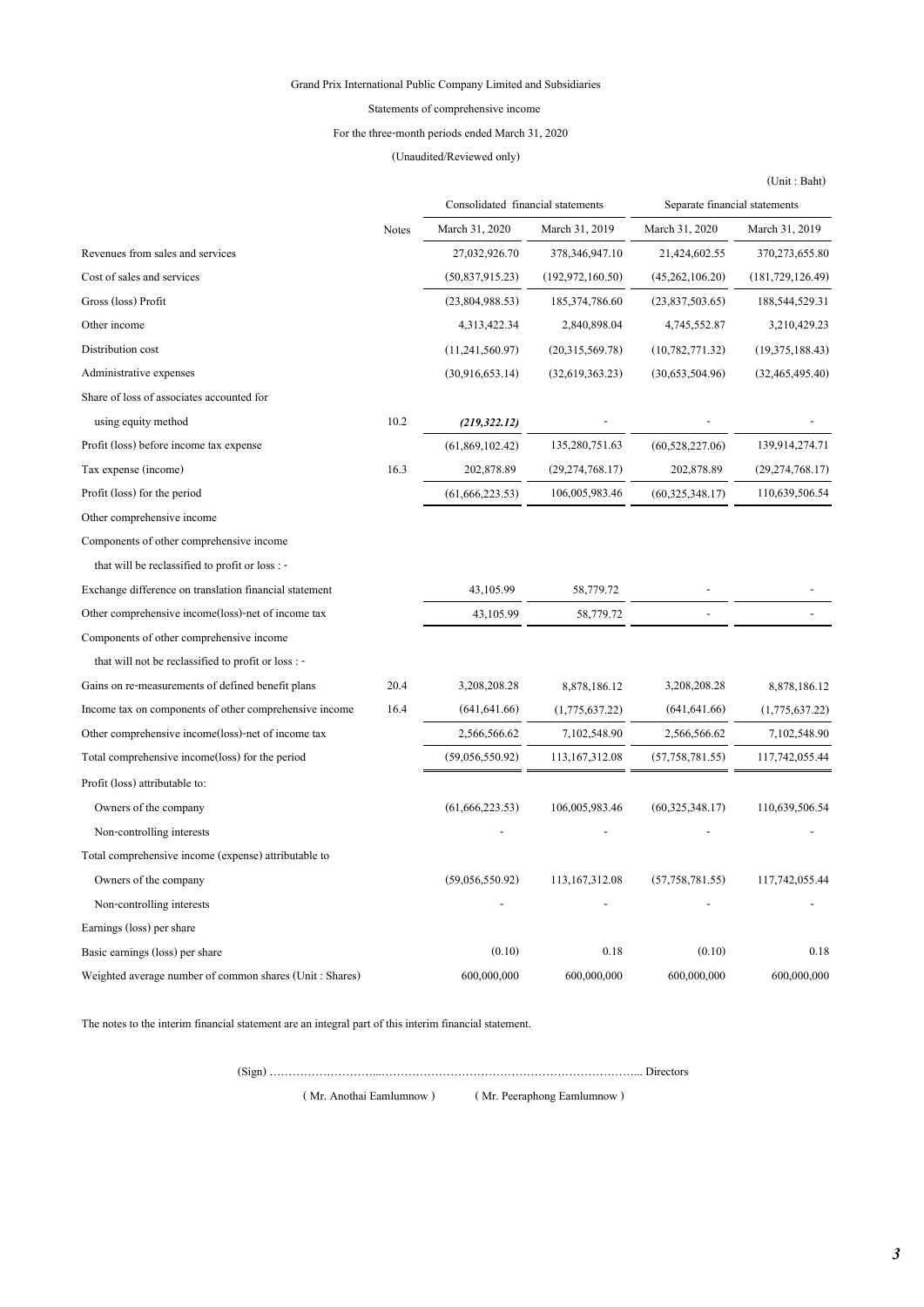Statements of changes in shareholders' equity

For the three-month periods ended March 31, 2020

(Unaudited/Reviewed only)

(Unit : Baht)

|                                            |              | Consolidated financial statements |                |                |                          |                   |                |                   |
|--------------------------------------------|--------------|-----------------------------------|----------------|----------------|--------------------------|-------------------|----------------|-------------------|
|                                            | <b>Notes</b> | Issued and                        | Share premium  | Premium on     | <b>Retained Earnings</b> |                   | Differences    | Total             |
|                                            |              | paid-up                           |                | share-based    | Appropriated             | Unappropriated    | on translating | shareholders      |
|                                            |              | share capital                     |                | payment        |                          |                   | financial      | equity            |
|                                            |              |                                   |                |                |                          |                   | statements     |                   |
| Balance as at January 1, 2019              |              | 300,000,000.00                    | 285,434,649.17 | 110,561,100.00 | 30,000,000.00            | 57,427,110.81     | 6,019.92       | 783,428,879.90    |
| Dividend                                   | 21.2         |                                   |                |                |                          | (53,999,991.00)   |                | (53,999,991.00)   |
| Profit for the period                      |              |                                   |                |                |                          | 106,005,983.46    |                | 106,005,983.46    |
| Other comprehensive expense for the period |              |                                   |                |                |                          | 7,102,548.90      | 58,779.72      | 7,161,328.62      |
| Balance as at March 31, 2019               |              | 300,000,000.00                    | 285,434,649.17 | 110,561,100.00 | 30,000,000.00            | 116,535,652.17    | 64,799.64      | 842,596,200.98    |
| Balance as at January 1, 2020              |              | 300,000,000.00                    | 285,434,649.17 | 110,561,100.00 | 30,000,000.00            | 51,297,178.66     | 21,467.73      | 777,314,395.56    |
| Dividend                                   | 21.1         |                                   |                |                |                          | (48,000,000.00)   |                | (48,000,000.00)   |
| Loss for the period                        |              |                                   |                |                |                          | (61, 666, 223.53) |                | (61, 666, 223.53) |
| Other comprehensive expense for the period |              |                                   |                |                |                          | 2,566,566.62      | 43,105.99      | 2,609,672.61      |
| Balance as at March 31, 2020               |              | 300,000,000.00                    | 285,434,649.17 | 110,561,100.00 | 30,000,000.00            | (55,802,478.25)   | 64,573.72      | 670,257,844.64    |

The notes to the interim financial statement are an integral part of this interim financial statement

(Sign) ………………………...…………………………………………………………... Directors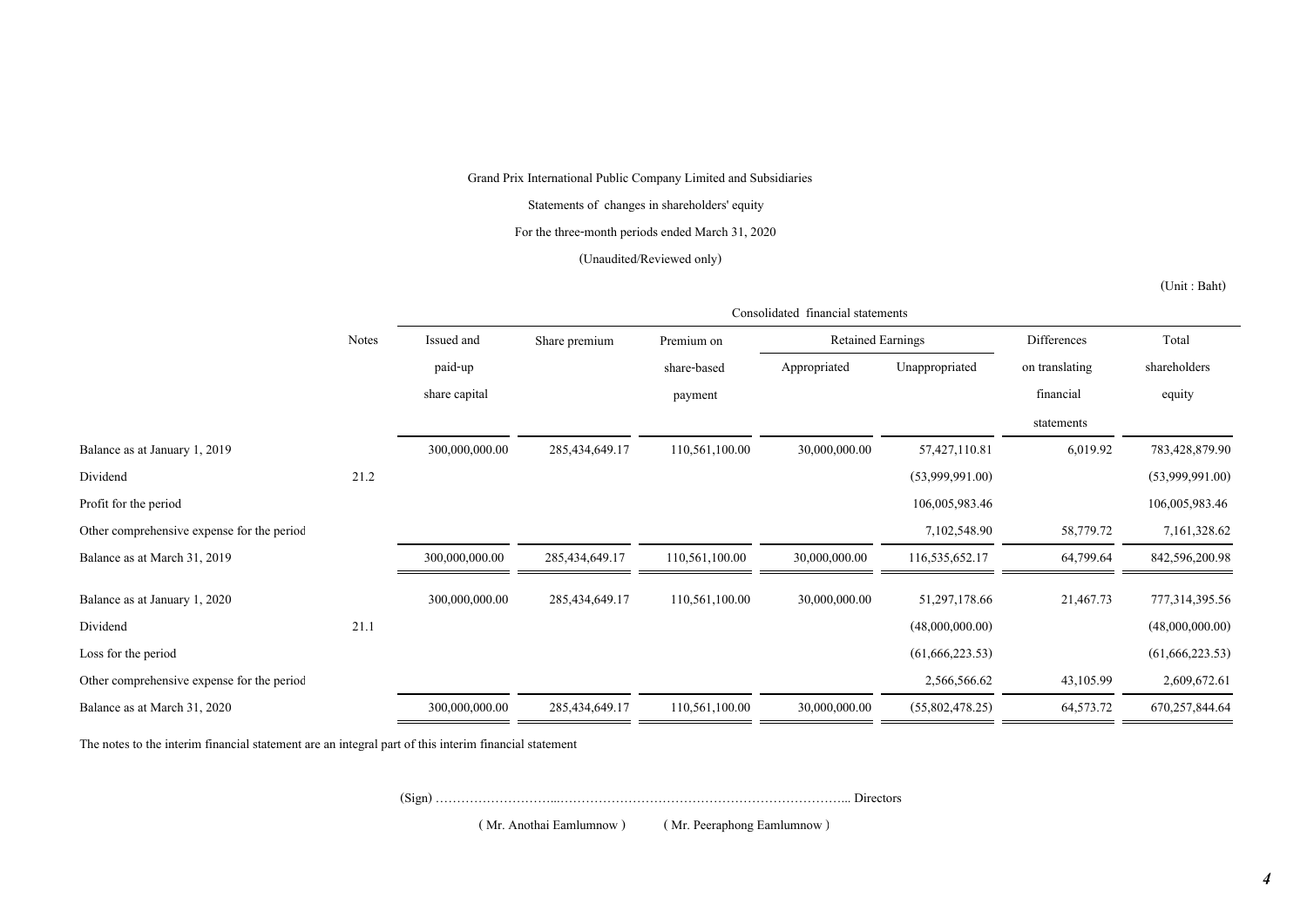Statements of changes in shareholders' equity

For the three-month periods ended March 31, 2020

# (Unaudited/Reviewed only)

(Unit : Baht)

|                                            |              | Separate financial statements |                |                |                          |                    |                   |  |
|--------------------------------------------|--------------|-------------------------------|----------------|----------------|--------------------------|--------------------|-------------------|--|
|                                            | <b>Notes</b> | Issued and                    | Share premium  | Premium on     | <b>Retained Earnings</b> |                    | Total             |  |
|                                            |              | paid-up                       |                | share-based    | Appropriated             | Unappropriated     |                   |  |
|                                            |              | share capital                 |                | payment        |                          |                    |                   |  |
| Balance as at January 1, 2019              |              | 300,000,000.00                | 285,434,649.17 | 110,561,100.00 | 30,000,000.00            | 58,493,270.02      | 784,489,019.19    |  |
| Dividend                                   | 20.2         |                               |                |                |                          | (53,999,991.00)    | (53,999,991.00)   |  |
| Profit for the period                      |              |                               |                |                |                          | 110,639,506.54     | 110,639,506.54    |  |
| Other comprehensive expense for the period |              |                               |                |                |                          | 7,102,548.90       | 7,102,548.90      |  |
| Balance as at March 31, 2019               |              | 300,000,000.00                | 285,434,649.17 | 110,561,100.00 | 30,000,000.00            | 122, 235, 334. 46  | 848, 231, 083. 63 |  |
| Balance as at January 1, 2020              |              | 300,000,000.00                | 285,434,649.17 | 110,561,100.00 | 30,000,000.00            | 58, 351, 242. 41   | 784,346,991.58    |  |
| Dividend                                   | 20.1         |                               |                |                |                          | (48,000,000.00)    | (48,000,000.00)   |  |
| Loss for the period                        |              |                               |                |                |                          | (60,325,348,17)    | (60, 325, 348.17) |  |
| Other comprehensive expense for the period |              |                               |                |                |                          | 2,566,566.62       | 2,566,566.62      |  |
| Balance as at March 31, 2020               |              | 300,000,000.00                | 285,434,649.17 | 110,561,100.00 | 30,000,000.00            | (47, 407, 539, 14) | 678,588,210.03    |  |

The notes to the interim financial statement are an integral part of this interim financial statement.

(Sign) ………………………...…………………………………………………………... Directors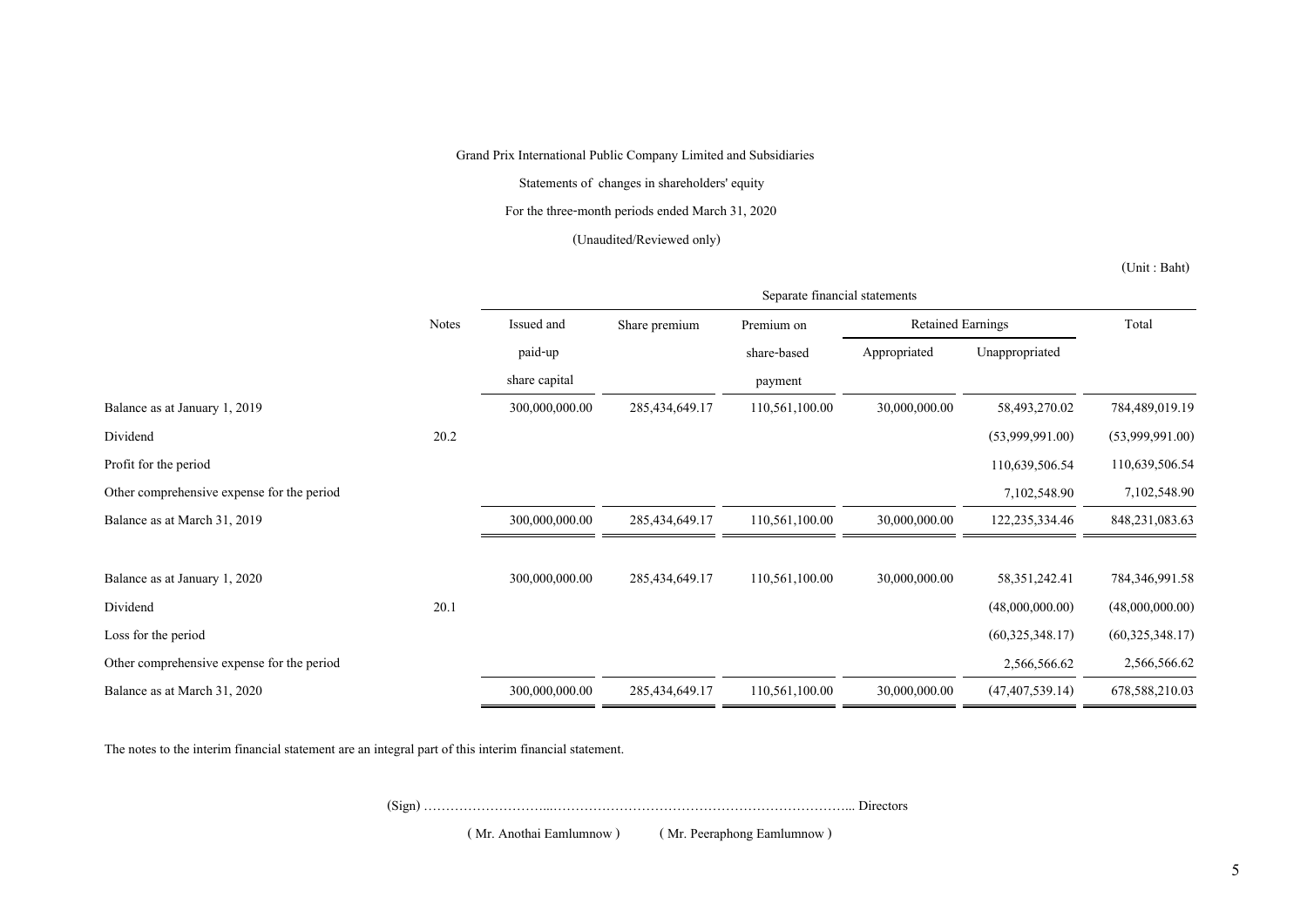#### Statements of cashflows

### For the three-month periods ended March 31, 2020

# (Unaudited/Reviewed only)

|                                                          |              |                                   |                   |                               | (Unit: Baht)    |  |
|----------------------------------------------------------|--------------|-----------------------------------|-------------------|-------------------------------|-----------------|--|
|                                                          |              | Consolidated financial statements |                   | Separate financial statements |                 |  |
|                                                          | <b>Notes</b> | March 31, 2020                    | March 31, 2019    | March 31, 2020                | March 31, 2019  |  |
| Cash flows from operating activities                     |              |                                   |                   |                               |                 |  |
| Profit (loss) for the period                             |              | (61, 666, 223.53)                 | 106,005,983.46    | (60, 325, 348.17)             | 110,639,506.54  |  |
| Adjustment for:                                          |              |                                   |                   |                               |                 |  |
| Loss from changing in value of cash and cash equivalents |              | 29,420.81                         | 162, 101.87       | 29,420.81                     | 162, 101.87     |  |
| Unrealized loss from charging in value of                |              |                                   |                   |                               |                 |  |
| current investments                                      |              |                                   | 97,549.63         |                               | 97,549.63       |  |
| Bad debt                                                 |              |                                   | 845,015.41        |                               | 845,015.41      |  |
| Reversal of allowance for doubtful accounts              |              | (444, 147.88)                     | (1,070,933.05)    | (444, 147.88)                 | (1,070,933.05)  |  |
| Revesal of provisions for goods returned                 |              | (737, 405.32)                     | (152, 971.36)     | (737, 405.32)                 | (152, 971.36)   |  |
| Loss from devaluation of inventories                     |              | 165,629.67                        | 181,222.76        | 165,629.67                    | 181,222.76      |  |
| Depreciation / Amortization                              |              | 5,266,189.85                      | 4,186,258.62      | 5,266,260.16                  | 4,186,064.00    |  |
| Loss from sales of property, plant and equipment         |              | 24,397.67                         | 1.00              | 24,397.67                     | 1.00            |  |
| Amortization of prepaid rental                           |              |                                   | 246,550.68        |                               | 246,550.68      |  |
| (Gain) from sales of other non-current assets            |              | (46,800.18)                       | (190.27)          | (46,800.18)                   | (190.27)        |  |
| Reversal of impairment of other non-current assets       |              | (108, 145.90)                     | (51,717.42)       | (108, 145.90)                 | (51,717.42)     |  |
| Estimation of employee benefits expenses                 |              | 565,997.56                        | 5,154,614.05      | 565,997.56                    | 5,154,614.05    |  |
| Tax expense (income)                                     |              | (202, 878.89)                     | 29,963,196.78     | (202, 878.89)                 | 29,963,196.78   |  |
|                                                          |              | (57, 153, 966.14)                 | 145,566,682.16    | (55,813,020.47)               | 150,200,010.62  |  |
| Changes in operating assets and liabilities              |              |                                   |                   |                               |                 |  |
| Trade and other current receivables (Increase) Decrease  |              | (31,327,890.58)                   | (71,688,964.95)   | (33,107,166.00)               | (71,822,359.95) |  |
| Inventory (Increase) Decrease                            |              | 241,871.61                        | (5,755,322.93)    | 241,871.61                    | (5,755,322.93)  |  |
| Other non-current assets (Increase) Decrease             |              | 124,534.03                        | (350, 922.53)     | 124,534.03                    | (350, 922.53)   |  |
| Trade and other current payables Increase (Decrease)     |              | 13,935,694.83                     | 66,170,269.97     | 9,991,787.60                  | 59,905,991.17   |  |
| Unearned revenues Increase (Decrease)                    |              | 222,708,595.64                    | 47,894,682.00     | 225, 461, 137. 46             | 50,136,499.47   |  |
| Estimation of employee benefits expenses                 |              |                                   |                   |                               |                 |  |
| Increase (Decrease)                                      |              |                                   | (302, 681.00)     |                               | (302, 681.00)   |  |
| Cash generated from operating activities                 |              | 148,528,839.39                    | 181, 533, 742. 72 | 146,899,144.23                | 182,011,214.85  |  |
| Income tax paid                                          |              | (7,462,152.78)                    | (10,969,583.29)   | (7, 462, 152.78)              | (10,969,583.29) |  |
| Net cash from operating activities                       |              | 141,066,686.61                    | 170,564,159.43    | 139,436,991.45                | 171,041,631.56  |  |

(Sign) ………………………...…………………………………………………………... Directors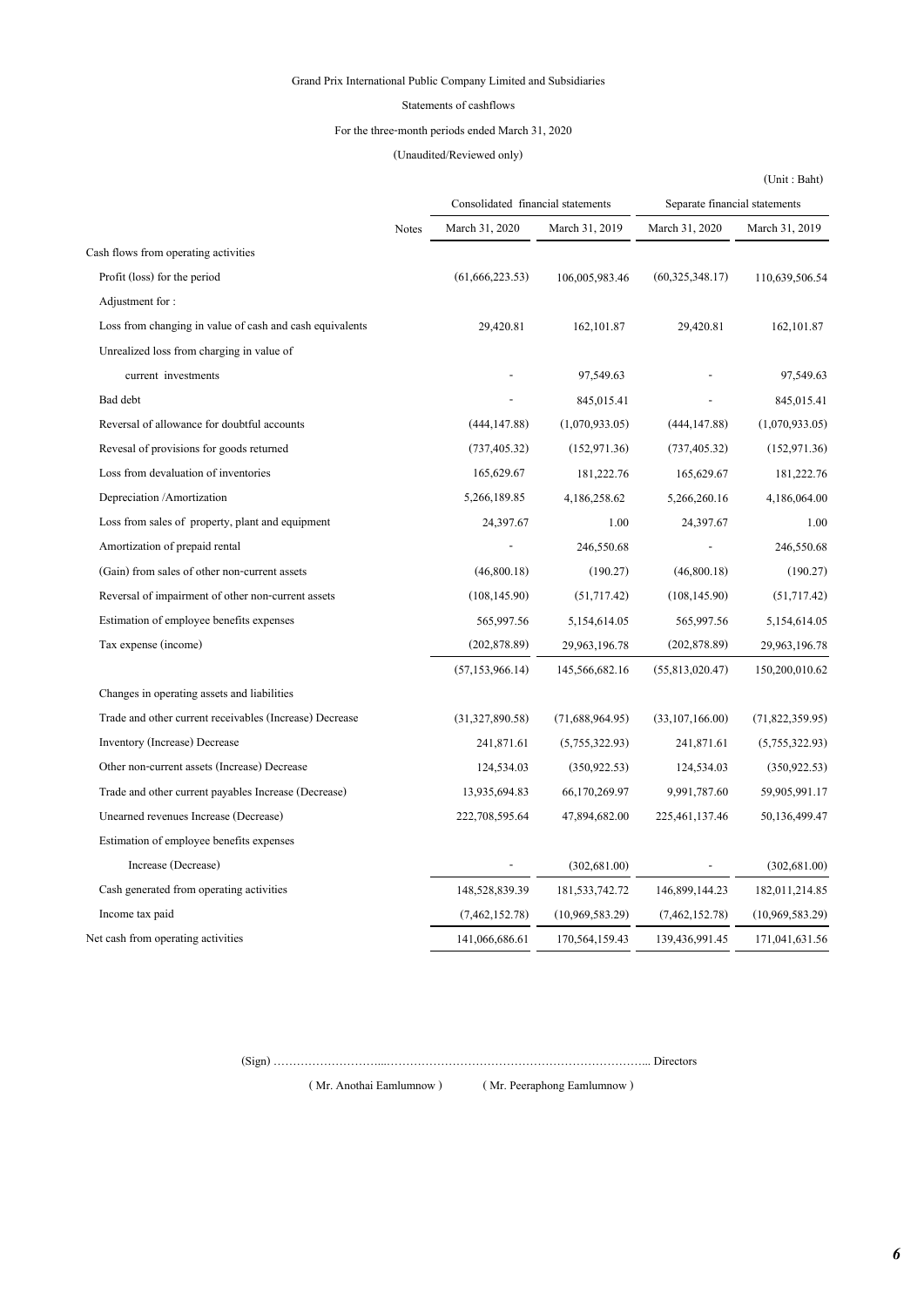### Statements of cashflows (Cont.)

### For the three-month periods ended March 31, 2020

### (Unaudited/Reviewed only)

|                                                             |              |                   | Consolidated financial statements |                   | Separate financial statements |  |
|-------------------------------------------------------------|--------------|-------------------|-----------------------------------|-------------------|-------------------------------|--|
|                                                             | <b>Notes</b> | March 31, 2020    | March 31, 2019                    | March 31, 2020    | March 31, 2019                |  |
| Cash Flows from investing activities :                      |              |                   |                                   |                   |                               |  |
| Cash (paid) repayment investment in fixed deposit           |              | 166, 154, 265, 92 | (16,251,815.55)                   | 166, 154, 265, 92 | (16,251,815.55)               |  |
| Cash paid for investments in a associates                   |              | (1,740,577.88)    |                                   | (1,959,900,00)    |                               |  |
| Cash paid for investments in a subsidiary                   |              |                   |                                   |                   | (1,602,500.00)                |  |
| Cash repayment from long-term loans related person          |              | 94,400.00         | 98,551.00                         | 94,400.00         | 98,551.00                     |  |
| Cash paid for purchase of property, plant and equipment     |              | (1,277,465.60)    | (45,083,205.40)                   | (1,277,465.60)    | (45,078,237.16)               |  |
| Cash paid for purchase of right-of-use assets               |              | (332, 250.47)     |                                   | (332, 250.47)     |                               |  |
| Cash paid for purchase of intangible assets                 |              | (18,675.00)       | (1,677,000.00)                    | (18,675,00)       | (1,677,000.00)                |  |
| Net cash provided by (used in) investing activities         |              | 162,879,696.97    | (62,913,469,95)                   | 162,660,374.85    | (64,511,001.71)               |  |
| Cash flows from financing activities :                      |              |                   |                                   |                   |                               |  |
| Net cash used in financing activities                       |              |                   |                                   |                   |                               |  |
| Differences on translating financial statements Increase    |              | 43,105.99         | 58,779.72                         |                   |                               |  |
| Net increase (decrease) in cash and cash equivalents        |              | 303,989,489.57    | 107,709,469.20                    | 302,097,366.30    | 106,530,629.85                |  |
| Cash and cash equivalents as at the beginning of the period | 25.1         | 147,582,925.18    | 271,015,222.40                    | 146,737,504.96    | 267,394,004.38                |  |
| Adjustment effect of exchange rate                          |              | (29, 420.81)      | (162, 101.87)                     | (29, 420.81)      | (162, 101.87)                 |  |
| Cash and cash equivalents as at the end of the period       | 25.2         | 451,542,993.94    | 378,562,589.73                    | 448,805,450.45    | 373, 762, 532. 36             |  |

Additional information disclosure relating to cash flows stated in note 25.3 and 25.4.

The notes to the interim financial statement are an integral part of this interim financial statement.

(Sign) ………………………...…………………………………………………………... Directors

( Mr. Anothai Eamlumnow ) ( Mr. Peeraphong Eamlumnow )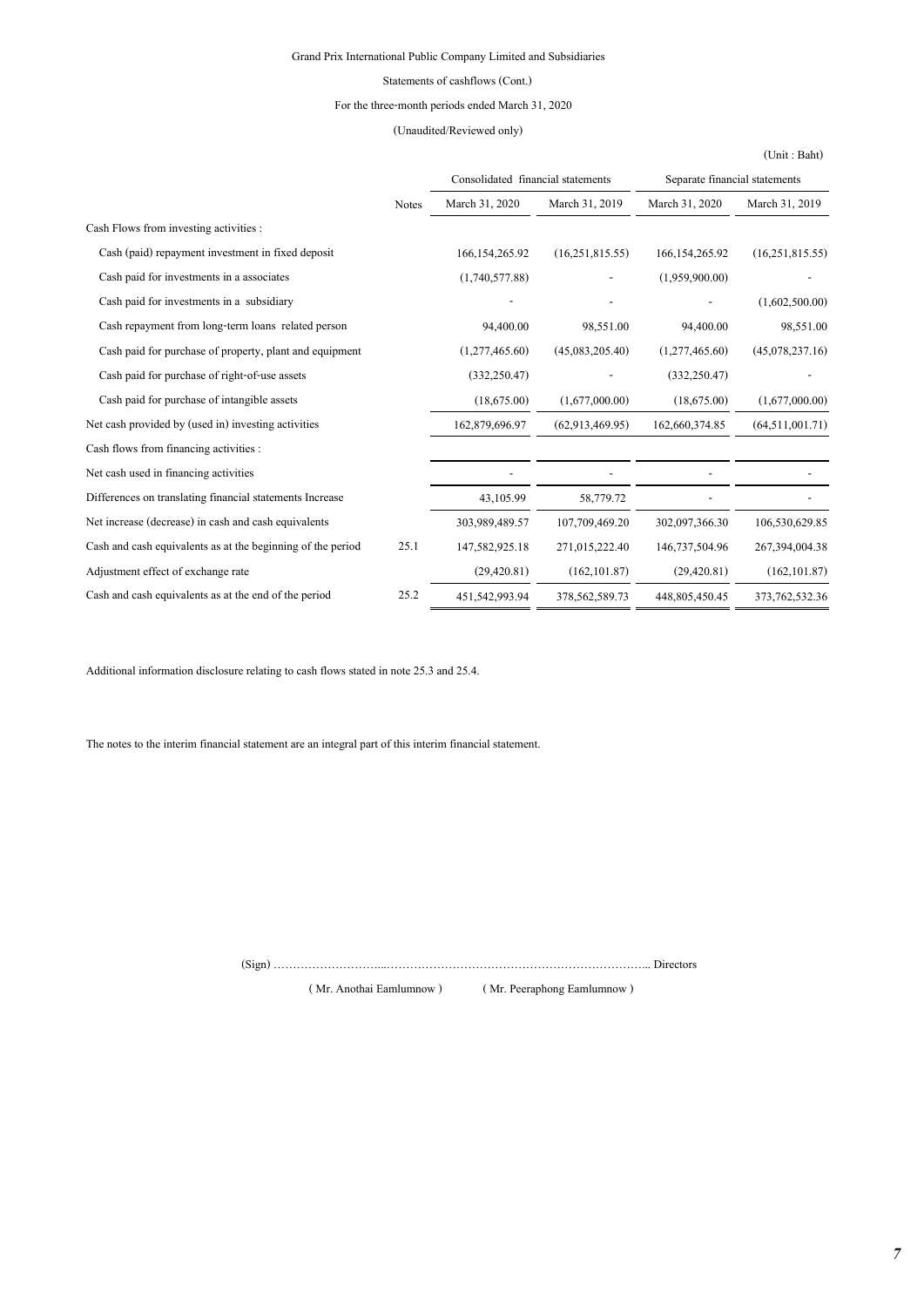Notes to the interim financial statements

#### For the three-month period ended March 31, 2020

(Unaudited/Reviewed only)

#### 1. General information

1.1 The Company's general information

Registration : Grand Prix International Public Company Limited ("the Company") is a juristic person which incorporated in Thailand on April 30, 1982. The Company was listed in the Stock of Exchange of Thailand on December 1, 2017.

Place of business :

| Head office     | No. 4/299, Moo 5, Soi Ladplaklao 66, Ladplaklao Road, Kwang Anusaovaree, Khet Bangkhen, Bangkok. |
|-----------------|--------------------------------------------------------------------------------------------------|
| Branch office 1 | No. 4/137, Moo5, Soi Ladplaklao 66, Ladplaklao Road, Kwang Anusaovaree, Khet Bangkhen, Bangkok.  |
|                 | Branch office 2 No. 4/309, Moo5, Soi Ladplaklao 66, Ladplaklao Road,                             |
|                 | Branch office 3 No. 4/133, Moo 5, Soi Ladplaklao 66, Ladplaklao Road                             |
|                 | Branch office 4 No. 69, Moo 2, Tambon Bueng Sal, Amphur Ongkharak, Nakhon Nayok Province.        |

- Major Business : 1. Providing space for car motor show exhibition and automotive related products and amarketing promotion services (Events)
	- 2. Advertising media in printing , television and website
	- 3. Production and distribution of books
	- 4. Printing services

The major shareholders : Eamlumnow group by shareholding 60.17% (As at December 31, 2018 : 60.65%)

### 1.2 Coronavirus disease 2019 Pandemic

The Coronavirus disease 2019(COVID-19) pandemic is continuing to evolve, resulting in an economic slowdown. This situation may bring uncertainties and have an impact on the main business operation. The Company postponed motor show event no.41 of the year 2020 to be held on July 15 - 26, 2020 previously. be held on March 25, 2020 until April 5, 2020. By not organizing such event, it caused net loss from operation in financial statement for the three-month period ended March 31, 2020. The Group's management, however, has continuously monitored ongoing developments and assessed the financial impact in respect of the valuation of assets, provisions and contingent liabilities, and has used estimates and judgement in respect of various issues as the situation has evolved.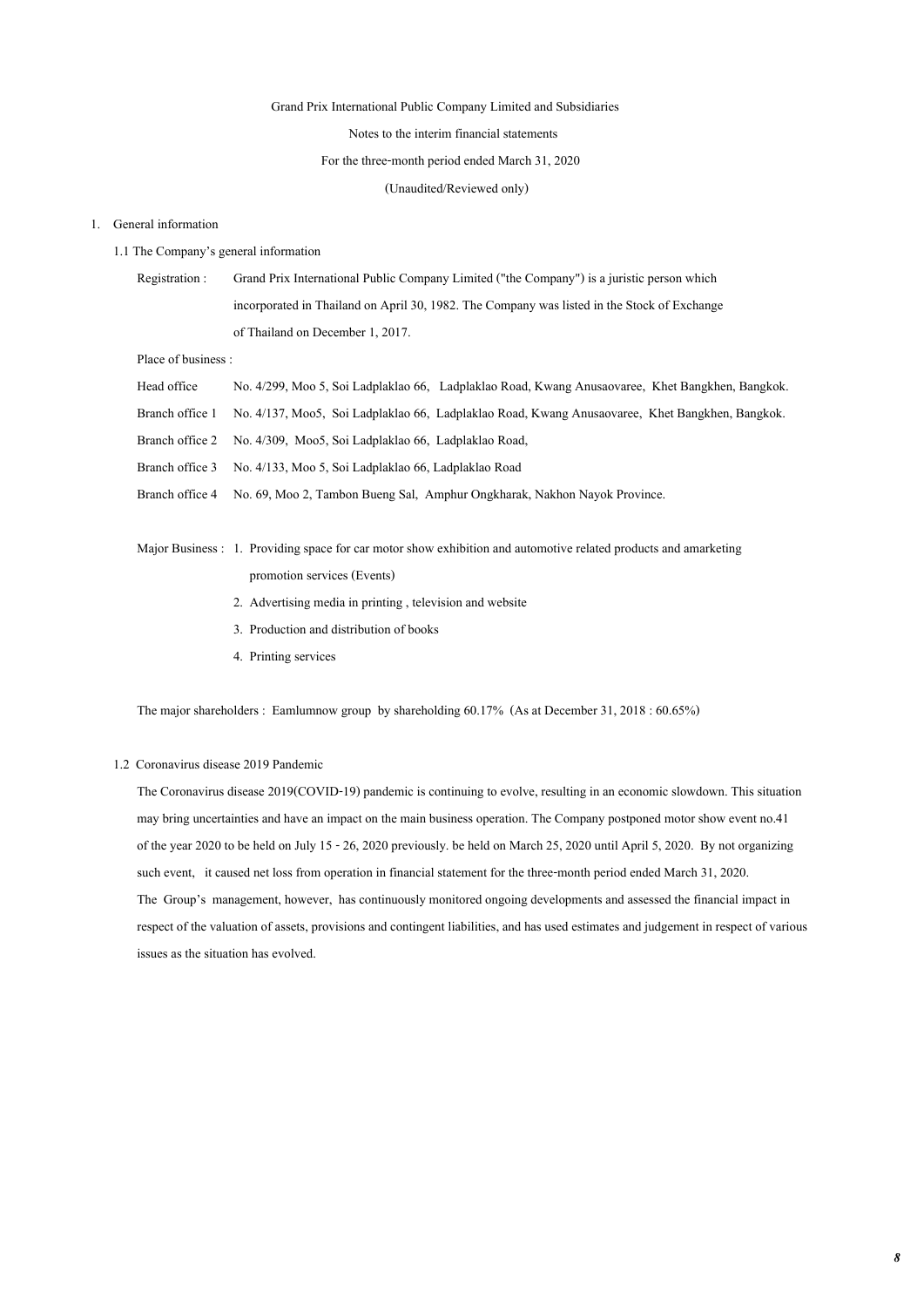- 2. Basis of preparation of interim financial statements
	- 2.1 Basis financial statements presentation

The condensed interim financial statements, are prepared in accordance with TAS 34 "Interim Financial Reporting" under the Accounting Professions Act B.E. 2547.and the regulations the Securities and Exchange Commission regarding the preparation and of the financial reporting under there Securities and Exchange Act B.E.2535

The interim financial statements have been prepared under the historical cost convention, except as transaction disclosed in related accounting policy.

These interim financial statements are prepared to provide an additional information on the recent financial statements to ensure that data is current. Accordingly, they focus on new activities, events and circumstances so as not to duplicate information previously reported. However, the Company has presented the statements of financial position, comprehensive income, changes in shareholders' equity, and cash flows in the same format as that used for the annual financial statements. Therefore, these interim financial statements should be read in conjunction with the financial statements of the Company for the latest year.

2.3 Basis of consolidation

This interim financial information includes the financial statements of Home Product Center Public Company Limited and its subsidiaries ("the Group") and has been prepared on the same basis as that applied for the consolidated financial statements for the year ended 31 December 2019. During the current period, there was no change in the structure of the Group.

2.4 New financial reporting standards that became effective in the current period

During the period, the Group has adopted the revised (revised 2019) and new financial reporting standards and interpretations which are effective for fiscal years beginning on or after 1 January 2020. These financial reporting standards were aimed at alignment with the corresponding International Financial Reporting Standards with most of the changes directed towards clarifying accounting treatment and providing accounting guidance for users of the standards. The adoption of these financial reporting standards does not have any significant impact on the Group's financial statements. However, the new standard involves changes to key principles, which are summarised below:

### Financial reporting standards related to financial instruments

A set of TFRSs related to financial instruments consists of five accounting standards and interpretations, as follows:

Financial reporting standards:

| TFRS 7               | Financial Instruments: Disclosures |
|----------------------|------------------------------------|
| TFRS 9               | <b>Financial Instruments</b>       |
| Accounting standard: |                                    |

TAS 32 Financial Instruments: Presentation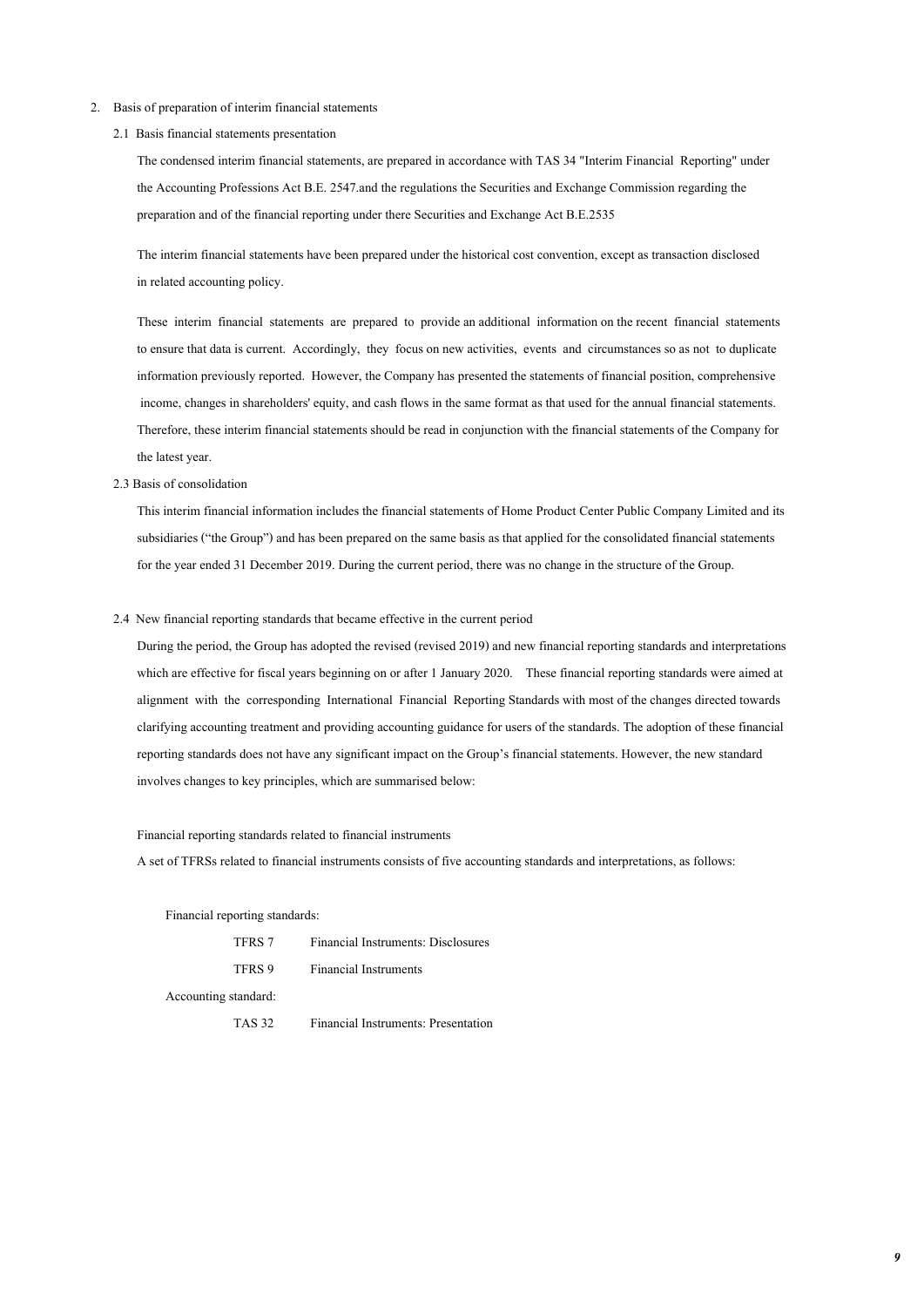#### Financial Reporting Standard Interpretations:

TFRIC 16 Hedges of a Net Investment in a Foreign Operation

TFRIC 19 Extinguishing Financial Liabilities with Equity Instruments

These TFRSs related to financial instruments make stipulations relating to the classification of financial instruments and their measurement at fair value or amortised cost (taking into account the type of instrument, the characteristics of the contractual cash flows and the Company's business model), calculation of impairment using the expected credit loss method, and hedge accounting. These include stipulations regarding the presentation and disclosure of financial instruments.

The cumulative effect of the change is described in Note 4 to the interim consolidated financial statements.

### TFRS 16 Leases

TFRS 16 supersedes TAS 17 Leases together with related Interpretations. The standard sets out the principles for the recognition, measurement, presentation and disclosure of leases, and requires a lessee to recognise assets and liabilities for all leases with a term of more than 12 months, unless the underlying asset is low value.

Accounting by lessors under TFRS 16 is substantially unchanged from TAS 17. Lessors will continue to classify leases as either operating or finance leases.

The Group adopted these financial reporting standards using the modified retrospective method of initial adoption of which the cumulative effect is recognised as the comparative information was not restated.

The cumulative effect of the change is described in Note 4 to the interim consolidated financial statements.

Accounting Treatment Guidance on "Temporary relief measures on accounting alternatives in response to the impact of the COVID-19 situation"

The Federation of Accounting Professions announced Accounting Treatment Guidance on "Temporary relief measures on accounting alternatives in response to the impact of the COVID-19 situation". Its objectives are to alleviate some of the impact of applying certain financial reporting standards, and to provide clarification about accounting treatments during the period of uncertainty relating to this situation.

On 22 April 2020, the Accounting Treatment Guidance was announced in the Royal Gazette and it is effective for the financial statements prepared for reporting periods ending between 1 January 2020 and 31 December 2020.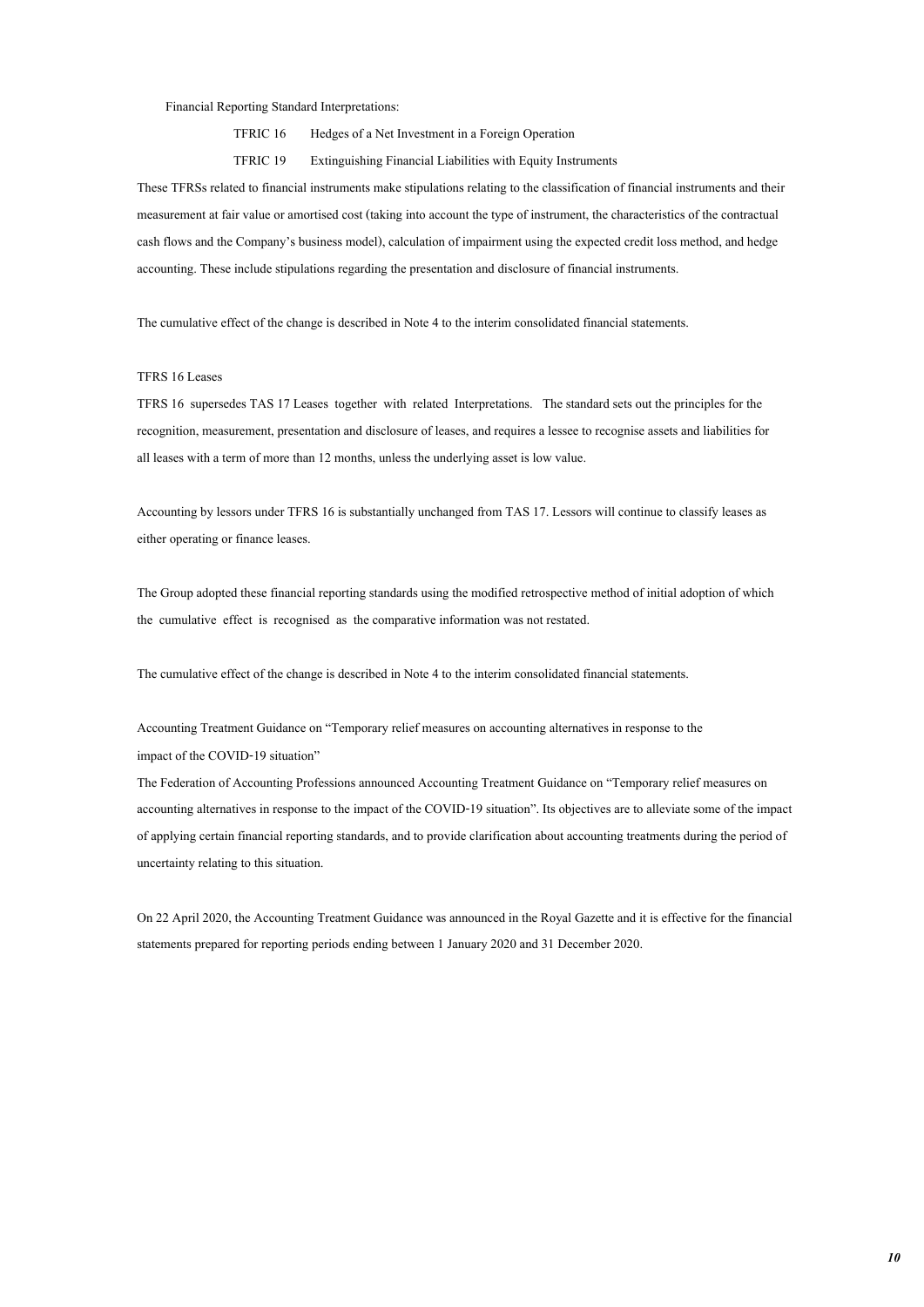The Group has elected to apply the following temporary relief measures on accounting alternatives:

- Not to account for any reduction in lease payments by lessors (if any) as a lease modification, with the lease liabilities that come due in each period reduced in proportion to the reduction and depreciation of right-of-use assets and interest on lease liabilities recognised in each period reversed in proportion to the reduction, with any differences then recognised in profit or loss.
- Not to consider the COVID-19 situation as an indication that an asset may be impaired in accordance with TAS 36, Impairment of Assets.

### 3. Significant accounting policies

The interim financial information is prepared by using the same accounting policies and methods of computation as were used for the financial statements for the year ended 31 December 2019 except the changes in accounting policies related to financial instruments and leases.

#### 3.1 Financial instruments

Classification and measurement

Financial assets that are debt instruments are measured at fair value through profit or loss, fair value through other comprehensive income, or amortised cost. Classification is driven by the Group's business model for managing the financial assets and the contractual cash flows characteristics of the financial assets.

Equity financial assets that are measured at fair value through profit or loss, fair value through other comprehensive income.

Financial liabilities are classified and measured at amortised cost.

#### Impairment of financial assets

The Group recognises an allowance for expected credit losses on its financial assets measured at amortised cost, without requiring a credit-impaired event to have occurred prior to the recognition. The Group accounts for changes in expected credit losses in stages, with differing methods of determining allowance for credit losses and the effective interest rate applied at each stage. An exception from this approach is that for trade receivables or contract assets that do not contain a significant financing component, the Group applies a simplified approach to determine the lifetime expected credit losses.

### 3.2 Leases

#### Right-of-use assets

The Group recognises right-of-use assets at the commencement date of the lease. Right-of-use assets are measured at cost, less any accumulated depreciation and impairment losses, and adjusted for any remeasurement of lease liabilities. The cost of right-of -use assets includes the amount of lease liabilities recognised through initial measurement, initial direct costs incurred, and lease payments made at or before the commencement date, less any lease incentives received.

Unless the Group is reasonably certain that it will obtain ownership of the leased asset at the end of the lease term, the recognised right-of-use assets are depreciated on a straight-line basis from the commencement date of the lease to the earlier of the end of the useful life of the right-of-use asset or the end of the lease term.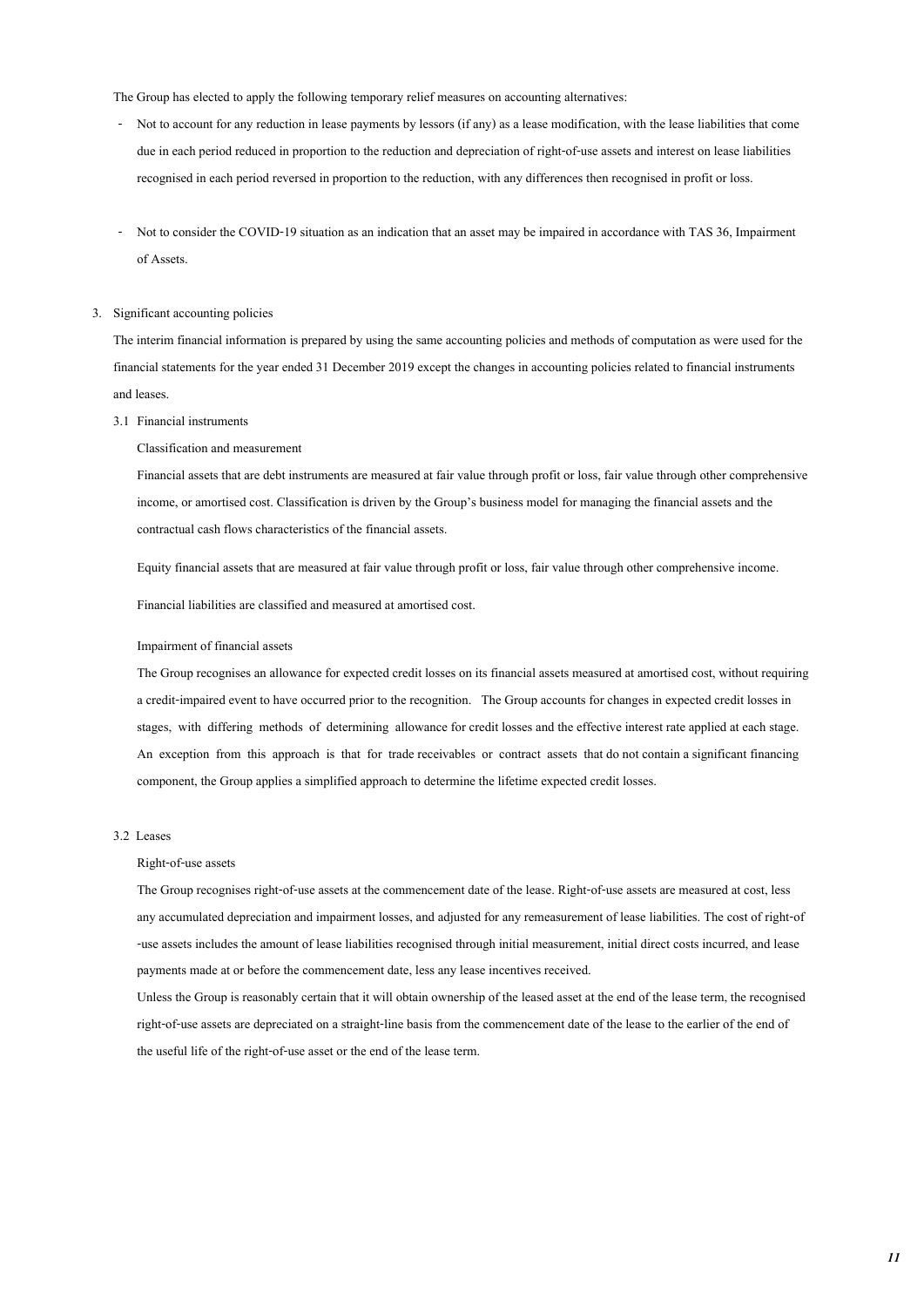#### Lease liabilities

At the commencement date of the lease, the Group recognises lease liabilities measured at the present value of the lease payments to be made over the lease term, discounted by the interest rate implicit in the lease or the Group's incremental borrowing rate. After the commencement date, the amount of lease liabilities is increased to reflect the accretion of interest and reduced for the lease payments made. In addition, the carrying amount of lease liabilities is remeasured if there is a modification or reassessment.

Short-term leases and Leases of low-value assets

Payments under leases that, have a lease term of 12 months or less at the commencement date, or are leases of low-value assets, are recognised as expenses on a straight-line basis over the lease term.

4. Cumulative effect of change in accounting policy due to the adoption of new financial reporting standard

As described in Note 2.4 to the interim consolidated financial statements, during the current period, the Group has adopted financial reporting standard related to TFRS 16. The Group has adopted TFRS relating group of financial instrument. The Group elects not to restate comparative financial statements. The Group has elected to apply this standard to the leases previously classified as operating recognision right-of-use assets as lease-by-lease basis.

The impacts on the beginning balance of retained earnings of 2020 from change in accounting policy due to the adoption of this standard are presented as follows:

|                                                        | Consolidated financial statements |                   |                   |  |
|--------------------------------------------------------|-----------------------------------|-------------------|-------------------|--|
|                                                        |                                   | The impacts of    |                   |  |
|                                                        | December 31, 2019                 | TFRS 16           | January 1, 2020   |  |
| Statements of financial position                       |                                   |                   |                   |  |
| Assets                                                 |                                   |                   |                   |  |
| Current assets                                         |                                   |                   |                   |  |
| Trade and other current receivables (Prepaid expenses) | 43, 162, 643. 45                  | (1,106,110.71)    | 42,056,532.74     |  |
| Non-Current Assets                                     |                                   |                   |                   |  |
| Property, plant and equipment                          | 184, 484, 774. 16                 | (2,448,826.33)    | 182,035,947.83    |  |
| Right-of-use assets                                    |                                   | 18,059,678.33     | 18,059,678.33     |  |
| Other non-current assets (Leasehold rights)            | 2,962,590.19                      | (1,367,942.83)    | 1,594,647.36      |  |
| Non current liabilities                                |                                   |                   |                   |  |
| Lease liabilities                                      |                                   | (13, 136, 798.46) | (13, 136, 798.46) |  |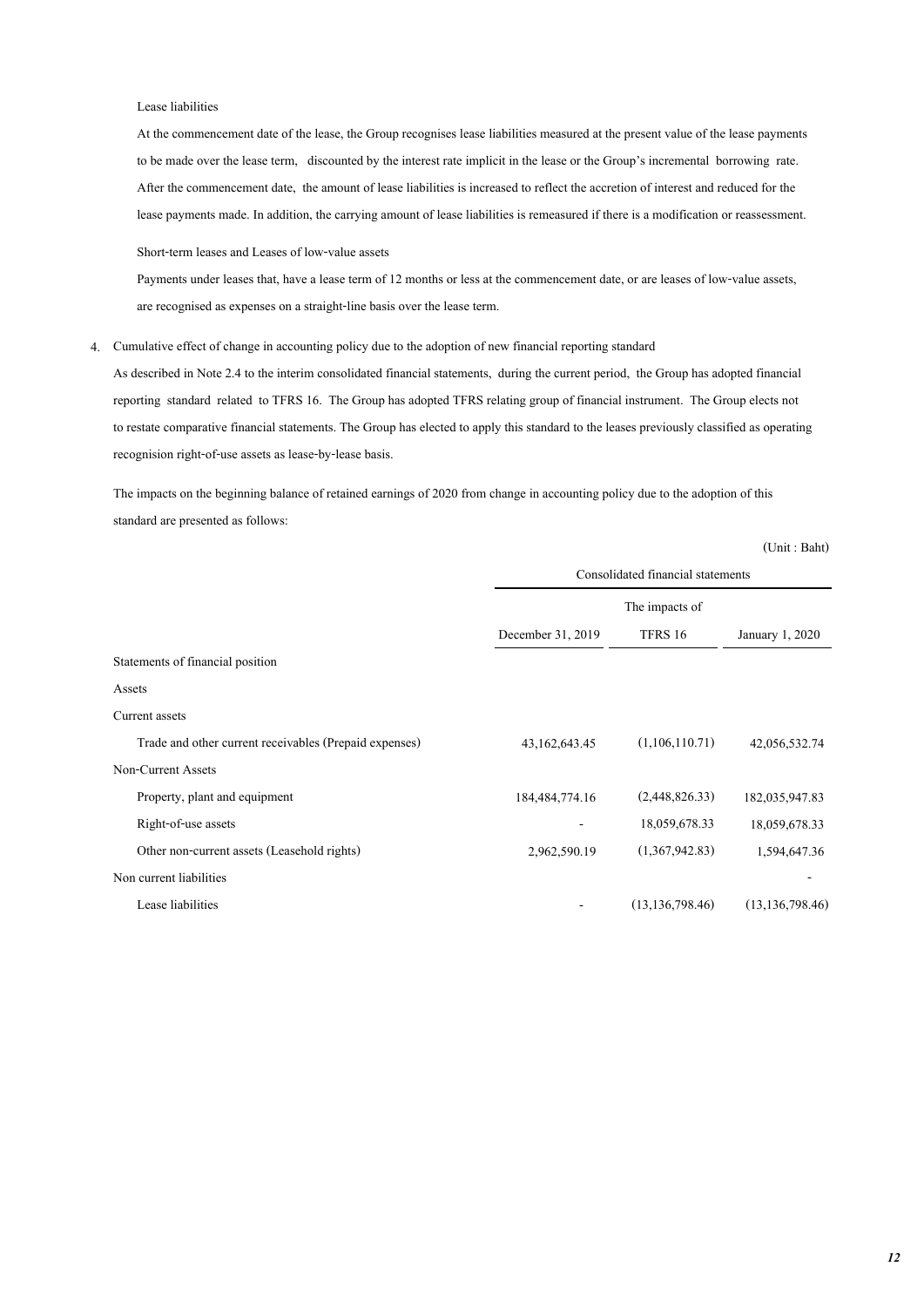(Unit : Baht)

|                                                        | Separate financial statements |                   |                   |  |  |
|--------------------------------------------------------|-------------------------------|-------------------|-------------------|--|--|
|                                                        | The impacts of                |                   |                   |  |  |
|                                                        | December 31, 2019             | TFRS 16           | January 1, 2020   |  |  |
| Statements of financial position                       |                               |                   |                   |  |  |
| Assets                                                 |                               |                   |                   |  |  |
| Current assets                                         |                               |                   |                   |  |  |
| Trade and other current receivables (Prepaid expenses) | 45,528,891.20                 | (1,106,110.71)    | 44,422,780.49     |  |  |
| Non-Current Assets                                     |                               |                   |                   |  |  |
| Property, plant and equipment                          | 184,480,956.63                | (2,448,826,33)    | 182,032,130.30    |  |  |
| Right-of-use assets                                    |                               | 18,059,678.33     | 18,059,678.33     |  |  |
| Other non-current assets (Leasehold rights)            | 2,962,590.19                  | (1,367,942.83)    | 1,594,647.36      |  |  |
| Non current liabilities                                |                               |                   |                   |  |  |
| Lease liabilities                                      |                               | (13, 136, 798.46) | (13, 136, 798.46) |  |  |

#### Leases

Upon initial application of TFRS 16 the Group recognised lease liabilities previously classified as operating leases at the present value of the remaining lease payments, discounted using the Group's incremental borrowing rate at 1 January 2020. For leases previously classified as finance leases, the Group recognised the carrying amount of the right-of-use assets and lease liabilities based on the carrying amounts of the lease assets and lease liabilities immediately before the date of initial application of TFRS 16.

| (Unit: Baht)         |
|----------------------|
| Consolidated         |
| financial            |
| statements/Separate  |
| financial statements |
|                      |
| 3,000,000.00         |
|                      |
| 12,000,000.00        |
| (1,863,201.54)       |
|                      |
| 13, 136, 798. 46     |
|                      |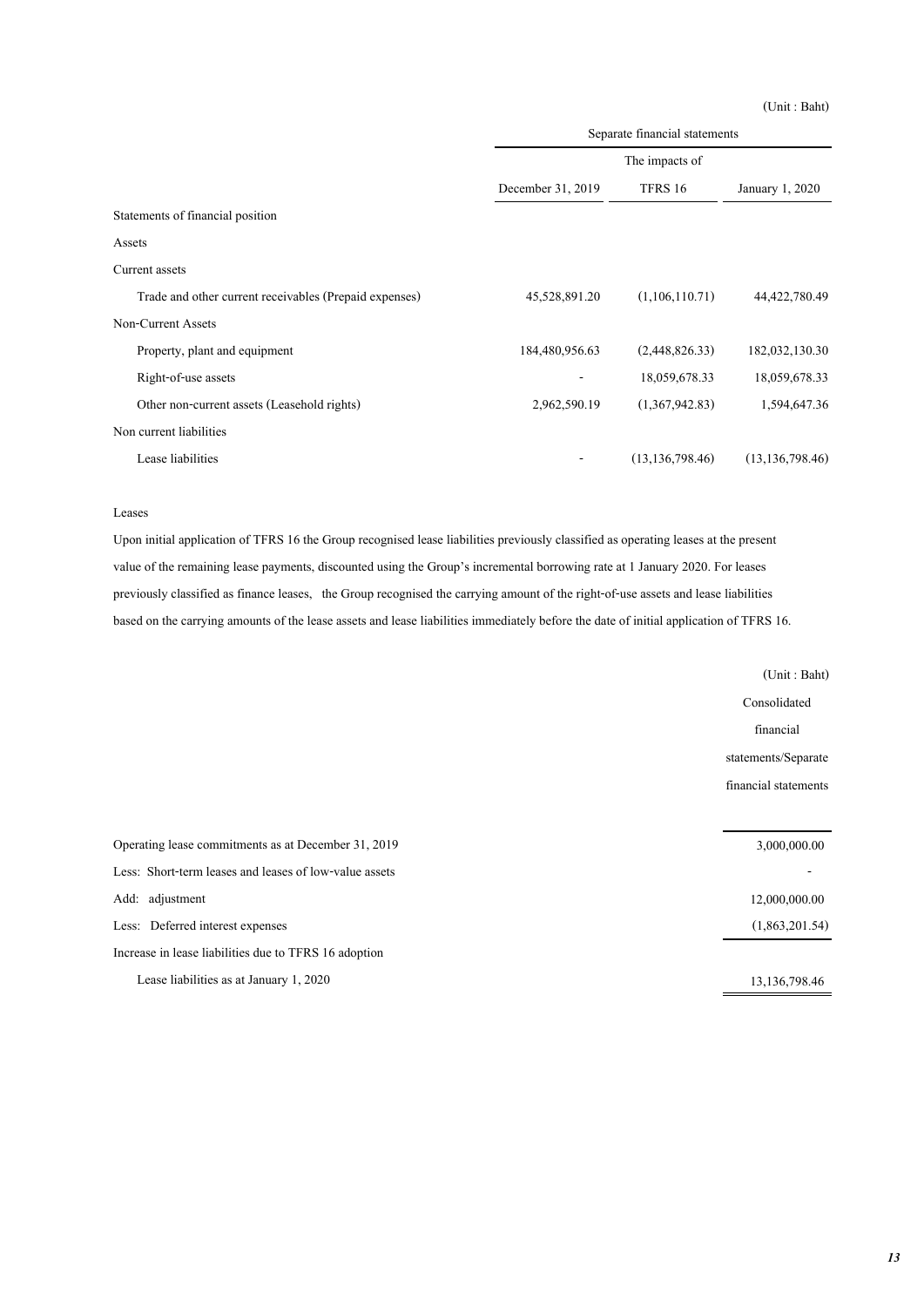The adjustments of right-of-use assets due to TFRS 16 adoption as at January 1, 2020 are summarised below:

|                                | (Unit: Baht)         |
|--------------------------------|----------------------|
|                                | Consolidated         |
|                                | financial            |
|                                | statements/Separate  |
|                                | financial statements |
|                                |                      |
|                                |                      |
| Land improvement               | 2,455,657.49         |
| Tools and and equipment        | 294,495.79           |
| Total                          | 2,750,153.28         |
| Less: Accumulated depreciation | (301, 326.95)        |
| Net                            | 2,448,826.33         |

# Group of financial instruments

During the current period, the Group has adopted TFRS relating group of financial instrument. The Group elects not to restate comparative financial statements.

The impacts on the beginning balance of retained earnings of 2020 from change in accounting policy due to the adoption of this standard are presented as follows: (Unit : Baht)

|                                    | Consolidated financial statements/Separate financial statements |                    |                  |  |
|------------------------------------|-----------------------------------------------------------------|--------------------|------------------|--|
|                                    |                                                                 | The impacts of     |                  |  |
|                                    | TFRS 9<br>December 31, 2019                                     |                    | January 1, 2020  |  |
| Statements of financial position   |                                                                 |                    |                  |  |
| Assets                             |                                                                 |                    |                  |  |
| Current assets                     |                                                                 |                    |                  |  |
| Investment in fixed deposit        |                                                                 | 357, 201, 913.58   | 357, 201, 913.58 |  |
| Current investments                | 357, 201, 913.58                                                | (357,201,913.58)   |                  |  |
| Non-Current Assets                 |                                                                 |                    |                  |  |
| Other non-current financial assets |                                                                 | 187,292,014.11     | 187,292,014.11   |  |
| Other long-term invesment          | 187,292,014.11                                                  | (187, 292, 014.11) |                  |  |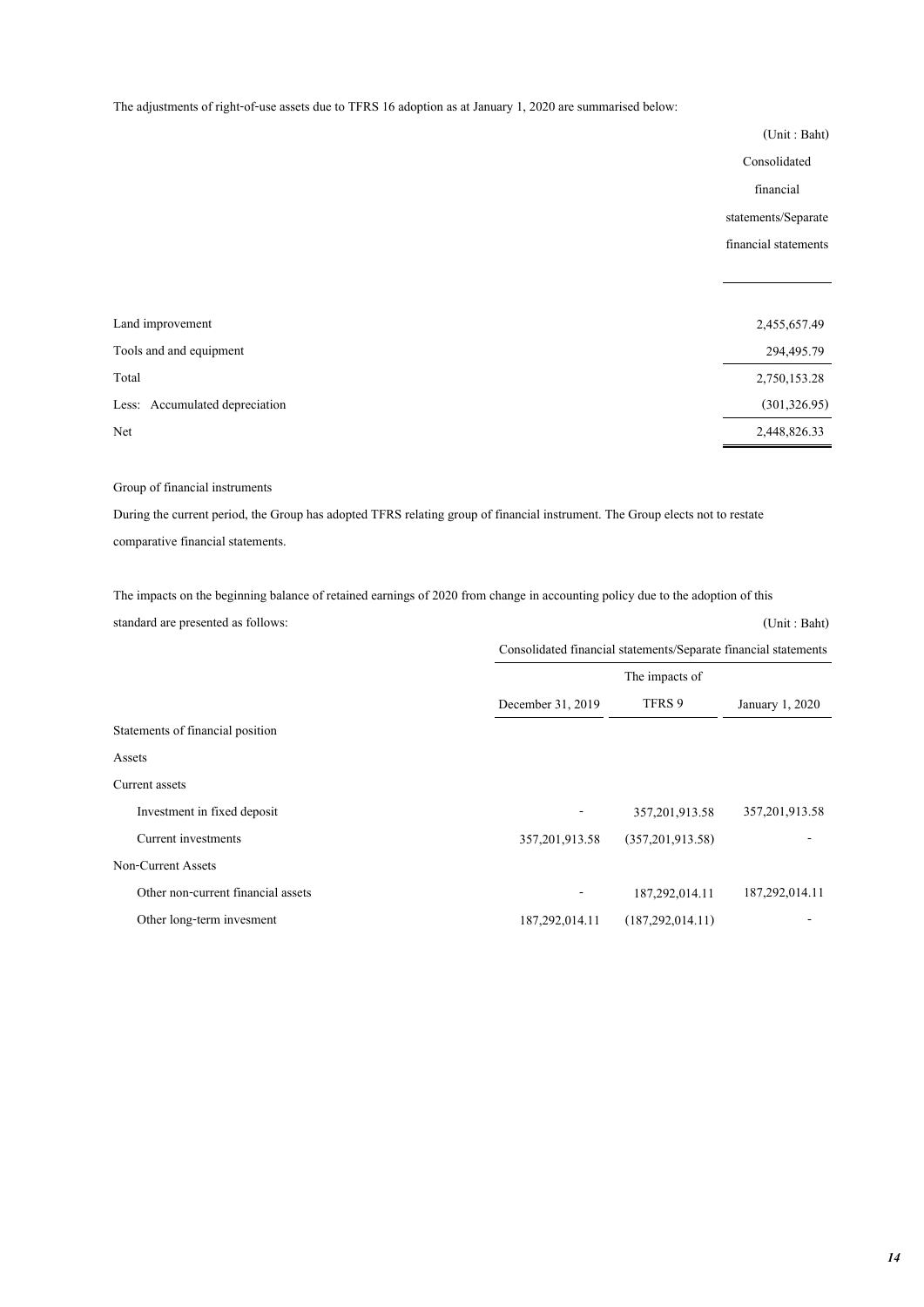# 5. Cash and cash equivalents

(Unit:Baht)

|                  |                | Consolidated financial statements | Separate financial statements |                   |  |
|------------------|----------------|-----------------------------------|-------------------------------|-------------------|--|
|                  | March 31, 2020 | December 31, 2019                 | March 31, 2020                | December 31, 2019 |  |
| Cash             | 722,919.30     | 116,043.25                        | 84,349.00                     | 111,298.00        |  |
| Current accounts | 5,063,546.63   | 1,873,440.53                      | 5,063,546.63                  | 1,873,440.53      |  |
| Savings deposit  | 445,725,051.67 | 145,562,237.17                    | 443,626,078.48                | 144,721,562,20    |  |
| Fixed deposit    | 31,476.34      | 31,204.23                         | 31,476.34                     | 31,204.23         |  |
| Total            | 451,542,993.94 | 147,582,925.18                    | 448,805,450.45                | 146,737,504.96    |  |

The Company has bank overdrafts total amount of Baht 23. million at interest rate MOR per annum. and short-term loan amounting of Baht 25 million at interest rate MLR per annum. Such credit line have been secured by mortgaging certain land with its construction of the Company as stated in note 13.2. At the end of the period, the Company did not use such credit line.

# 6. Trade and other current receivables

|                                                |                | Consolidated financial statements | Separate financial statements |                   |  |
|------------------------------------------------|----------------|-----------------------------------|-------------------------------|-------------------|--|
|                                                | March 31, 2020 | December 31, 2019                 | March 31, 2020                | December 31, 2019 |  |
| Trade accounts receivable :                    |                |                                   |                               |                   |  |
| Related companies (Note 24.3.1)                | 286,133.52     | 57,331.67                         | 632,332.02                    | 57,331.67         |  |
| Other parties                                  | 18,418,836.33  | 37, 234, 845. 14                  | 15,770,118.39                 | 37,170,461.78     |  |
| Post date cheque                               |                | 44,625.00                         |                               | 44,625.00         |  |
|                                                | 18,704,969.85  | 37,336,801.81                     | 16,402,450.41                 | 37,272,418.45     |  |
| Allowance for doubtful accounts<br>Less        | (3,430,929.23) | (3,875,077.11)                    | (3,430,929.23)                | (3,875,077,11)    |  |
| Provisions for goods returned                  | (1,340,828.92) | (2,078,234.24)                    | (1,340,828.92)                | (2,078,234,24)    |  |
| Net                                            | 13,933,211.70  | 31,383,490.46                     | 11,630,692.26                 | 31,319,107.10     |  |
| Other current receivables :                    |                |                                   |                               |                   |  |
| Other receivable related parties (Note 24.3.1) | 2,760,500.00   | 1,186,360.71                      | 7,188,068.04                  | 4,652,062.99      |  |
| Accrued income                                 | 9,452,150.16   | 9,381,384.03                      | 11,762,150.16                 | 9,381,384.03      |  |
| Prepaid expenses                               | 49,395,666.25  | 7,713,391.30                      | 49,395,666.25                 | 6,693,800.10      |  |
| Other                                          | 6,220,710.09   | 694,278.63                        | 5,931,184.66                  | 678,798.66        |  |
|                                                | 67,829,026.50  | 18,975,414.67                     | 74,277,069.11                 | 21,406,045.78     |  |
| Less Allowance for doubtful accounts:          | (7,196,261.68) | (7,196,261.68)                    | (7,196,261.68)                | (7,196,261.68)    |  |
| Net                                            | 60,632,764.82  | 11,779,152.99                     | 67,080,807.43                 | 14,209,784.10     |  |
| Total                                          | 74,565,976.52  | 43,162,643.45                     | 78,711,499.69                 | 45,528,891.20     |  |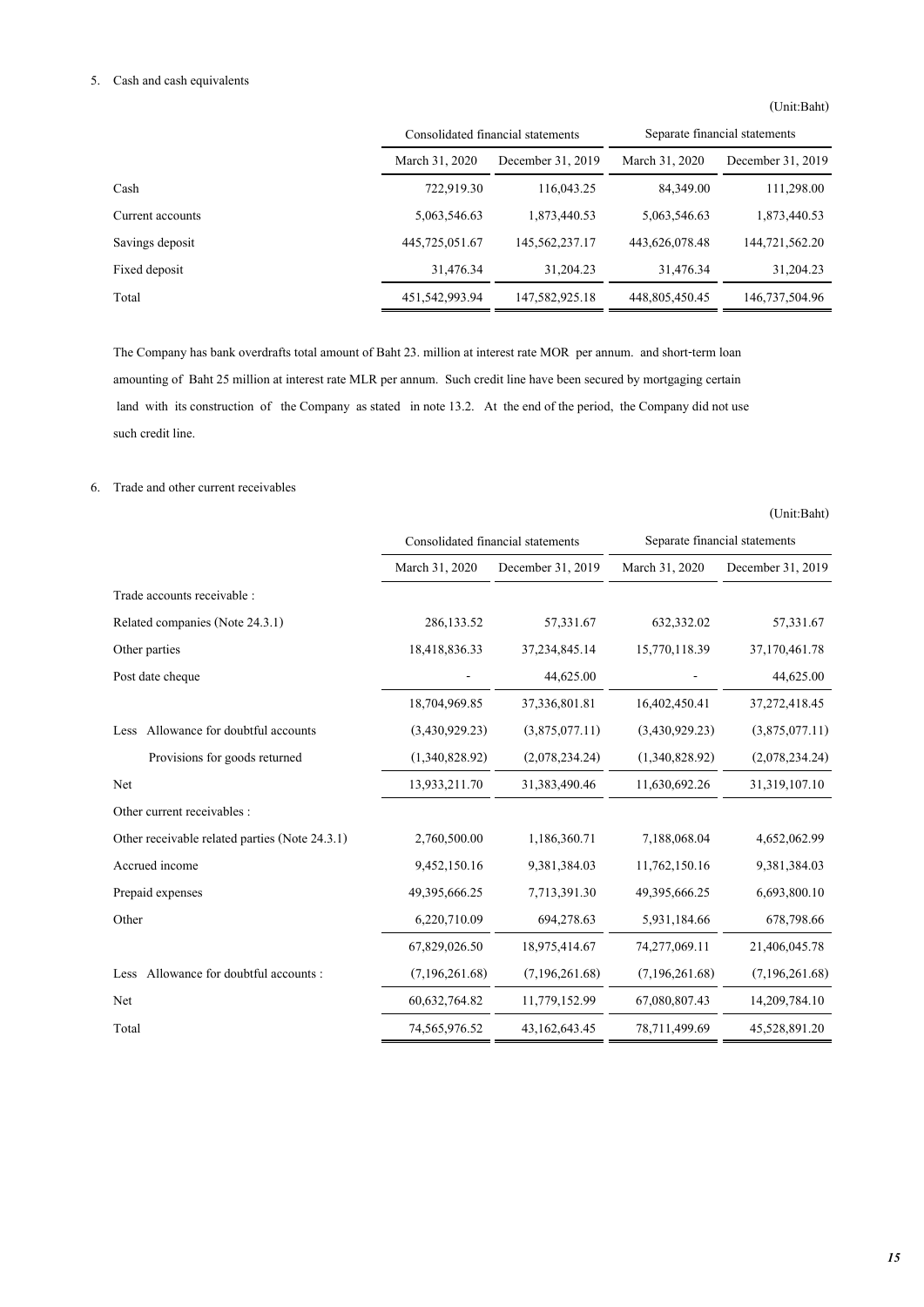# Aging of trade accounts receivable are as follows.

(Unit:Baht)

|                       |                | Consolidated financial statements | Separate financial statements |                   |  |
|-----------------------|----------------|-----------------------------------|-------------------------------|-------------------|--|
|                       | March 31, 2020 | December 31, 2019                 | March 31, 2020                | December 31, 2019 |  |
| Undue                 | 9,723,003.89   | 22,292,945.86                     | 9,723,003.89                  | 22, 292, 945.86   |  |
| Over due :            |                |                                   |                               |                   |  |
| $1 - 90$ days         | 5,676,259.62   | 10,387,265.98                     | 3,564,438.02                  | 10,387,265.98     |  |
| 91 - 180 days         | 422,481.84     | 425,416.86                        | 231,784.00                    | 361,033.50        |  |
| 181-365 days          | 81,213.00      | 342,400.00                        | 81,213.00                     | 342,400.00        |  |
| More than 365 days up | 2,802,011.50   | 3,888,773.11                      | 2,802,011.50                  | 3,888,773.11      |  |
| Total                 | 18,704,969.85  | 37, 336, 801, 81                  | 16,402,450.41                 | 37, 272, 418, 45  |  |

Movement of the allowance for doubtful accounts for the three-month periods ended March 31, 2020 and 2019 are as follows:

(Unit:Baht)

|                             | Consolidated financial statements |                | Separate financial statements |                |  |
|-----------------------------|-----------------------------------|----------------|-------------------------------|----------------|--|
|                             | March 31, 2020                    | March 31, 2019 | March 31, 2020                | March 31, 2019 |  |
| Increase                    | 11,071,338.79                     | 19,983,843.07  | 11,071,338.79                 | 19,983,843.07  |  |
| Received                    | (444, 147, 88)                    | (1,070,933,05) | (444, 147, 88)                | (1,070,933.05) |  |
| As at the end of the period | 10,627,190.91                     | 18,912,910.02  | 10,627,190.91                 | 18,912,910.02  |  |

# 7. Inventories

|                                            | Consolidated financial                   |                |  |
|--------------------------------------------|------------------------------------------|----------------|--|
|                                            | statements/Separate financial statements |                |  |
|                                            | March 31, 2020<br>December 31, 2019      |                |  |
| Finished goods                             | 3,372,294.52                             | 3,196,670.51   |  |
| Work in process                            | 2,149,512.81                             | 2,007,256.06   |  |
| Raw materials                              | 5,246,894.61                             | 5,806,646.98   |  |
|                                            | 10,768,701.94                            | 11,010,573.55  |  |
| Less Allowance for inventories devaluation | (3,366,706,20)                           | (3,201,076.53) |  |
| Net                                        | 7,401,995.74                             | 7,809,497.02   |  |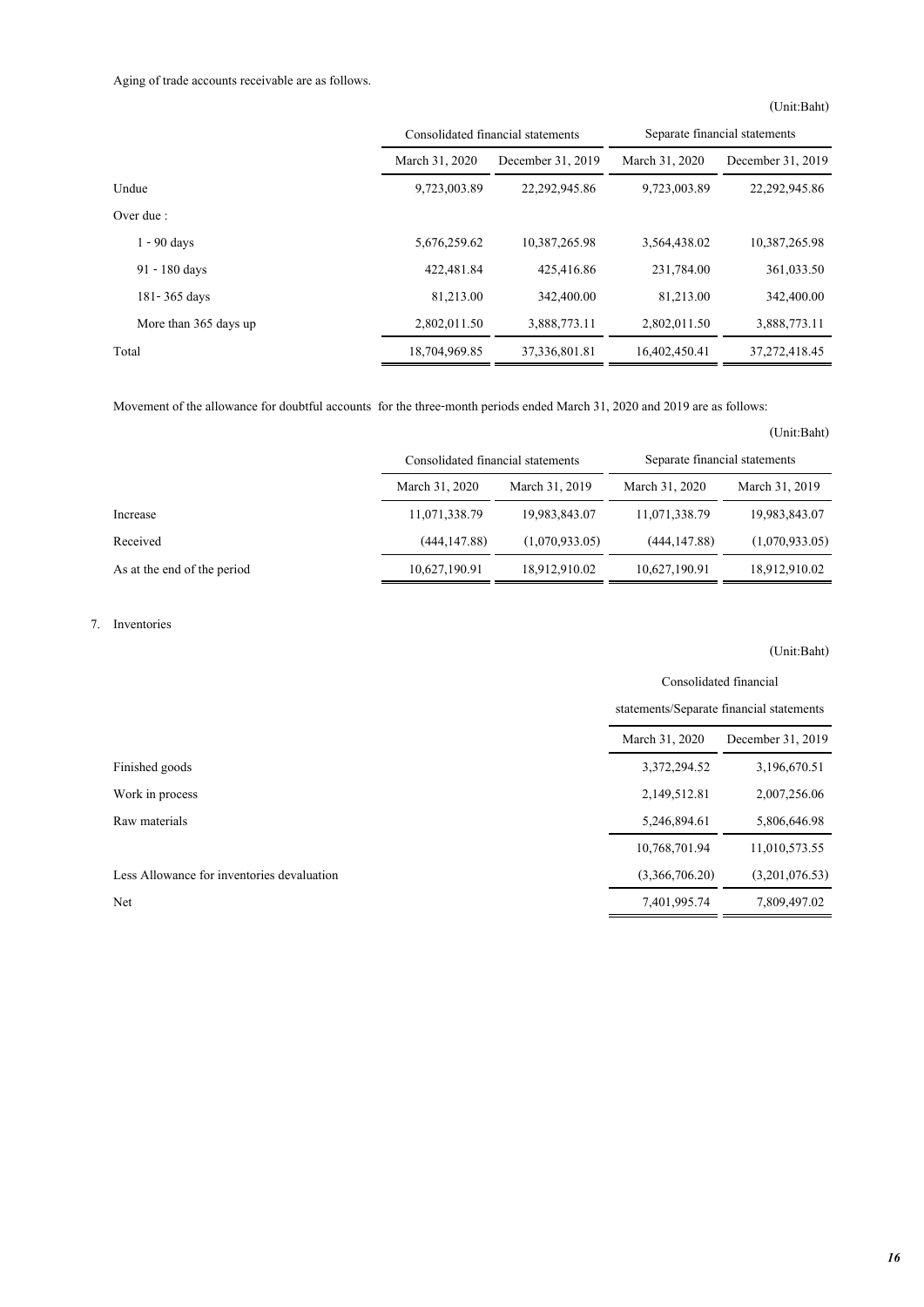Movement of the allowance for inventories devaluation for the three-month periods ended March 31, 2020 and 2019

are as follows:

# March 31, 2020 March 31, 2019 Beginning of the period 3,201,076.53 3,041,619.21 Increase(decrease) 165,629.67 181,222.76 End of the period 3,366,706.20 3,222,841.97 8. Investment in fixed deposits (Unit:Baht) Consolidated financial statements/Separate financial statements March 31, 2020 Fixed deposits due on maturity date 191,047,647.66 Total 191,047,647.66 Consolidated financial statements/Separate financial statements

As at March 31, 2020, the Company had investments in fixed deposit due payment twelve-month with a two bank at interest

rate 0.90% - 1.95 % per annum.

<sup>9.</sup> Other non-current financial assets (Unit:Baht)

|                                              | Consolidated<br>financial<br>statements/Separate |
|----------------------------------------------|--------------------------------------------------|
|                                              | financial statements                             |
|                                              | March 31, 2020                                   |
| Long-term deposits at bank                   | 186, 563, 340. 98                                |
| Fair values are recognized in profit (loss). |                                                  |
| Other non-marketable equity securities :     |                                                  |
| Invesments in other company                  | 4,087,500.00                                     |
| Less Provision for impairment                | (3,358,826.87)                                   |
| Net                                          | 728,673.13                                       |
| Total                                        | 187,292,014.11                                   |

As at March 31, 2020, the Company had long-term deposits thirteen-month with a bank at interest rate 1.92%-1.95% per annum.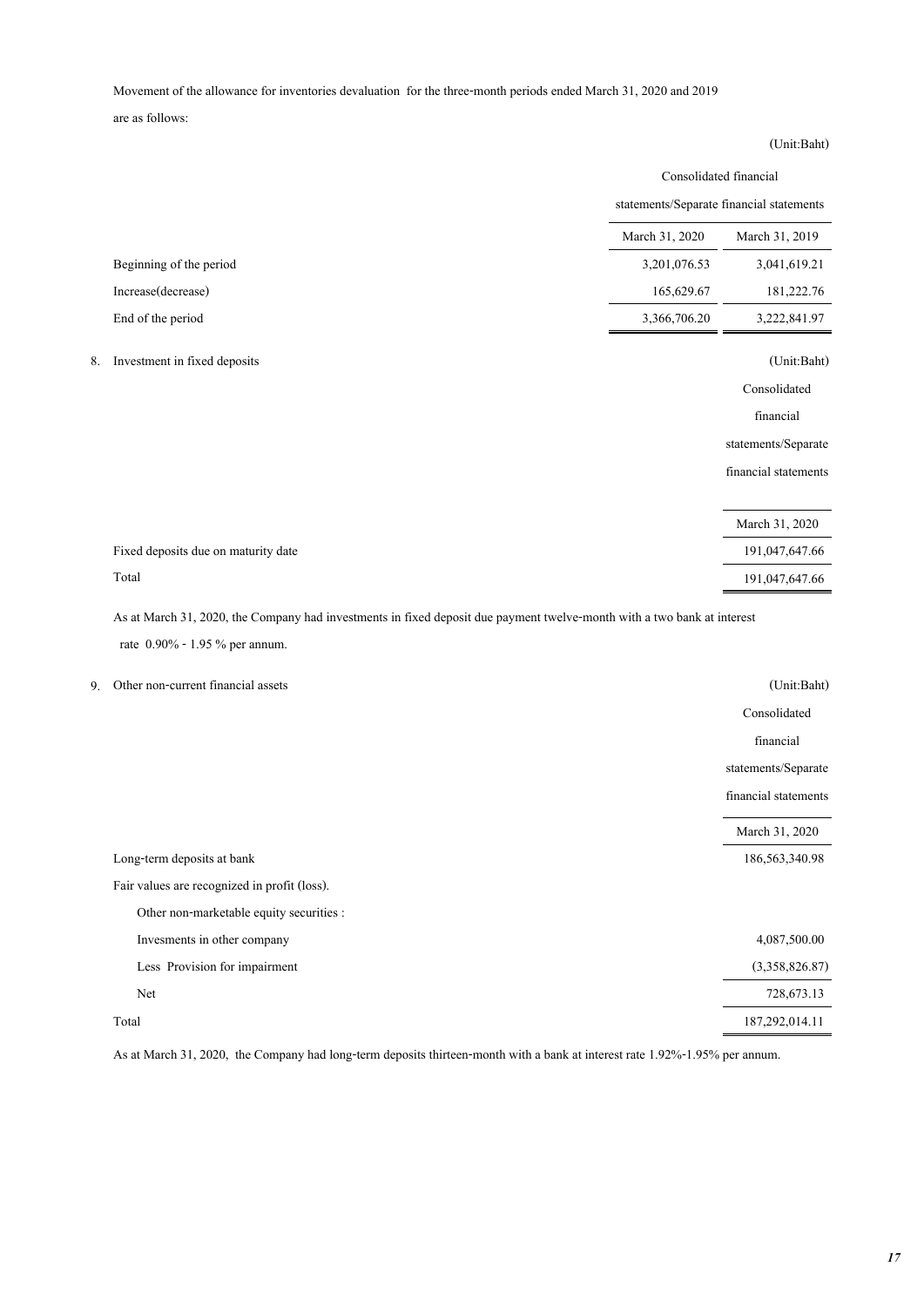#### *10.* Investments in associates

10.1 Investment in associated company as following detail.

|                              |                       |                   |              |                          |           |                          |               | <b>Consolidated financial statement</b> | Separate financial statement |                          |
|------------------------------|-----------------------|-------------------|--------------|--------------------------|-----------|--------------------------|---------------|-----------------------------------------|------------------------------|--------------------------|
|                              |                       |                   |              | Paid up capital          |           | <b>Holdings</b>          |               | <b>Carrying amounts based on</b>        | <b>Cost</b>                  |                          |
|                              |                       |                   |              |                          |           |                          | equity method |                                         |                              |                          |
| <b>Company name</b>          | <b>Business type</b>  | <b>Registered</b> | March 31,    | December 31,             | March 31, | December 31,             | March 31,     | December 31,                            | March 31,                    | December 31,             |
|                              |                       | Country           | 2020         | 2019                     | 2020      | 2019                     | 2020          | 2019                                    | 2020                         | 2019                     |
|                              |                       |                   |              |                          | Percent   | Percent                  |               |                                         |                              |                          |
| Automatrix Solutions Co.Ltd. | <b>Trading center</b> | <b>Thai</b>       | 4,000,000.00 | $\overline{\phantom{a}}$ | 48.99     | $\overline{\phantom{a}}$ | 1,740,577.88  | $\overline{\phantom{a}}$                | 1,959,900.00                 | $\overline{\phantom{0}}$ |
|                              | and providing         |                   |              |                          |           |                          |               |                                         |                              |                          |
|                              | Electronic media      |                   |              |                          |           |                          |               |                                         |                              |                          |
|                              | through Internet      |                   |              |                          |           |                          |               |                                         |                              |                          |
|                              | network service       |                   |              |                          |           |                          |               |                                         |                              |                          |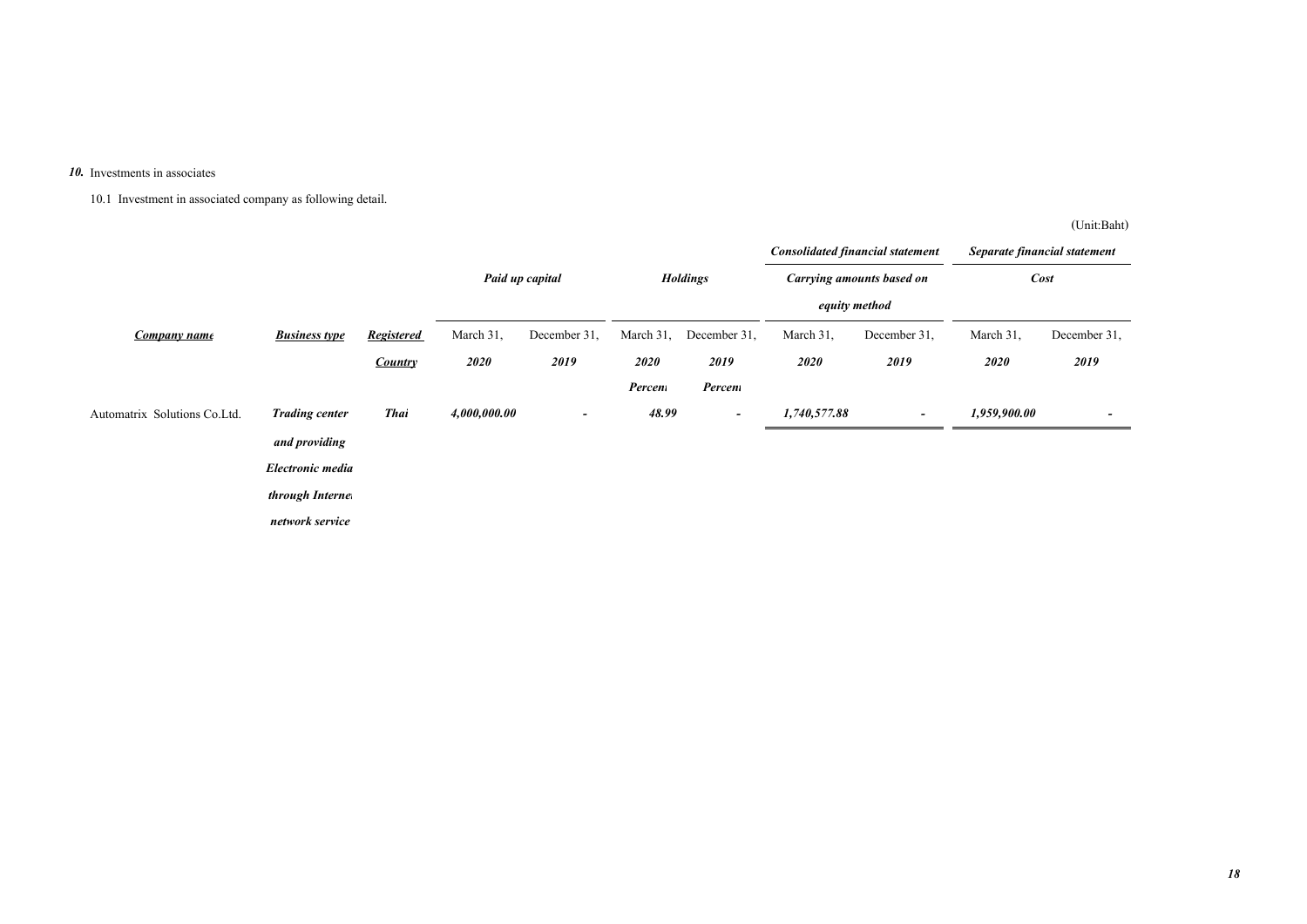# *10.2 Movements of the investment in associated company for the three-month periods ended March 31, 2020 are summariz*

| pelow |  |
|-------|--|
|       |  |

| below:                                                        | (Unit:Baht)   |
|---------------------------------------------------------------|---------------|
|                                                               | Consolidated  |
|                                                               | financial     |
|                                                               | statements    |
| Beginning of the period                                       |               |
| Increase                                                      | 1,959,900.00  |
| Share of loss of associates accounted for using equity method | (219, 322.12) |
| End of the period                                             | 1,740,577.88  |

# 11. Investments in subsidiary

Details of investments in subsidiaries as presented in separate financial statements are as follows:

|                      | Paid up capital |              | Holdings |        | Cost         |
|----------------------|-----------------|--------------|----------|--------|--------------|
| Company name         | USD             | BAHT         |          | USD    | BAHT         |
| GPI Myanmar Co.,Ltd. | 50,000          | 1,602,500.00 | 100      | 50,000 | 1,602,500.00 |

According to Board of Director meeting No.6/2018 held on November 12, 2018, resolved the company to invest in

GPI Myanmar Co.,Ltd., which the company registered on November 28, 2018, the said investment in GPI Myanmar Co.,Ltd. is a subsidiary of the Company from November 28, 2018.

### 12. Investment property

As at March 31, 2020 and December 31, 2019, The Company had investment property at book value of Baht 32.24 million , the fair value amounted to Baht 49.64 million. The fair value of such investment properties is determined by purchase and selling price of the land.

### 13. Property, plant and equipment

Movements of the property plant and equipment account for the three-month periods ended March 31, 2020, are summarized below: (Unit:Baht)

|                                                  | Consolidated   | Separate financial |
|--------------------------------------------------|----------------|--------------------|
|                                                  | financial      | statements         |
|                                                  | statements     |                    |
| Net book value as at the beginning of the period | 184,484,774.16 | 184,480,956.63     |
| Acquisitions during the period - at cost         | 1,697,481.45   | 1,697,481.45       |
| Transfer from other non-current assets           | 350,467.29     | 350,467.29         |
| Transfer to right-of-use assets                  | (2,448,826,33) | (2,448,826.33)     |
| Disposals during the period - net                | (24,397.67)    | (24,397.67)        |
| Depreciation for the period                      | (3,745,202.26) | (3,745,272.57)     |
| Net book value as at the end of the period       | 180,314,296.64 | 180,310,408.80     |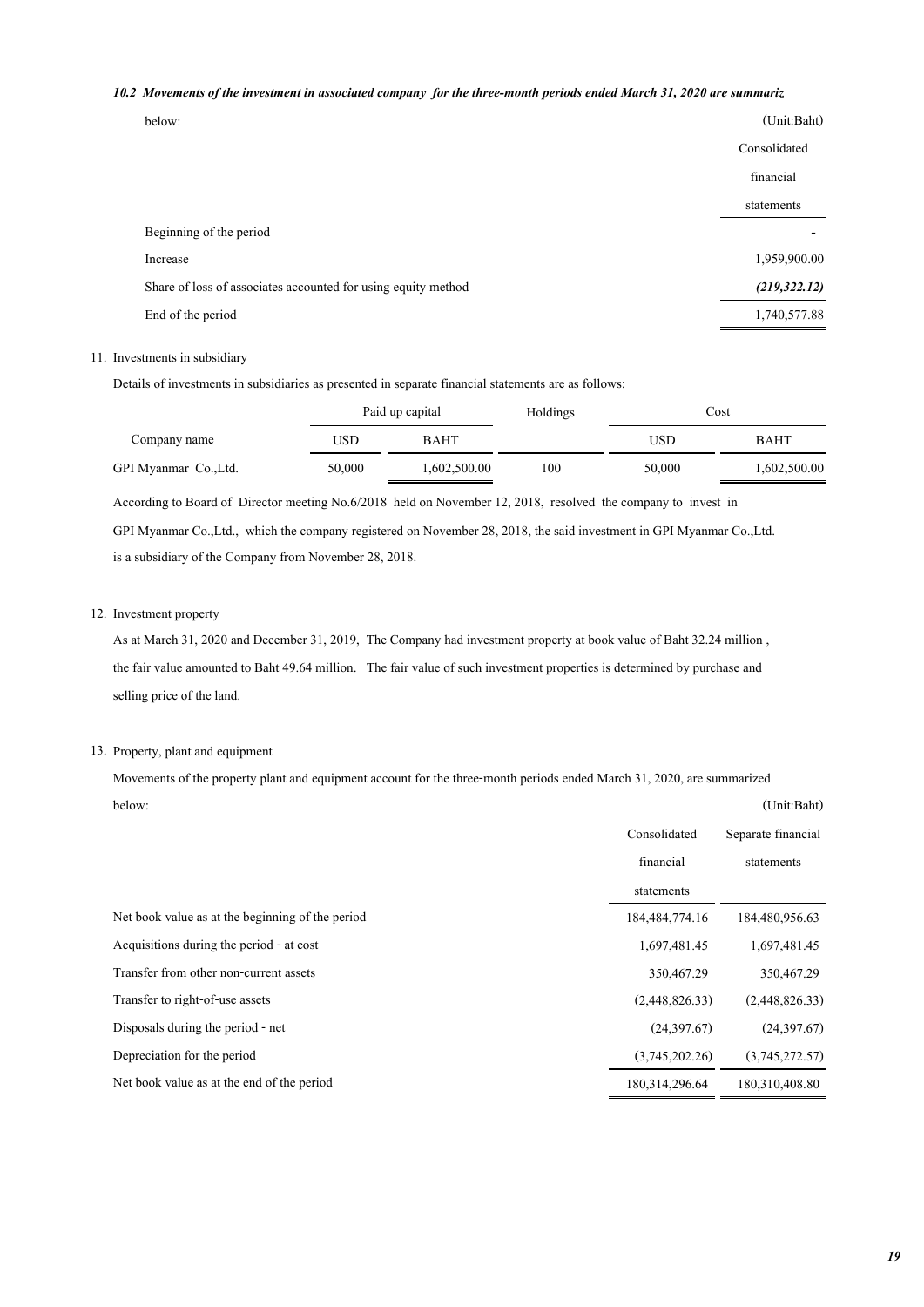- 13.1 As at March 31, 2020, the Company has a fully depreciated property, plant and equipment still in use have cost value of Baht 118.03 million. (As at December 31, 2019 : Baht 116.93 million)
- 13.2 As at March 31, 2020, Certain of land with its construction at book value amounting to Baht 44.39 million (As at December 31, 2019 : Baht 42.49 million) have been used as collateral for bank overdraft, short-term loans from financial institution as stated in note 5.

#### 14. Right-of-use assets

Movements of the right-of-use assets account for the three-month periods ended March 31, 2020, are summarized below:

|                                                            | (Unit:Baht)        |
|------------------------------------------------------------|--------------------|
|                                                            | Consolidated       |
|                                                            | financial          |
|                                                            | statements/Separat |
|                                                            | e financial        |
|                                                            | statements         |
| Net book value as at the beginning of the period           |                    |
| Adjustments of right-of-use assets due to TFRS 16 adoption | 15,610,852.00      |
| Transfer from property, building and equipment             | 2,448,826.33       |
| Acquisitions during the period - at cost                   | 332,250.47         |
| Depreciation for the period                                | (1,128,347.63)     |
| Net book value as at the end of the period                 | 17,263,581.17      |

### 15. Other intangible assets

Movements of the Other intangible assets account for the three-month periods ended March 31, 2020 are summarized below:

|                                                  | (Unit:Baht)        |
|--------------------------------------------------|--------------------|
|                                                  | Consolidated       |
|                                                  | financial          |
|                                                  | statements/Separat |
|                                                  | e financial        |
|                                                  | statements         |
| Net book value as at the beginning of the period | 8,877,779.41       |
| Acquisitions during the period - at cost         | 2,715,425.00       |
| Amortization for the period                      | (392, 639.96)      |
| Net book value as at the end of the period       | 11,200,564.45      |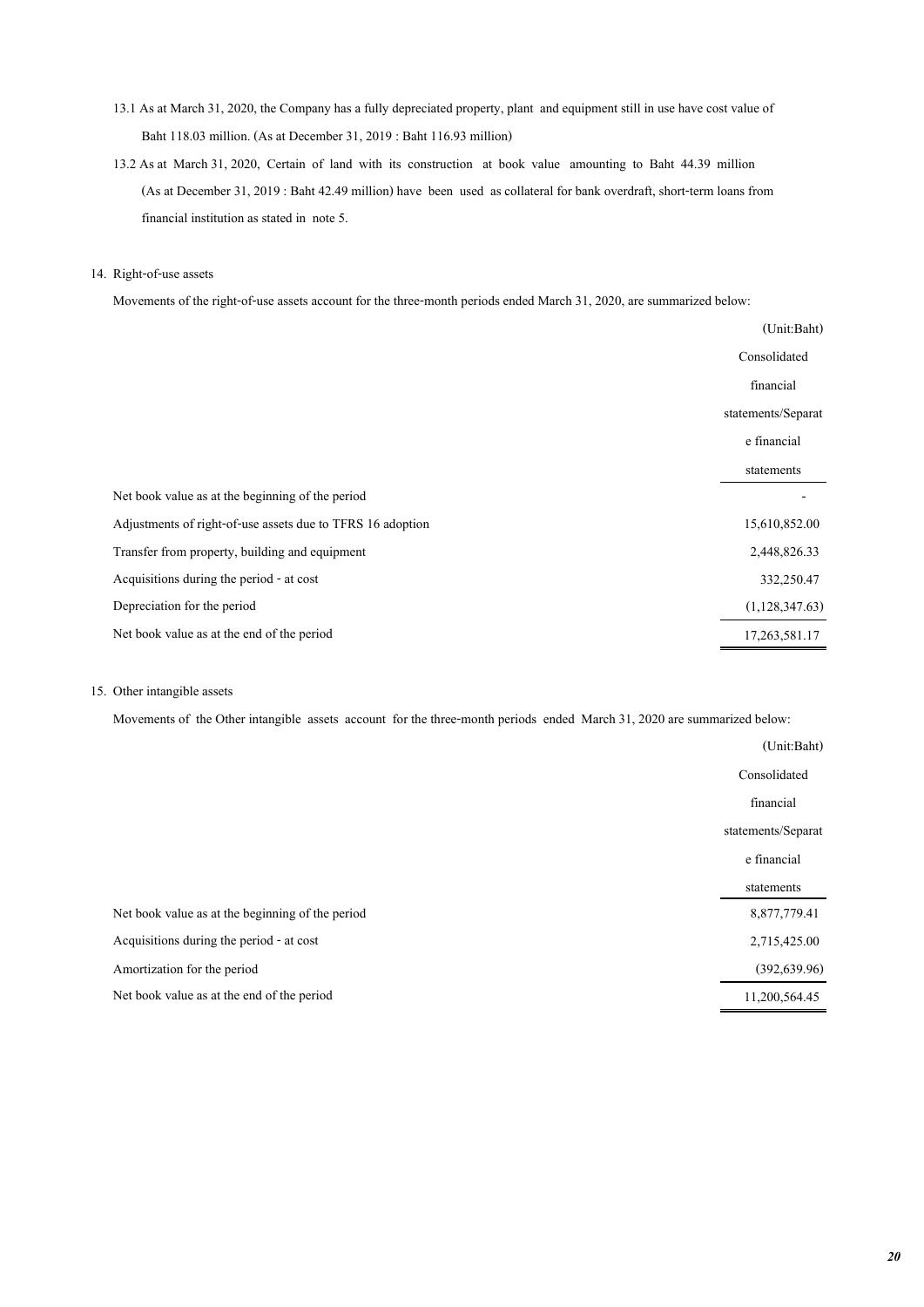# 16. Deferred tax / Income tax expense

16.1 Deferred tax assets after netting with deferred tax liabilities has been presented in the statement of financial position

had details as follows:

(Unit:Baht)

|                          |                | Consolidated financial                   |  |
|--------------------------|----------------|------------------------------------------|--|
|                          |                | statements/Separate financial statements |  |
|                          | March 31, 2020 | December 31, 2019                        |  |
| Deferred tax assets      | 5,140,363.39   | 5,635,679.60                             |  |
| Deferred tax liabilities | (1,212,695,16) | (1,269,248,60)                           |  |

Net 3,927,668.23 4,366,431.00

16.2 The movement of deferred tax assets and liabilities occurred during for the three-month periods ended March 31, 2020

and 2019 were as follows:

| Consolidated financial statements / Separate financial statements |                                      |                |                |  |
|-------------------------------------------------------------------|--------------------------------------|----------------|----------------|--|
| As at                                                             | Recognized as expenses/(revenues) in |                | As at          |  |
| January 1,                                                        | Profit or Losses                     | Other          | March 31,      |  |
| 2020                                                              |                                      | comprehensive  | 2020           |  |
|                                                                   |                                      |                |                |  |
| 640,215.32                                                        | 33,125.93                            |                | 673, 341. 25   |  |
| 4,995,464.28                                                      | 113,199.53                           | (641, 641, 66) | 4,467,022.15   |  |
| 5,635,679.60                                                      | 146,325.46                           | (641, 641.66)  | 5,140,363.40   |  |
|                                                                   |                                      |                |                |  |
| (1,239,907.64)                                                    | 56, 553. 43                          |                | (1,183,354.21) |  |
| (29,340,96)                                                       |                                      |                | (29,340.96)    |  |
| (1,269,248.60)                                                    | 56, 553. 43                          |                | (1,212,695.17) |  |
| 4,366,431.00                                                      | 202,878.89                           | (641, 641, 66) | 3,927,668.23   |  |
|                                                                   |                                      |                |                |  |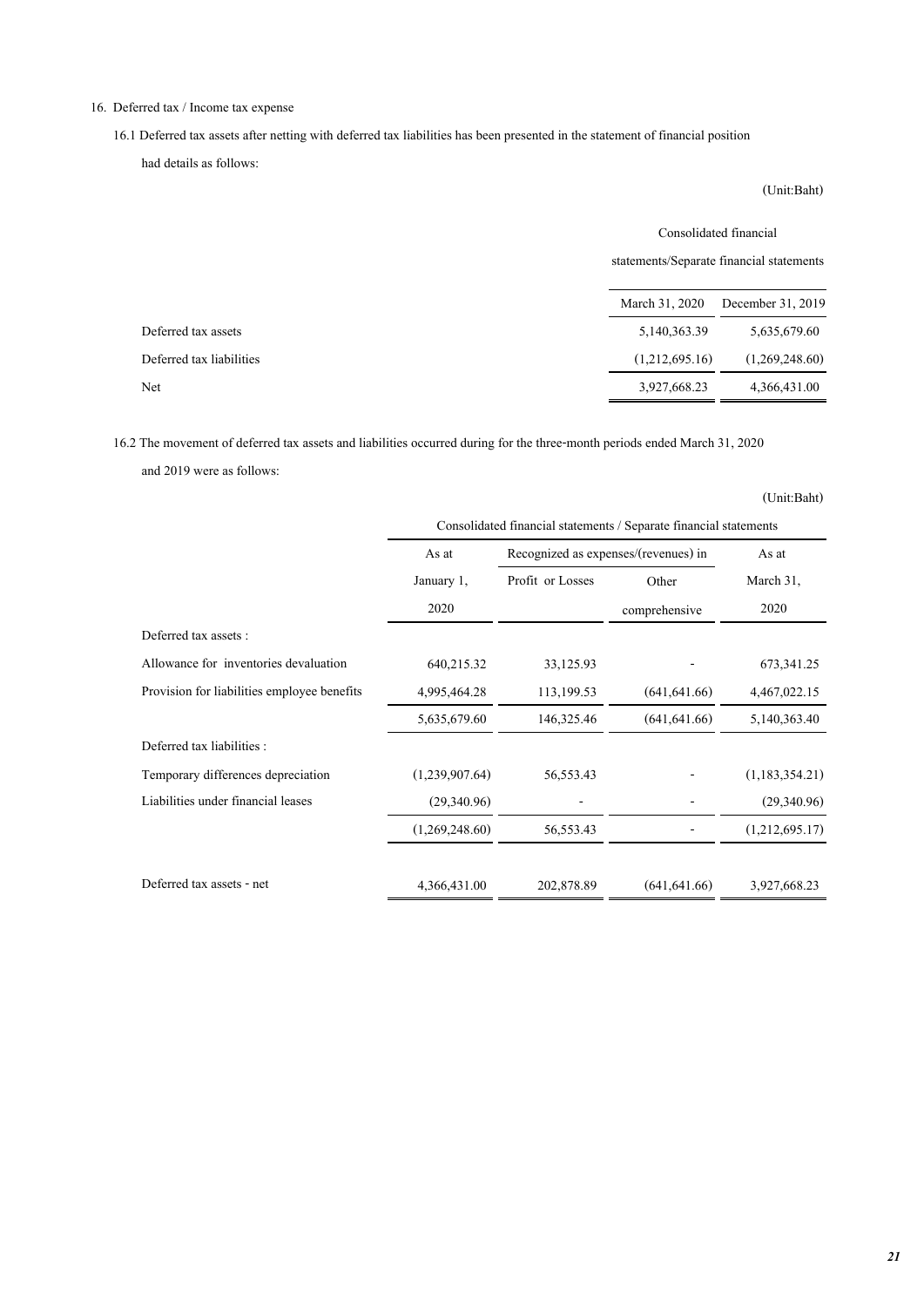(Unit:Baht)

|                                             | As at        | Recognized as expenses/(revenues) in |                | As at          |
|---------------------------------------------|--------------|--------------------------------------|----------------|----------------|
|                                             | January 1,   | Profit or Losses                     | Other          | March 31,      |
|                                             | 2019         |                                      | comprehensive  | 2019           |
| Deferred tax assets :                       |              |                                      |                |                |
| Allowance for inventories devaluation       | 608,323.86   | 36,244.54                            |                | 644,568.40     |
| Provision for liabilities employee benefits | 5,014,932.20 | 970,386.61                           | (1,775,637.22) | 4,209,681.59   |
|                                             | 5,623,256.06 | 1,006,631.15                         | (1,775,637.22) | 4,854,249.99   |
| Deferred tax liabilities :                  |              |                                      |                |                |
| Temporary differences depreciation          | (232,078.24) | (1,172,580.79)                       |                | (1,404,659.03) |
| Liabilities under financial leases          | (86,630.68)  | 16,795.06                            |                | (69, 835.62)   |
|                                             | (318,708.92) | (1, 155, 785, 73)                    |                | (1,474,494.65) |
| Deferred tax assets - net                   | 5,304,547.14 | (149, 154.58)                        | (1,775,637.22) | 3,379,755.34   |

Consolidated financial statements / Separate financial statements

16.3 Income tax recognized in profit or loss for the three-month periods ended March 31, 2020 and 2019 as follows:

|                                       |                                   |                |                               | (Unit:Baht)      |
|---------------------------------------|-----------------------------------|----------------|-------------------------------|------------------|
|                                       | Consolidated financial statements |                | Separate financial statements |                  |
|                                       | March 31, 2020                    | March 31, 2019 | March 31, 2020                | March 31, 2019   |
| Current income tax :                  |                                   |                |                               |                  |
| Income tax expenses                   |                                   | 29,125,613.59  |                               | 29, 125, 613.59  |
| Deferred tax:                         |                                   |                |                               |                  |
| Changing in temporary differences     | (202, 878, 89)                    | 149, 154.58    | (202, 878, 89)                | 149, 154.58      |
| Income tax expenses in the statements |                                   |                |                               |                  |
| of comprehensive income               | (202, 878, 89)                    | 29,274,768.17  | (202, 878, 89)                | 29, 274, 768, 17 |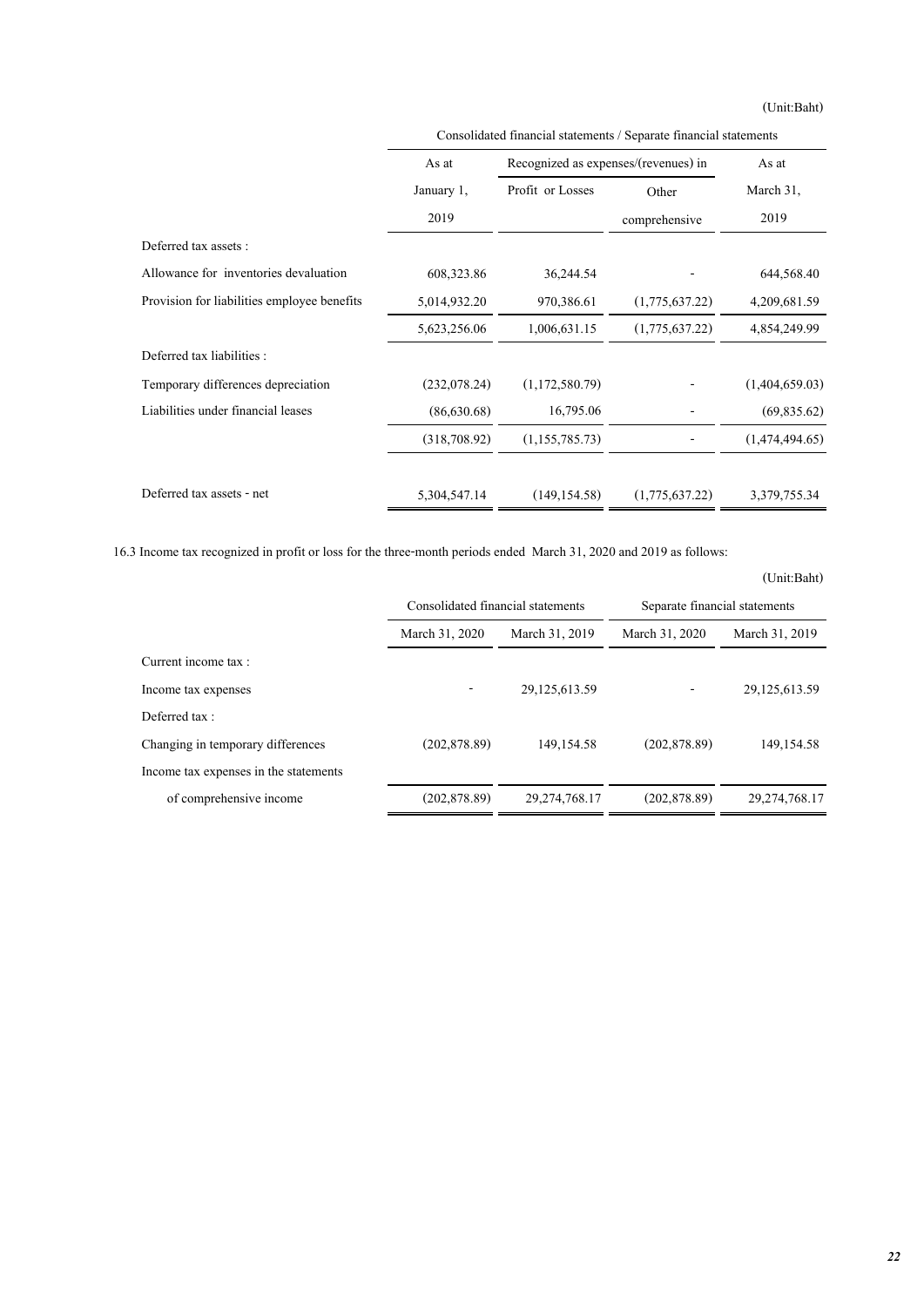16.4 Income tax on components of other comprehensive income for the three-month periods ended March 31, 2020 and 2019

as follows: (Unit:Baht)

(Unit:Baht)

|                                                   | Consolidated financial statements / |                               |               |
|---------------------------------------------------|-------------------------------------|-------------------------------|---------------|
|                                                   | Separate financial statements       |                               |               |
|                                                   | Periods ended March 31, 2020        |                               |               |
|                                                   | Income (expense)                    |                               |               |
|                                                   | Before income tax                   | income tax                    | tax           |
| Gains on re-measurements of defined benefit plans | 3,208,208.28                        | (641, 641.66)                 | 2,566,566.62  |
|                                                   | Consolidated financial statements / |                               |               |
|                                                   |                                     | Separate financial statements |               |
|                                                   |                                     | Periods ended March 31, 2019  |               |
|                                                   | Before income tax                   | Income (expense)              | Net of income |
|                                                   |                                     | income tax                    | tax           |
| Gains on re-measurements of defined benefit plans | 8,878,186.12                        | (1,775,637.22)                | 7,102,548.90  |

16.5 Reconciliation between income tax expenses and the product of accounting profit multiplied by income tax rate for the three-month periods ended March 31, 2020 and 2019 presented as follows:

|                                            | Consolidated financial statements |                  | Separate financial statements |                  |
|--------------------------------------------|-----------------------------------|------------------|-------------------------------|------------------|
|                                            | March 31, 2020                    | March 31, 2019   | March 31, 2020                | March 31, 2019   |
| Profit loss before income tax              | (61,869,102.42)                   | 135,280,751.63   | (60, 528, 227.06)             | 139,914,274.71   |
| Add back loss without tax for subsidiary   | 1,121,553.24                      | 4,633,523.08     |                               |                  |
| Total                                      | (60, 747, 549.18)                 | 139,914,274.71   | (60, 528, 227.06)             | 139,914,274.71   |
| Tax rate                                   | 20.00                             | 20.00            | 20.00                         | 20.00            |
| Amount of income tax                       | (12, 149, 509.84)                 | 27,982,854.94    | (12,105,645.41)               | 27,982,854.94    |
| Tax effect implications for:               |                                   |                  |                               |                  |
| Accounting incomes (expenses) is different |                                   |                  |                               |                  |
| from taxable incomes and expenses)         | 47,602.81                         | 43,965.11        | 47,602.81                     | 43,965.11        |
| Tax losses carried forward                 | 12,053,067.23                     |                  | 12,053,067.23                 |                  |
| Non-deductible expenses                    | 57,279.89                         | 1,284,544.36     | 13,415.46                     | 1,284,544.36     |
| Additional deductible expenses             | (2,600.00)                        | (36, 596.24)     | (2,600.00)                    | (36, 596.24)     |
| Other                                      | (208, 718.98)                     |                  | (208, 718.98)                 |                  |
|                                            | 11,946,630.95                     | 1,291,913.23     | 11,902,766.52                 | 1,291,913.23     |
| Income tax expense reported in the         |                                   |                  |                               |                  |
| statements of comprehensive income         | (202, 878.89)                     | 29, 274, 768. 17 | (202, 878.89)                 | 29, 274, 768. 17 |
| Effective income tax rate                  | 0.33                              | 21.64            | 0.34                          | 20.92            |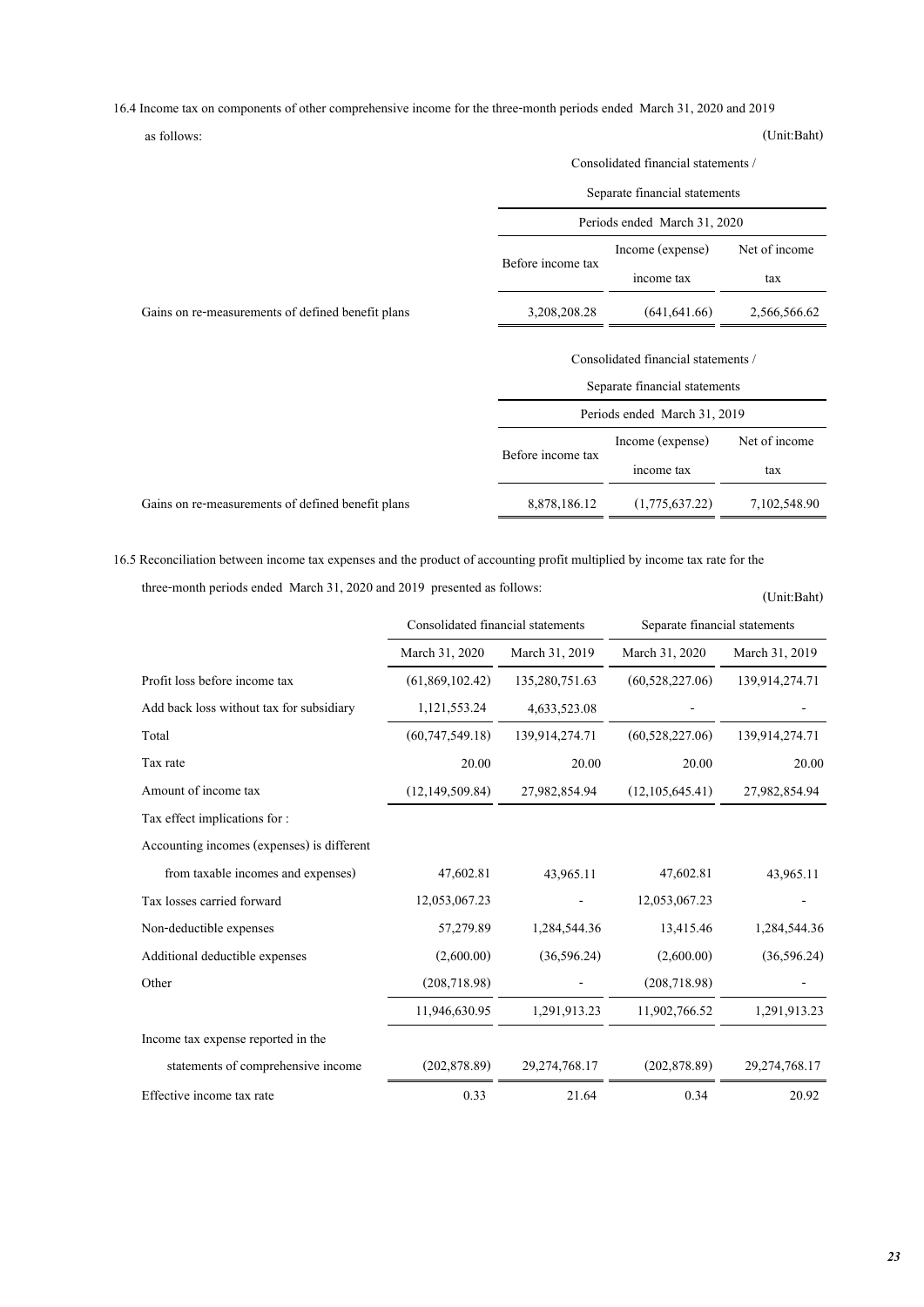# 17. Trade and other current payables (Unit:Baht)

|                               | Consolidated financial statements |                   | Separate financial statements |                   |
|-------------------------------|-----------------------------------|-------------------|-------------------------------|-------------------|
|                               | March 31, 2020                    | December 31, 2019 | March 31, 2020                | December 31, 2019 |
| Trade accounts payable :      |                                   |                   |                               |                   |
| Trade payable - Other parties | 24,783,156.16                     | 5,942,909.43      | 22,187,376.65                 | 5,442,905.23      |
| Trade notes payable           | 1,846,791.40                      | 62,716.48         | 1,846,791.40                  | 62,716.48         |
|                               | 26,629,947.56                     | 6,005,625.91      | 24,034,168.05                 | 5,505,621.71      |
| Other current payables :      |                                   |                   |                               |                   |
| Accrued expenses              | 11,557,776.82                     | 6,261,944.14      | 9,518,316.61                  | 5,997,386.85      |
| Revenue Department payable    | 4,521,551.61                      | 5,289,930.40      | 4,097,762.56                  | 5,000,830.04      |
| Suspense output tax           | 941,448.80                        | 2,240,442.70      | 941,448.80                    | 2,240,442.70      |
| Accrued withoding tax         | 1,276,252.54                      | 4,059,317.85      | 1,261,110.12                  | 4,058,657.84      |
| Other                         | 3,140,048.76                      | 7,157,304.41      | 3,109,768.52                  | 7,051,082.07      |
|                               | 21,437,078.53                     | 25,008,939.50     | 18,928,406.61                 | 24, 348, 399. 50  |
| Total                         | 48,067,026.09                     | 31,014,565.41     | 42,962,574.66                 | 29,854,021.21     |

# 18. Unearned revenues

(Unit:Baht)

|                                        | Consolidated financial statements |                   | Separate financial statements |                   |
|----------------------------------------|-----------------------------------|-------------------|-------------------------------|-------------------|
|                                        | March 31, 2020                    | December 31, 2019 | March 31, 2020                | December 31, 2019 |
| Unearned revenues for motor show space | 362, 645, 372, 34                 | 140,886,007.42    | 362, 645, 372, 34             | 138, 133, 465, 60 |
| Unearned revenues for other event      | 986,915.89                        | 202,000.00        | 986,915.89                    | 202,000.00        |
| Others                                 | 299,760.82                        | 135,445.99        | 299,760.82                    | 135,445.99        |
| Total                                  | 363,932,049.05                    | 141,223,453.41    | 363,932,049.05                | 138,470,911.59    |

# 19. Lease liabilities

# (Unit:Baht)

Consolidated financial statements /

|                                | Separate financial statements |                   |
|--------------------------------|-------------------------------|-------------------|
|                                | March 31, 2020                | December 31, 2019 |
| Lease liabilities              | 15,000,000.00                 |                   |
| Less Deferred interest expense | (1,863,201.54)                |                   |
| Total                          | 13, 136, 798. 46              |                   |
| Less Current portion           | (2,032,754.19)                |                   |
| Net                            | 11,104,044.27                 |                   |

The company entered into filed area lease with a related company for activity operation term of the lease agreement is ended

May 14, 2024.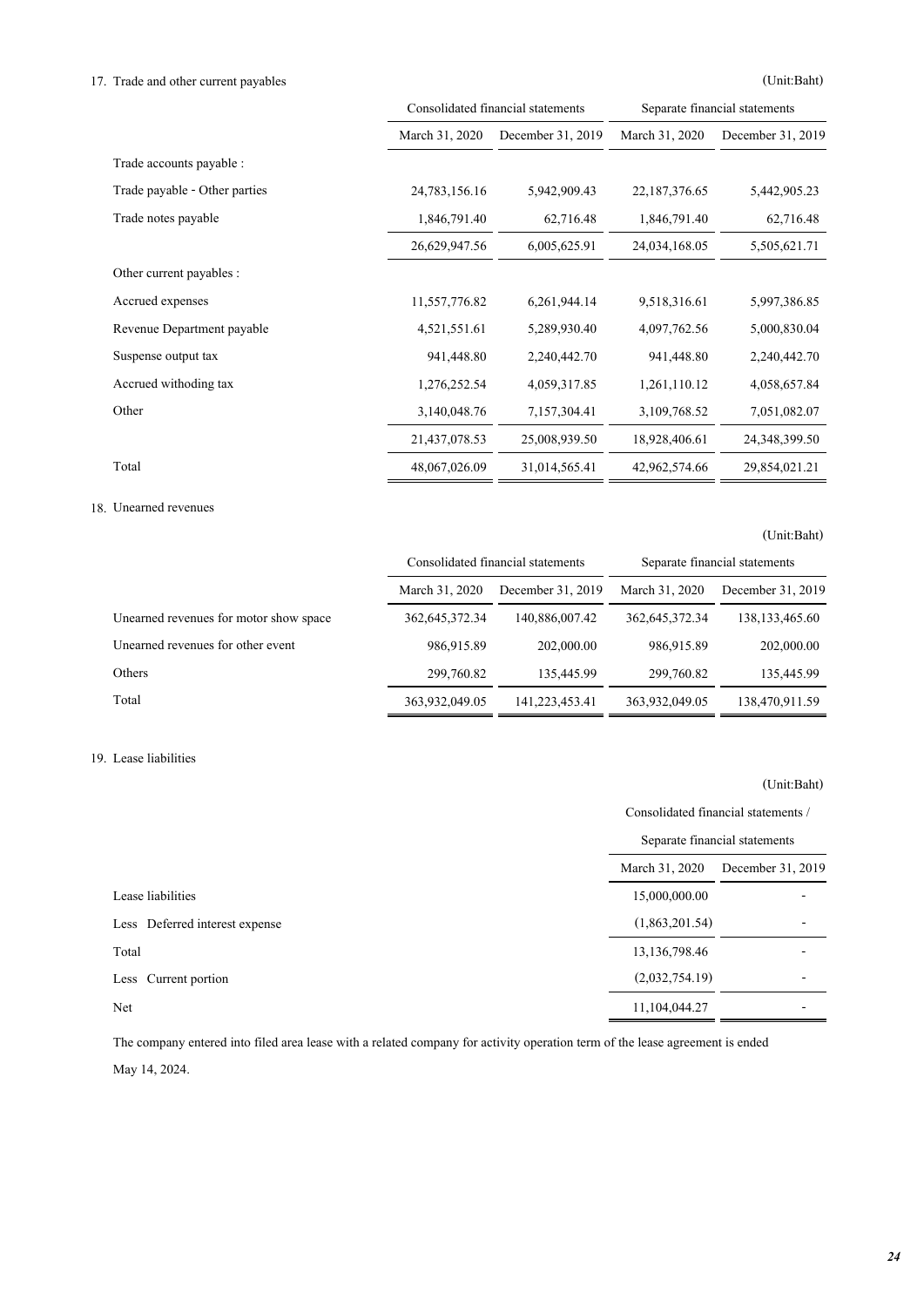# As at March 31, 2020, Future minimum lease payments required under the lease agreements were as follows:

#### (Unit:Baht)

|                                                | Consolidated financial statements /<br>Separate financial statements |                |                  |  |
|------------------------------------------------|----------------------------------------------------------------------|----------------|------------------|--|
|                                                |                                                                      |                |                  |  |
|                                                | Less than 1 year                                                     | $1 - 5$ years  | Total            |  |
|                                                |                                                                      |                |                  |  |
| Future minimum lease payments                  | 2,635,917.59                                                         | 12,364,082.41  | 15,000,000.00    |  |
| Deferred interest expenses                     | (603, 163, 40)                                                       | (1,260,038,14) | (1,863,201,54)   |  |
| Present value of future minimum lease payments | 2,032,754.19                                                         | 11,104,044.27  | 13, 136, 798, 46 |  |

# 20. Non-current provisions for employee benefits

20.1 Movement of the present value of the employee benefit obligations for the three- month periods ended March 31, 2020

are as follows:

|                                       | (Unit:Baht)        |
|---------------------------------------|--------------------|
|                                       | Consolidated       |
|                                       | financial          |
|                                       | statements/Separat |
|                                       | e financial        |
|                                       | statements         |
| Balance as at beginning of the period | 24,977,321.46      |
| Current service cost                  | 470,797.06         |
| Interest cost                         | 95,200.50          |
| (Profit) from actuarial estimates     | (3,208,208.28)     |
| Balance as at end of the period       | 22,335,110.74      |

20.2 Employee benefit expenses recognized in the statement of comprehensive income for the three-month periods ended

March 31, 2020 and 2019 are as follows:

|                            | (Unit:Baht)                              |                |  |
|----------------------------|------------------------------------------|----------------|--|
|                            | Consolidated financial                   |                |  |
|                            | statements/Separate financial statements |                |  |
|                            | March 31, 2020                           | March 31, 2019 |  |
| Cost of sales and services | 263,542.23                               | 2,691,574.14   |  |
| Distribution cost          | 27,125.04                                | 260,782.58     |  |
| Administrative expenses    | 275,330.29                               | 2,202,257.33   |  |
| Total                      | 565,997.56                               | 5,154,614.05   |  |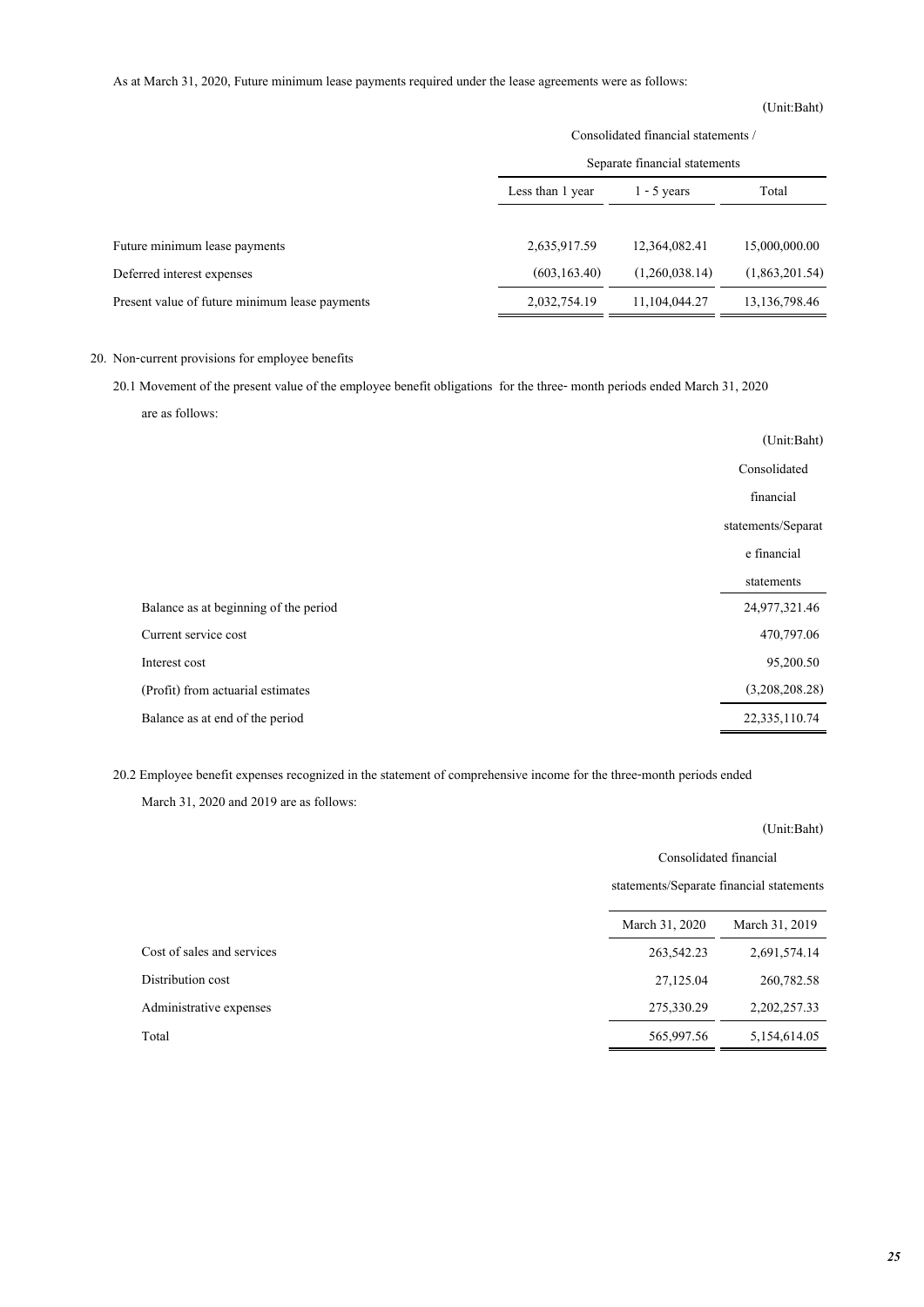20.4 Actuarial gains recognized in other comprehensive income for the three-month periods ended March 31, 2020 and 2019

consist of :

### (Unit:Baht)

#### Consolidated financial

statements/Separate financial statements

|                         | March 31, 2020 | March 31, 2019 |
|-------------------------|----------------|----------------|
| Discount rate           | (218, 469, 00) | (342, 564, 00) |
| Salary increase rate    | 3,803,553.00   | 6,410,531.00   |
| Staff turnover rate     | 3,499.00       | 1,422,298.00   |
| Experience improvements | (380, 375, 72) | 1,387,921.12   |
| Total                   | 3,208,207.28   | 8,878,186.12   |

20.5 As at March 31, 2020 and December 31, 2019, principal actuarial assumptions at the reporting date

(expressed as weighted averages) are as follow:

|                                                               | Consolidated financial                   |                   |
|---------------------------------------------------------------|------------------------------------------|-------------------|
|                                                               | statements/Separate financial statements |                   |
|                                                               | March 31, 2020                           | December 31, 2019 |
| Discount rate                                                 | 1.61%                                    | 1.71%             |
| Future salary growth                                          | 5.01%                                    | 7.02%             |
| Employee turnover rate (depend on working period of employee) | $0 - 24.00\%$                            | $0 - 22.00\%$     |
| Mortality rate (TMO2017)                                      | 100.00%                                  | 100.00%           |
| Disability rate (TMO2017)                                     | 10.00%                                   | $10.00\%$         |

### 21. Dividend

- 21.1 According to the Board of Director meeting no.5/2020 held on March 27, 2020, the meeting passed resolution to indefinitely postpone annual ordinary shareholder meeting of the year 2020 and cancel resolution dividend payment of the year 2019 approved in the Board of Director meeting no.2/2020 held on February 18, 2020 However, the Board of Director meeting passed resolution to approve interim dividend from retained earnings as at December 31, 2019 (partial of remaining) to shareholders Baht 0.08 per share amount of Baht 48.00 million. Such dividend will be approved by the next shareholder meeting. The Company already paid such interim dividend on April 24, 2020.
- 21.2 According to Annual General Meeting of Shareholders Year 2019, held on March 28, 2019, resolved to pay the interim dividend from the remaining performance for September 2017 - March 2018 for the total eligible shares of 600 million shares at the rate of Baht 0.09 per share totalling Baht 54.00 million to the shareholders. The company already paid on April 19, 2019.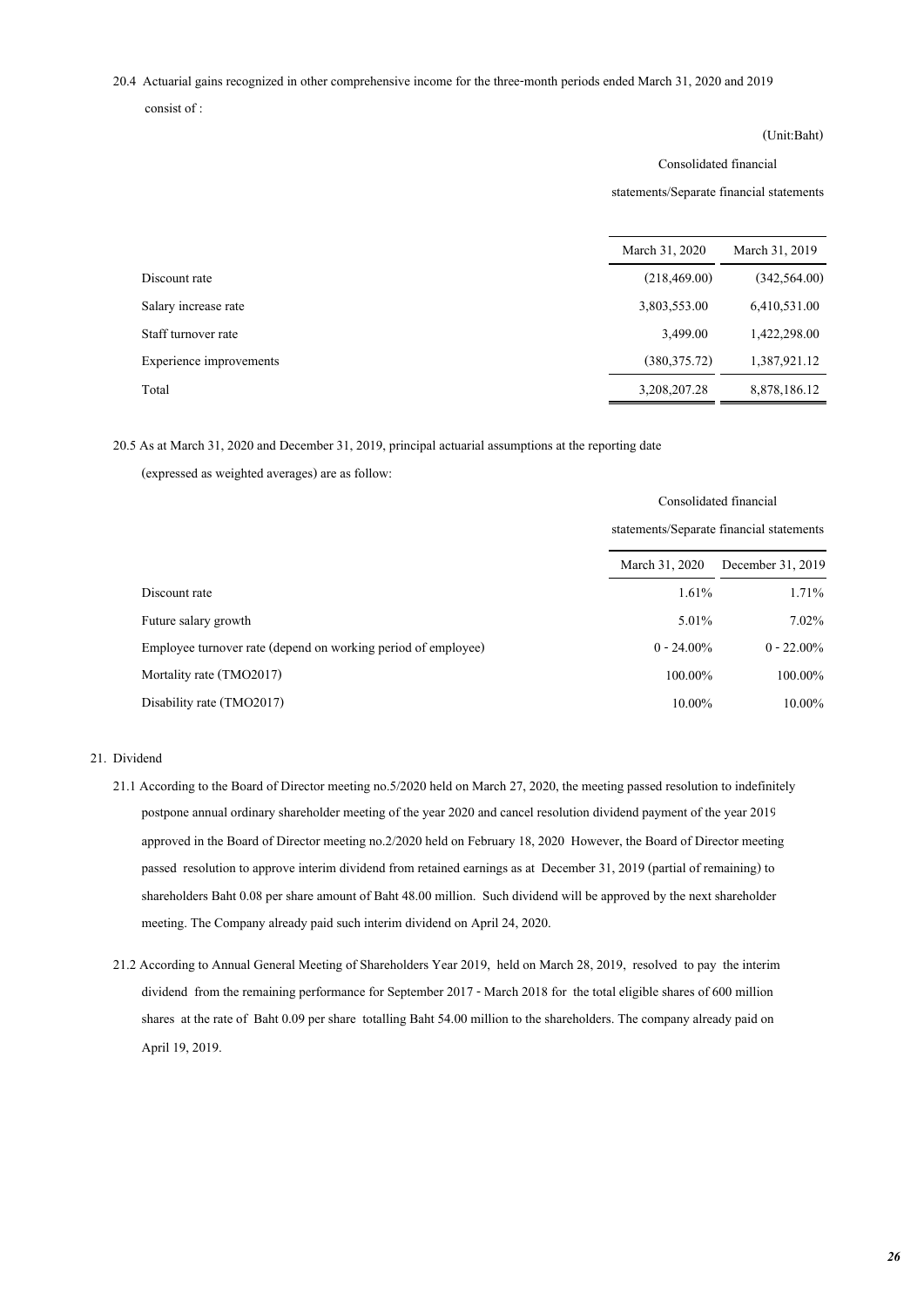# 22. Provident fund

For the three-month periods ended March 31, 2020 and 2019, the Company made a contribution to the provident fund in amount of Baht 1.11 million and Baht 0.97 million , repectively.

# 23. Expenses by nature

Expenses by nature for the three-month periods ended March 31, 2020 and 2019 are as follows:

|                                               |                                   |                  |                               | (Unit:Baht)      |
|-----------------------------------------------|-----------------------------------|------------------|-------------------------------|------------------|
|                                               | Consolidated financial statements |                  | Separate financial statements |                  |
|                                               | March 31, 2020                    | March 31, 2019   | March 31, 2020                | March 31, 2019   |
| Changing in finished goods and                |                                   |                  |                               |                  |
| work in process                               | (317,880.76)                      | (5,316,857.33)   | (317,880.76)                  | (5,316,857.33)   |
| Raw material used                             | 3,547,022.23                      | 7,268,157.71     | 3,547,022.23                  | 7,268,157.71     |
| Hire of work expenses for plate,              |                                   |                  |                               |                  |
| original manuscript and others                | 4,358,667.95                      | 7,984,562.97     | 4,358,667.95                  | 7,984,562.97     |
| Employee expenses                             | 41,810,398.99                     | 47,140,609.81    | 41,810,398.99                 | 47,140,609.81    |
| Service charge for using area                 |                                   |                  |                               |                  |
| for organizing event                          | 3,505,012.61                      | 73, 795, 465, 92 | 1,291,489.33                  | 68, 263, 762. 32 |
| Structure decoration expenses                 | 5,817,159.77                      | 31,777,849.40    | 5,160,000.00                  | 28, 543, 388. 87 |
| Advertising expenses                          | 4,466,115.68                      | 17,589,745.05    | 4,403,528.14                  | 16,993,398.79    |
| Hire of work expenses for organize activities | 4,466,115.68                      | 14, 195, 441. 35 | 4,140,864.63                  | 13,414,374.66    |
| Depreciation /Amortization                    | 5,266,260.16                      | 4,186,258.62     | 5,266,260.16                  | 4,186,064.00     |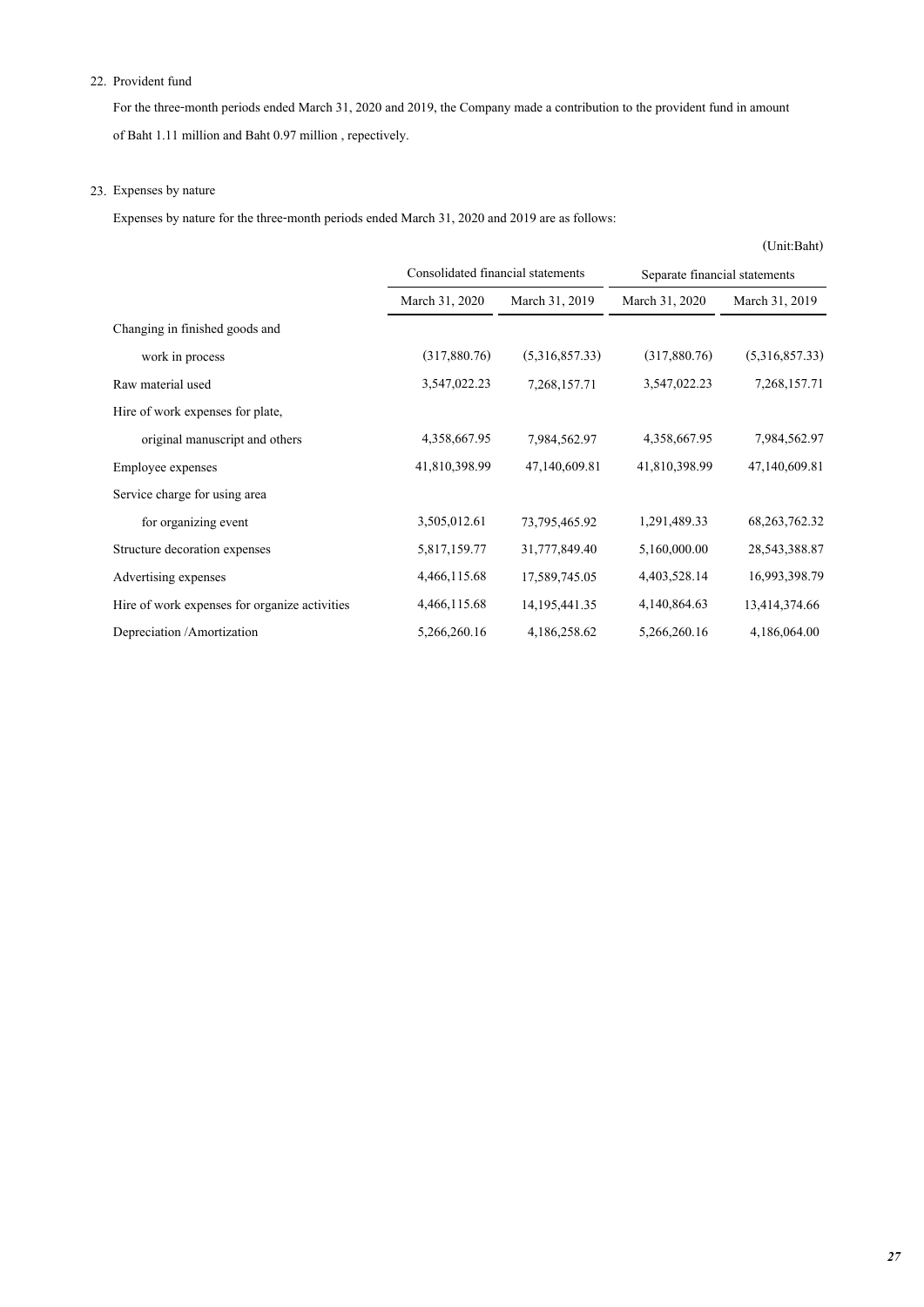#### 24. Transaction with related parties

24.1 Relationship between the related parties summarized as follows:

Blue Diamond Golf And Water Sport Club Co., Ltd. Common director/shareholder GPI Myanmar Co.,Ltd. Subsidiary and Common director/shareholder Automatrix Solutions Co.Ltd. Associated and Common director Director/shareholder Director / Major Shareholder of the company Key management Person with power and responsibility for planning Persons or company

# Relationship type

 order and control various businesses of the business, whether directly or indirectly, including directors of the company (Whether acting at the executive level or not.)

### Pricing policy

Provide event organizer services Close to normal business price of another customer Provide printing services Close to normal business price of another customer Provide advertising services Close to normal business price of another customer Provide art work service Close to normal business price of another customer Advertising and public relations wages Close to normal business price of another customer

#### Type of transactions

Provide office for rental Agreed-upon prices Management income Agreed-upon prices Leasehold rights and event space rental Agreed-upon prices Location and service fees for organizing seminars Close to normal business price of another customer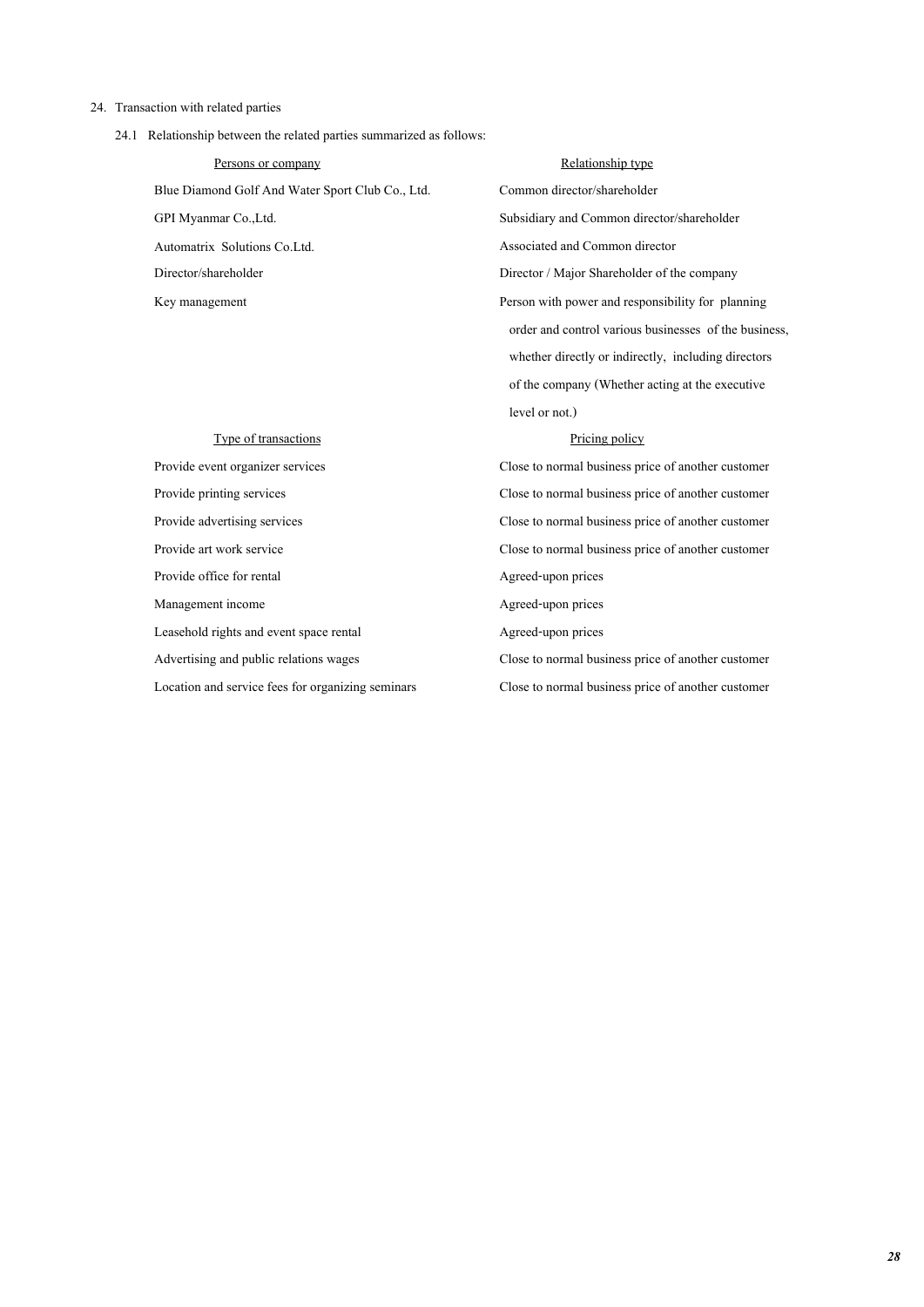# 24.2 Transactions in the statement of comprehensive income

Significant revenues and expenses with related parties for the three-month periods ended March 31, 2020 and 2019 summarized as follows:

|                                     |                                   |                |                               | (Unit:Baht)    |
|-------------------------------------|-----------------------------------|----------------|-------------------------------|----------------|
|                                     | Consolidated financial statements |                | Separate financial statements |                |
|                                     | March 31, 2020                    | March 31, 2019 | March 31, 2020                | March 31, 2019 |
| 24.2.1 Revenues from services       |                                   |                |                               |                |
| Subsidiary:                         |                                   |                |                               |                |
| GPI Myanmar Co., Ltd.               |                                   |                | 2,634,969.70                  | 93,496.60      |
| Related companies :                 |                                   |                |                               |                |
| Blue Diamond Golf And Water         |                                   |                |                               |                |
| Sport Club Co., Ltd.                | 236,014.50                        | 513,880.13     | 236,014.50                    | 513,880.13     |
| Total                               | 236,014.50                        | 513,880.13     | 2,870,984.20                  | 607,376.73     |
| 24.2.2 Other income                 |                                   |                |                               |                |
| Subsidiary:                         |                                   |                |                               |                |
| GPI Myanmar Co., Ltd.               |                                   |                | 432,574.87                    | 358,683.89     |
| Related companies :                 |                                   |                |                               |                |
| Blue Diamond Golf And Water         |                                   |                |                               |                |
| Sport Club Co., Ltd.                | 112,500.00                        | 143,900.00     | 112,500.00                    | 143,900.00     |
| Total                               | 112,500.00                        | 143,900.00     | 545,074.87                    | 502,583.89     |
| 24.2.3 Cost of services             |                                   |                |                               |                |
| Related companies :                 |                                   |                |                               |                |
| Blue Diamond Golf And Water         |                                   |                |                               |                |
| Sport Club Co., Ltd.                | 993,251.39                        | 1,071,276.71   | 993,251.39                    | 1,071,276.71   |
| 24.2.4 Key executive remuneration : |                                   |                |                               |                |
| Directors' remuneration             | 1,240,000.00                      | 740,000.00     | 1,240,000.00                  | 740,000.00     |
| Executive remuneration :            |                                   |                |                               |                |
| Short-term benefits                 | 7,030,076.00                      | 8,599,406.00   | 7,030,076.00                  | 8,599,406.00   |
| Post-employment benefits            | 254,590.49                        | 1,631,020.64   | 254,590.49                    | 1,631,020.64   |
|                                     | 7,284,666.49                      | 10,230,426.64  | 7,284,666.49                  | 10,230,426.64  |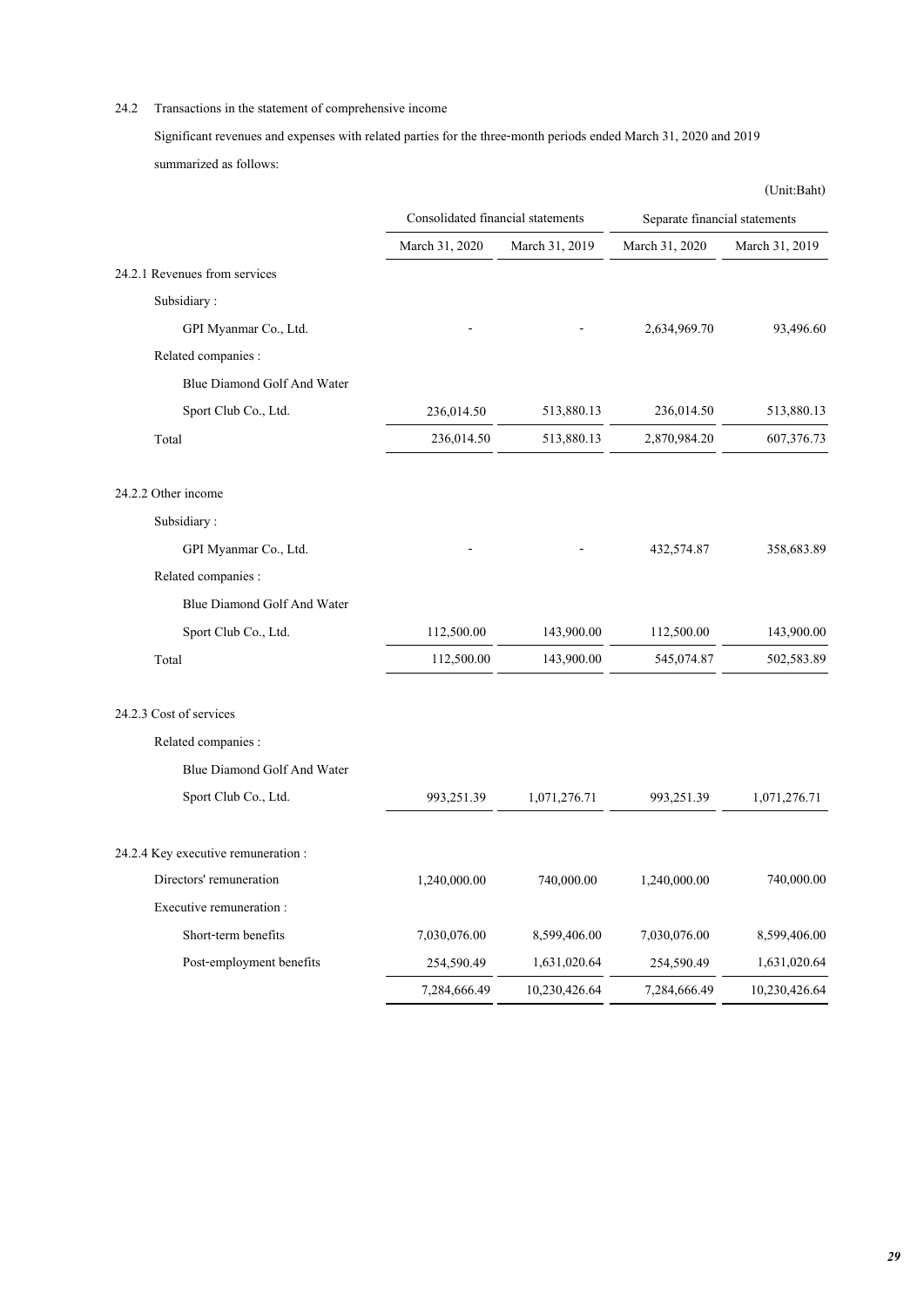### 24.3 Transactions in the statement of financial position

Significant balance with related parties as at March 31, 2020 and December 31, 2019 summarized as follows:

|                                            |                |                                   |                | (Unit:Baht)                   |
|--------------------------------------------|----------------|-----------------------------------|----------------|-------------------------------|
|                                            |                | Consolidated financial statements |                | Separate financial statements |
|                                            | March 31, 2020 | December 31, 2019                 | March 31, 2020 | December 31, 2019             |
| 24.3.1 Trade and other current receivables |                |                                   |                |                               |
| Trade accounts receivable                  |                |                                   |                |                               |
| Subsidiary:                                |                |                                   |                |                               |
| GPI Myanmar Co., Ltd.                      |                |                                   | 346,198.50     |                               |
| Related companies :                        |                |                                   |                |                               |
| Blue Diamond Golf And Water                |                |                                   |                |                               |
| Sport Club Co., Ltd.                       | 286,133.52     | 57,331.67                         | 286,133.52     | 57,331.67                     |
|                                            | 286,133.52     | 57,331.67                         | 632,332.02     | 57,331.67                     |
| Other current receivables                  |                |                                   |                |                               |
| Subsidiary:                                |                |                                   |                |                               |
| GPI Myanmar Co., Ltd.                      |                |                                   | 4,427,568.04   | 3,465,702.28                  |
| Related companies :                        |                |                                   |                |                               |
| Blue Diamond Golf And Water                |                |                                   |                |                               |
| Sport Club Co., Ltd.                       | 2,760,500.00   | 1,186,360.71                      | 2,760,500.00   | 1,186,360.71                  |
|                                            | 2,760,500.00   | 1,186,360.71                      | 7,188,068.04   | 4,652,062.99                  |
| Total                                      | 3,046,633.52   | 1,243,692.38                      | 7,820,400.06   | 4,709,394.66                  |
|                                            |                |                                   |                | (Unit:Baht)                   |
|                                            |                | Consolidated financial statements |                | Separate financial statements |
|                                            | March 31, 2020 | December 31, 2019                 | March 31, 2020 | December 31, 2019             |
| 24.3.3 Long-term loans to related person   |                |                                   |                |                               |
| Employee                                   | 413,908.00     | 508,308.00                        | 413,908.00     | 508,308.00                    |

The Company had loan to employees with payment due within two years deducted from salaries and monthly wages, bearing no interest under welfare condition.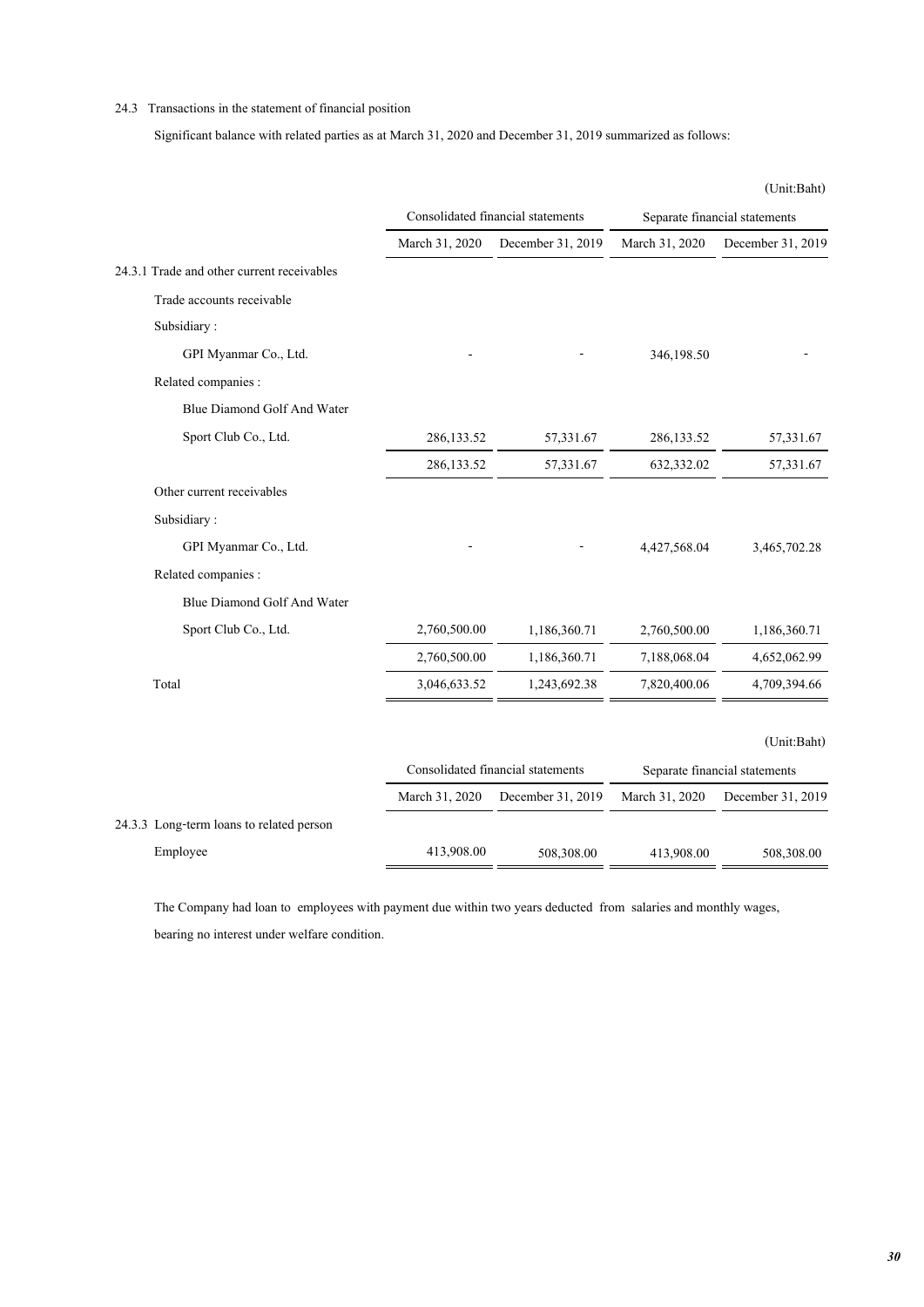Movement of long-term loan to related person for the three-month periods ended March 31, 2020 and 2019,

summarized were as follows: (Unit:Baht) March 31, 2020 March 31, 2019 Beginning balance 508,308.00 400,794.00 Repayment (94,400.00) (98,551.00) Ending balance 413,908.00 302,243.00 Separate financial statements Consolidated financial statements /

### (Unit:Baht)

|                                                    | Consolidated financial statements |                   | Separate financial statements |                   |
|----------------------------------------------------|-----------------------------------|-------------------|-------------------------------|-------------------|
|                                                    | March 31, 2020                    | December 31, 2019 | March 31, 2020                | December 31, 2019 |
| 24.3.4 Other non-current assets (Leasehold rights) |                                   |                   |                               |                   |
| Related company:                                   |                                   |                   |                               |                   |
| Blue Diamond Golf                                  |                                   |                   |                               |                   |
| And Water Sport Club Co., Ltd.                     |                                   | 1,367,943.83      |                               | 1,367,943.83      |
|                                                    |                                   |                   |                               |                   |
| 24.3.4 Right-of-use assets                         |                                   |                   |                               |                   |
| Related company:                                   |                                   |                   |                               |                   |
| <b>Blue Diamond Golf</b>                           |                                   |                   |                               |                   |
| And Water Sport Club Co., Ltd.                     | 14,616,285.87                     |                   | 14,616,285.87                 |                   |
| 24.3.5 Lease liabilities                           |                                   |                   |                               |                   |
| Related company:                                   |                                   |                   |                               |                   |
| <b>Blue Diamond Golf</b>                           |                                   |                   |                               |                   |
| And Water Sport Club Co., Ltd.                     | 13,136,798.46                     |                   | 13,136,798.46                 |                   |

### 24.4 Commitments - related company

The Company has commitments from entering into a space rental agreement with a related company (Blue Diamond Golf And Water Sport Club Co., Ltd.). According to the contract dated May 11, 2018 with the lease period 3 years starting from May 15, 2018 to May 14, 2021 amount of Baht 12.00 million (Including leasehold rights amount of Baht 3.00 million). At the contract date, the Company has pays all the amount of leasehold rights with rental fee of Baht 6.00 million, And on May 15, 2019 pay rantal fee of Baht 3.00 million, totalling amount of Baht 9.00 million, Remaining obligation to pay on May 15, 2020 amount of Baht 3.00 million.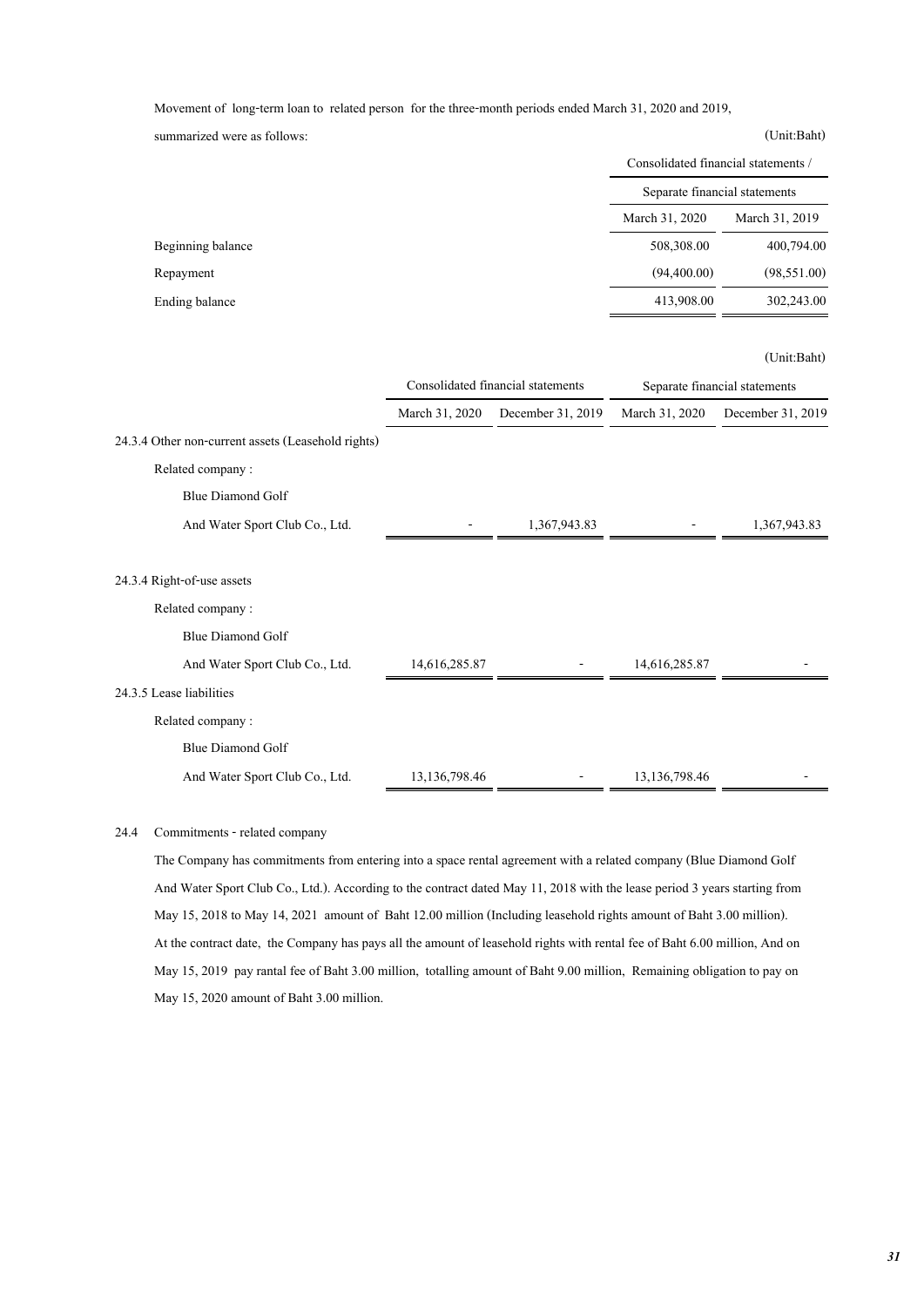### 25. Supplementary disclosure of cash flow information

Cash and cash equivalents consist of cash on hand and deposits at financial institutions

Cash and cash equivalents in the statement of cash flows consist of transactions in the statement of financial position as follows :

25.1 Cash and cash equivalents as at the beginning of period are as follows:

|                  | Consolidated financial statements |                 | Separate financial statements |                   |
|------------------|-----------------------------------|-----------------|-------------------------------|-------------------|
|                  | January 1, 2020                   | January 1, 2019 | January 1, 2020               | January 1, 2019   |
| Cash             | 116,043.25                        | 3,677,936.00    | 111,298.00                    | 109,889.25        |
| Current accounts | 1,873,440.53                      | 381,132.47      | 1,873,440.53                  | 381, 132, 47      |
| Savings deposit  | 145,562,237.17                    | 266,804,352.52  | 144,721,562.20                | 266, 751, 181. 25 |
| Fixed deposit    | 31,204.23                         | 151,801.41      | 31,204.23                     | 151,801.41        |
| Total            | 147,582,925.18                    | 271,015,222.40  | 146,737,504.96                | 267, 394, 004. 38 |

25.2 Cash and cash equivalents as at the end of period are as follows:

|                  | Consolidated financial statements |                   | Separate financial statements |                   |
|------------------|-----------------------------------|-------------------|-------------------------------|-------------------|
|                  | March 31, 2020                    | March 31, 2019    | March 31, 2020                | March 31, 2019    |
| Cash             | 722,919.30                        | 826,598.60        | 84,349.00                     | 183,409.60        |
| Current accounts | 5,063,546.63                      | 3,150,160.89      | 5,063,546.63                  | 3,150,160.89      |
| Savings deposit  | 445,725,051.67                    | 374,555,718.00    | 443,626,078.48                | 370,398,849.63    |
| Fixed deposit    | 31,476.34                         | 30,112,24         | 31,476.34                     | 30,112.24         |
| Total            | 451,542,993.94                    | 378, 562, 589, 73 | 448,805,450.45                | 373, 762, 532, 36 |

25.3 Non-cash transactions for the three-month ended March 31, 2020 were as follows:

- The Company purchased office equipment amounting to Baht 0.42 million presented as other payables.

- The Company purchased other intangible assets amounting to Baht 2.70 million presented as other payables.

- The Company has accrued dividend amounting to Baht 48.00 million.

25.4 Non-cash transactions for the three-month ended March 31, 2019 were as follows:

- The Company purchased office equipment amounting to Baht 1.33 million presented as other payables.

- The Company purchased other intangible assets amounting to Baht 1.84 million presented as other payables.

- The Company has accrued dividend amounting to Baht 54.00 million.

(Unit:Baht)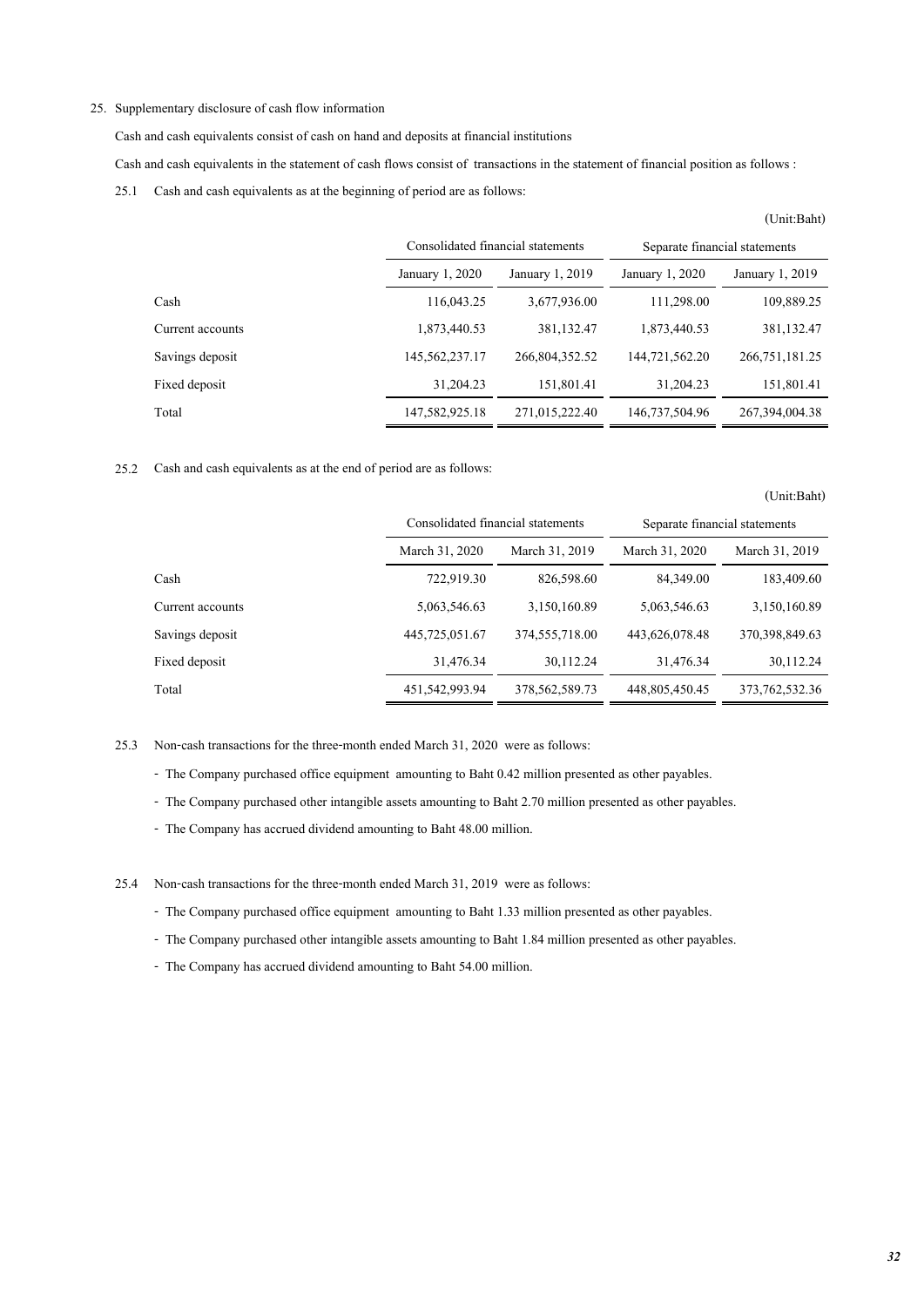### 26. Commitments and contingent liabilities

26.1 The Company had commitments to pay the rental and service charge according to agreements as follows:

|                            | Consolidated financial statements |                   | Separate financial statements |                   |
|----------------------------|-----------------------------------|-------------------|-------------------------------|-------------------|
|                            | March 31, 2020                    | December 31, 2019 | March 31, 2020                | December 31, 2019 |
| Within 1 year              | 8,218,708.18                      | 9,302,497.58      | 8,218,708.18                  | 9,302,497.58      |
| Over 1 year within 5 years | 19,000.00                         | 22,300.00         | 19,000.00                     | 22,300.00         |
| Total                      | 8,237,708.18                      | 9,324,797.58      | 8,237,708.18                  | 9,324,797.58      |

26.2 As at March 31, 2020 and December 31, 2019, the Company has contingent liabilities from letter of guarantee to Metropolitan Electricity Authority issued by bank for electricity usage amount of Baht 0.31 million and monthly mailing post service with Thailand post Co.,Ltd. amount of Baht 0.01 million, total amount of Baht 0.32 million, secured by fixed deposit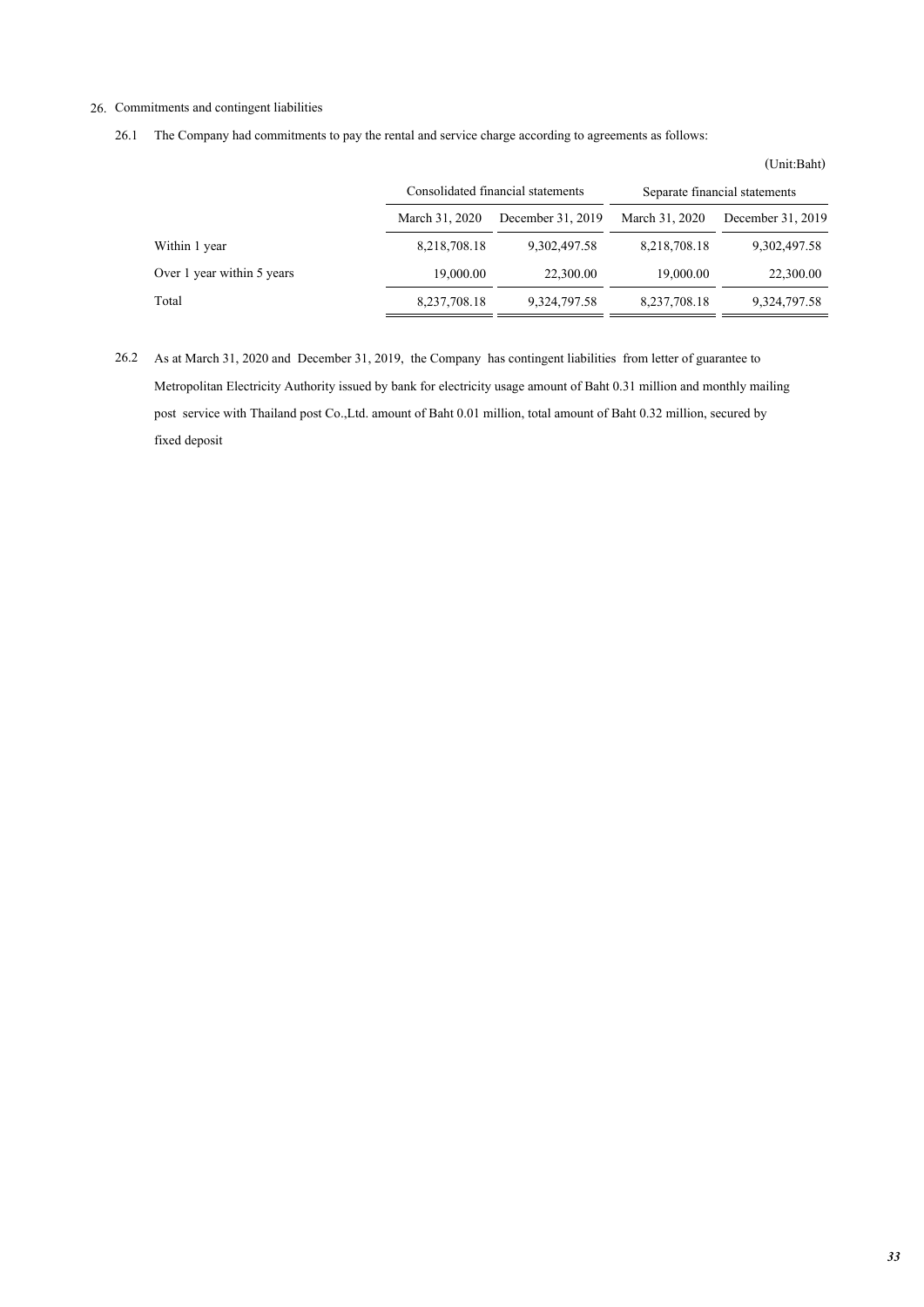### 27. Business segment information

Operating segment information is reported in a manner consistent with the internal reports that are regularly reviewed by the chief decision maker officer in order to make decisions about the allocation of resources to the segment and assess its performance. The chief decision maker officer is the Managing Director of the Company.

The main segment operation of the Company for the three-month periods ended March 31, 2020 and 2019 as follows:

|                                                               | Consolidated financial statements                |                   |                  |                   |                                                  |                    |                  |                    |
|---------------------------------------------------------------|--------------------------------------------------|-------------------|------------------|-------------------|--------------------------------------------------|--------------------|------------------|--------------------|
|                                                               | For the three-month periods ended March 31, 2020 |                   |                  |                   | For the three-month periods ended March 31, 2019 |                    |                  |                    |
|                                                               | Activities                                       | Media &           | Provide printing | Total             | Activities                                       | Media & Publishing | Provide printing | Total              |
|                                                               |                                                  | Publishing        | services         |                   |                                                  |                    | services         |                    |
| Revenues from sales and services                              | 11,020,467.62                                    | 9,369,873.62      | 6,642,585.46     | 27,032,926.70     | 354,723,766.54                                   | 12,224,362.70      | 11,398,817.86    | 378, 346, 947. 10  |
| Costs of sales and services                                   | (30,745,632.57)                                  | (12, 198, 929.31) | (7,893,353.35)   | (50, 837, 915.23) | (169,010,354.94)                                 | (15,658,375.87)    | (8,303,429.69)   | (192, 972, 160.50) |
| Gross (loss) Profit                                           | (19, 725, 164.95)                                | (2,829,055.69)    | (1,250,767.89)   | (23,804,988.53)   | 185,713,411.60                                   | (3,434,013,17)     | 3,095,388.17     | 185, 374, 786.60   |
| Other income                                                  |                                                  |                   |                  | 4,313,422.34      |                                                  |                    |                  | 2,840,898.04       |
| Distribution cost                                             |                                                  |                   |                  | (11,241,560.97)   |                                                  |                    |                  | (20,315,569.78)    |
| Administrative expenses                                       |                                                  |                   |                  | (30,916,653,14)   |                                                  |                    |                  | (32,619,363,23)    |
| Share of loss of associates accounted for using equity method |                                                  |                   |                  | (219, 322.12)     |                                                  |                    |                  |                    |
| Profit (loss) before income tax expense                       |                                                  |                   |                  | (61,869,102.42)   |                                                  |                    |                  | 135,280,751.63     |
| Tax expense (income)                                          |                                                  |                   |                  | 202,878.89        |                                                  |                    |                  | (29, 274, 768, 17) |
| Profit (loss) for the period                                  |                                                  |                   |                  | (61, 666, 223.53) |                                                  |                    |                  | 106,005,983.46     |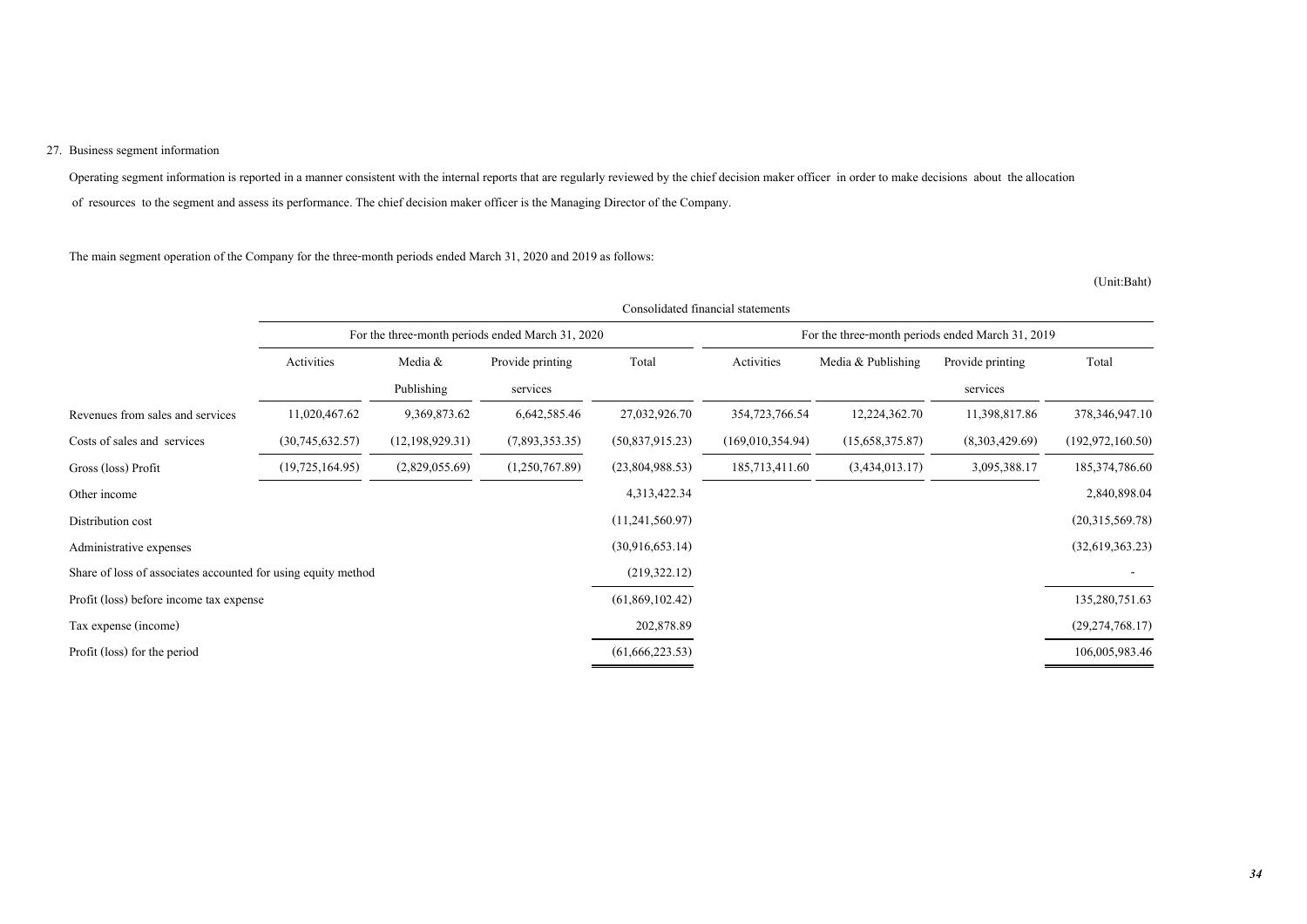|                                         | Separate financial statements                    |                   |                  |                                                  |                   |                    |                  |                    |
|-----------------------------------------|--------------------------------------------------|-------------------|------------------|--------------------------------------------------|-------------------|--------------------|------------------|--------------------|
|                                         | For the three-month periods ended March 31, 2020 |                   |                  | For the three-month periods ended March 31, 2019 |                   |                    |                  |                    |
|                                         | Activities                                       | Media &           | Provide printing | Total                                            | Activities        | Media & Publishing | Provide printing | Total              |
|                                         |                                                  | Publishing        | services         |                                                  |                   |                    | services         |                    |
| Revenues from sales and services        | 5,392,303.47                                     | 9,369,873.62      | 6,662,425.46     | 21,424,602.55                                    | 346,650,475.24    | 12,224,362.70      | 11,398,817.86    | 370, 273, 655.80   |
| Costs of sales and services             | (25, 149, 983.54)                                | (12, 198, 929.31) | (7,913,193,35)   | (45,262,106.20)                                  | (157,767,320.93)  | (15,658,375.87)    | (8,303,429.69)   | (181, 729, 126.49) |
| Gross (loss) Profit                     | (19,757,680.07)                                  | (2,829,055.69)    | (1,250,767.89)   | (23,837,503.65)                                  | 188, 883, 154. 31 | (3,434,013,17)     | 3,095,388.17     | 188,544,529.31     |
| Other income                            |                                                  |                   |                  | 4,745,552.87                                     |                   |                    |                  | 3,210,429.23       |
| Distribution cost                       |                                                  |                   |                  | (10,782,771.32)                                  |                   |                    |                  | (19,375,188.43)    |
| Administrative expenses                 |                                                  |                   |                  | (30,653,504.96)                                  |                   |                    |                  | (32, 465, 495, 40) |
| Profit (loss) before income tax expense |                                                  |                   |                  | (60, 528, 227.06)                                |                   |                    |                  | 139,914,274.71     |
| Tax expense (income)                    |                                                  |                   |                  | 202,878.89                                       |                   |                    |                  | (29, 274, 768, 17) |
| Profit (loss) for the period            |                                                  |                   |                  | (60,325,348.17)                                  |                   |                    |                  | 110,639,506.54     |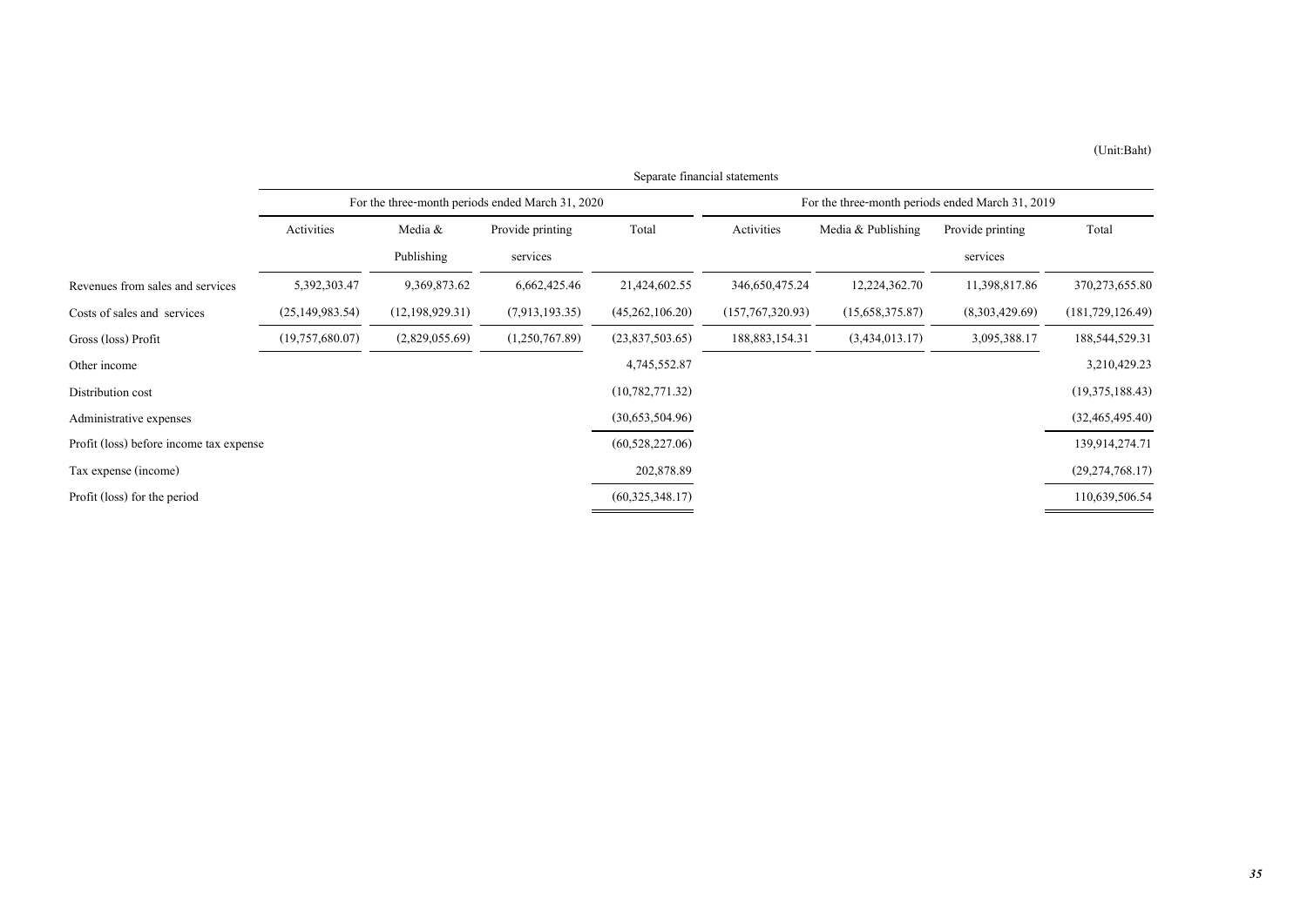### 28. Fair value of financial instruments

Since the majority of the Group's financial instruments are short-term in nature or carrying interest at rates close to the market interest rates, their fair value are not expected to be materially different from the amounts presented in the statements of financial position.

The carrying value and fair value of foreign currency forward contracts and debentures as at March 31, 2020 are presented below.

|                                     | Consolidated financial statements as at March 31, 2020 |                   |                |                |  |  |  |
|-------------------------------------|--------------------------------------------------------|-------------------|----------------|----------------|--|--|--|
|                                     |                                                        | Fair value        |                |                |  |  |  |
|                                     | Fair value through                                     | Amortised cost    | Total          |                |  |  |  |
|                                     | profit or loss                                         |                   |                |                |  |  |  |
| Financial assets                    |                                                        |                   |                |                |  |  |  |
| Cash and cash equivalents           |                                                        | 451,542,993.94    | 451,542,993.94 | 451,542,993.94 |  |  |  |
| Trade and other current receivables |                                                        | 74,565,976.52     | 74,565,976.52  | 74,565,976.52  |  |  |  |
| Investment in fixed deposit         |                                                        | 191,047,647.66    | 191,047,647.66 | 191,047,647.66 |  |  |  |
| Other non-current financial assets  | 728,673.13                                             | 186, 563, 340. 98 | 187,292,014.11 | 187,292,014.11 |  |  |  |
| Investments in associates           |                                                        | 1,740,577.88      | 1,740,577.88   | 1,740,577.88   |  |  |  |
| Investment in a subsidiary          |                                                        | 1,602,500.00      | 1,602,500.00   | 1,602,500.00   |  |  |  |
| Long-term loan to related persons   |                                                        | 413,908.00        | 413,908.00     | 413,908.00     |  |  |  |
| Total financial assets              | 728,673.13                                             | 907,476,944.98    | 908,205,618.11 | 908,205,618.11 |  |  |  |
| <b>Financial liabilities</b>        |                                                        |                   |                |                |  |  |  |
| Trade and other current payables    |                                                        | 48,067,026.09     | 48,067,026.09  | 48,067,026.09  |  |  |  |
| Unearned revenues                   |                                                        | 363,932,049.05    | 363,932,049.05 | 363,932,049.05 |  |  |  |
| Accrued dividend                    |                                                        | 48,000,000.00     | 48,000,000.00  | 48,000,000.00  |  |  |  |
| Total financial liabilities         |                                                        | 459,999,075.14    | 459,999,075.14 | 459,999,075.14 |  |  |  |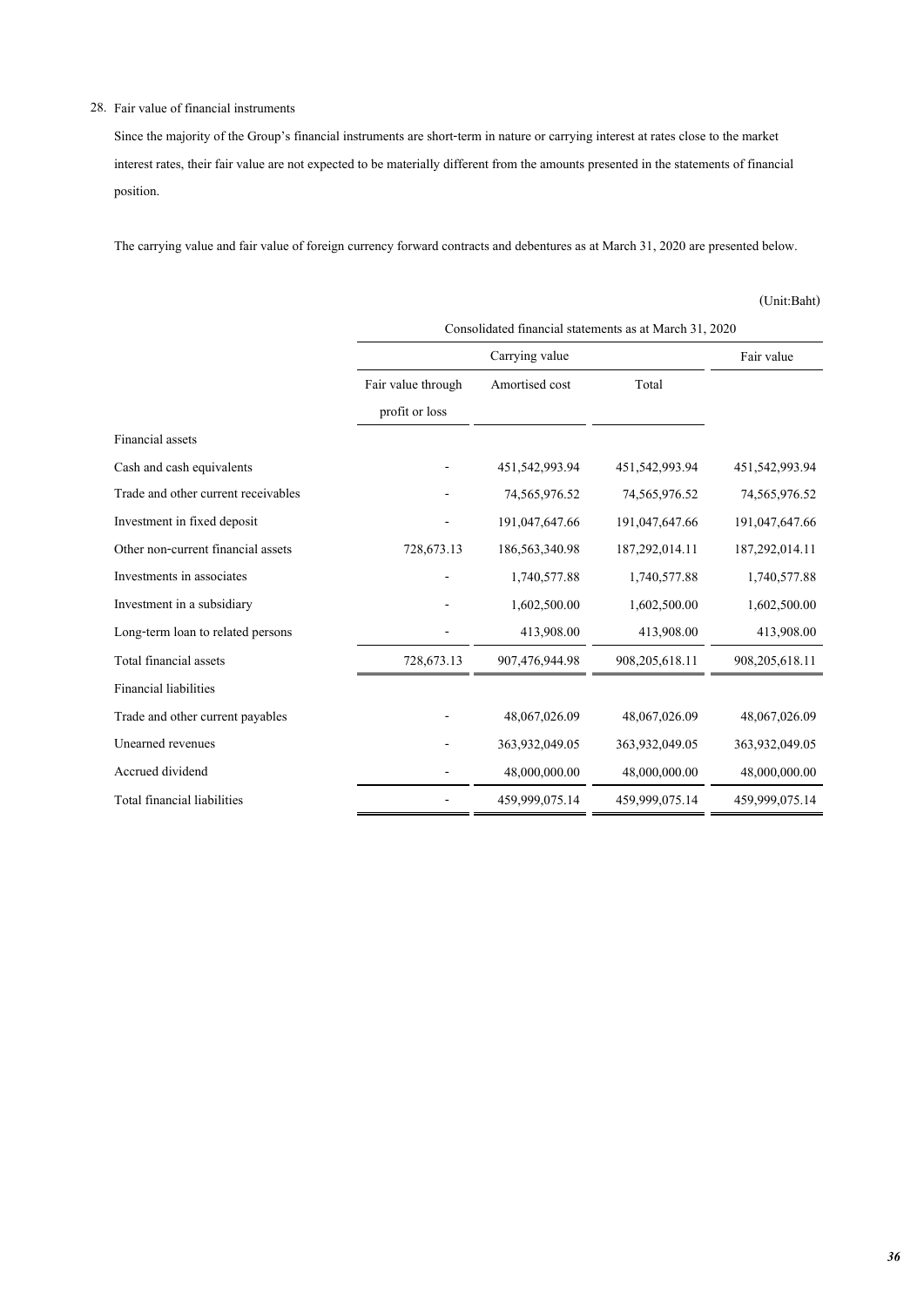(Unit:Baht)

|                                     |                    | Fair value        |                |                |
|-------------------------------------|--------------------|-------------------|----------------|----------------|
|                                     | Fair value through | Amortised cost    | Total          |                |
|                                     | profit or loss     |                   |                |                |
| Financial assets                    |                    |                   |                |                |
| Cash and cash equivalents           |                    | 448,805,450.45    | 448,805,450.45 | 448,805,450.45 |
| Trade and other current receivables |                    | 78,711,499.69     | 78,711,499.69  | 78,711,499.69  |
| Investment in fixed deposit         |                    | 191,047,647.66    | 191,047,647.66 | 191,047,647.66 |
| Other non-current financial assets  | 728,673.13         | 186,563,340.98    | 187,292,014.11 | 187,292,014.11 |
| Investments in associates           |                    | 1,959,900.00      | 1,959,900.00   | 1,959,900.00   |
| Investment in a subsidiary          |                    | 1,602,500.00      | 1,602,500.00   | 1,602,500.00   |
| Long-term loan to related persons   |                    | 413,908.00        | 413,908.00     | 413,908.00     |
| Total financial assets              | 728,673.13         | 909, 104, 246, 78 | 909,832,919.91 | 909,832,919.91 |
| <b>Financial liabilities</b>        |                    |                   |                |                |
| Trade and other current payables    |                    | 42,962,574.66     | 42,962,574.66  | 42,962,574.66  |
| Unearned revenues                   |                    | 363,932,049.05    | 363,932,049.05 | 363,932,049.05 |
| Accrued dividend                    |                    | 48,000,000.00     | 48,000,000.00  | 48,000,000.00  |
| Total financial liabilities         |                    | 454,894,623.71    | 454,894,623.71 | 454,894,623.71 |

Separate financial statements as at March 31, 2020

The methods and assumptions used by the Group in estimating the fair value of financial instruments are as follows:

- For financial assets and liabilities which have short-term maturity, including cash and deposit at financial institutions, accounts receivables and accounts payables, their carrying amounts in the statements of financial position approximate their fair values.
- For loans to and loans from carrying interest approximate to the market rate, their carrying amounts in the statements of financial position approximates their fair values.
- The fair value of investment in equity instruments of non-listed companies has been determined by analysis and considering change in the invested companies' financial position and operating performance, including other several factors, and concluded that the cost of those investments has appropriately represented the fair value of the investments.

During the current period, there was no transfer within the fair value hierarchy.